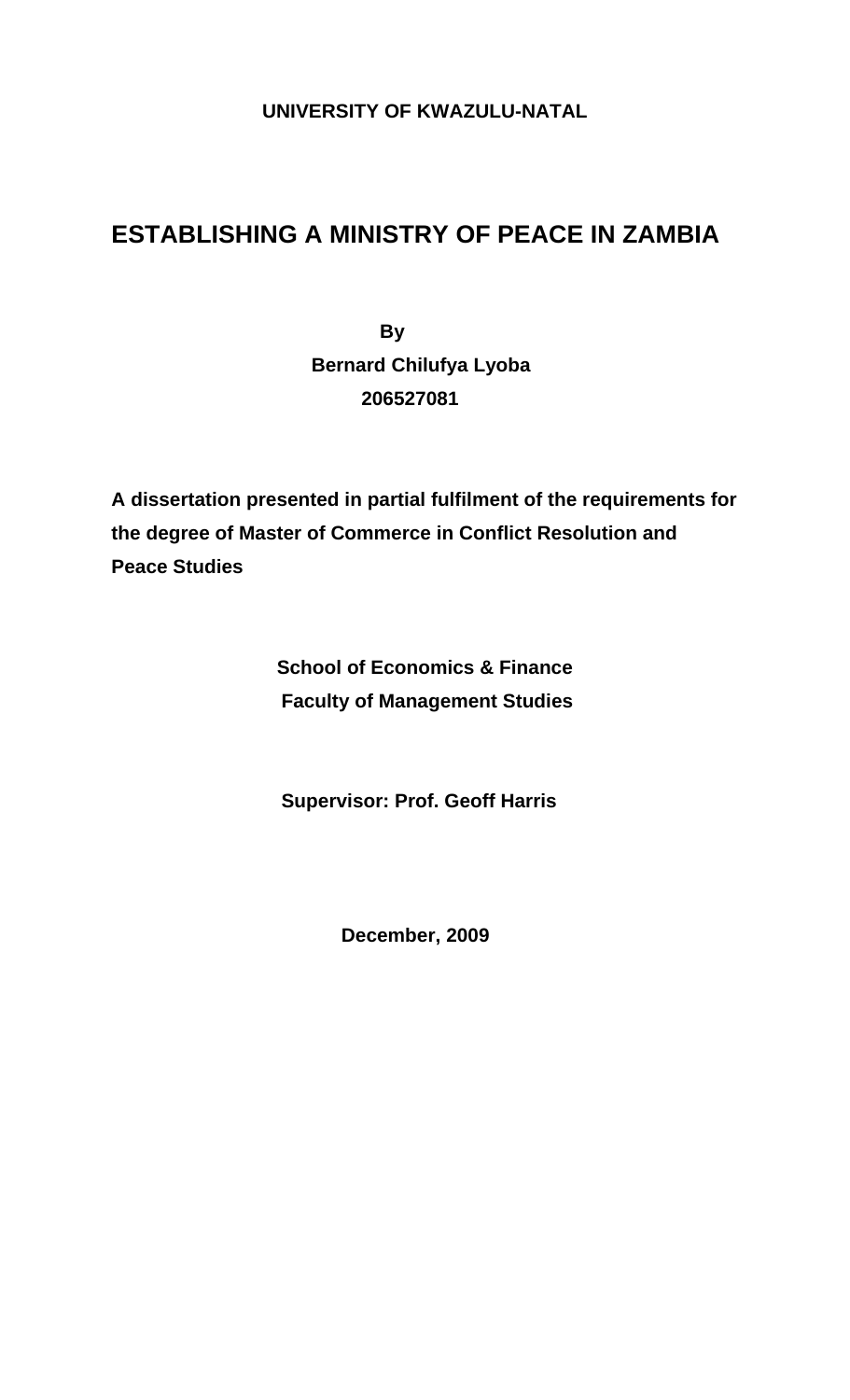## **DECLARATION**

I Bernard Lyoba Chilufya declare that

- 1. The research reported in this dissertation, except where otherwise indicated, is my original research
- 2. The dissertation has not been submitted for any degree or examination at any other university
- 3. This dissertation does not contain other person's data, pictures, graphs or other information, unless specifically acknowledged as being sourced from other persons
- 4. This dissertation does not contain other persons' writing, unless specifically acknowledged as being sourced from other researchers

Where other written sources have been quoted then:

- their words have been re-written but the general information attributed to them has been referenced;
- where their exact words have been used, their writing has been placed inside quotation marks, and referenced.
	- 5. This dissertation does not contain text, graphics or tables copied and pasted from the internet, unless specifically acknowledged, and the source being detailed in the dissertation and in the reference sections.

Signature………………………….………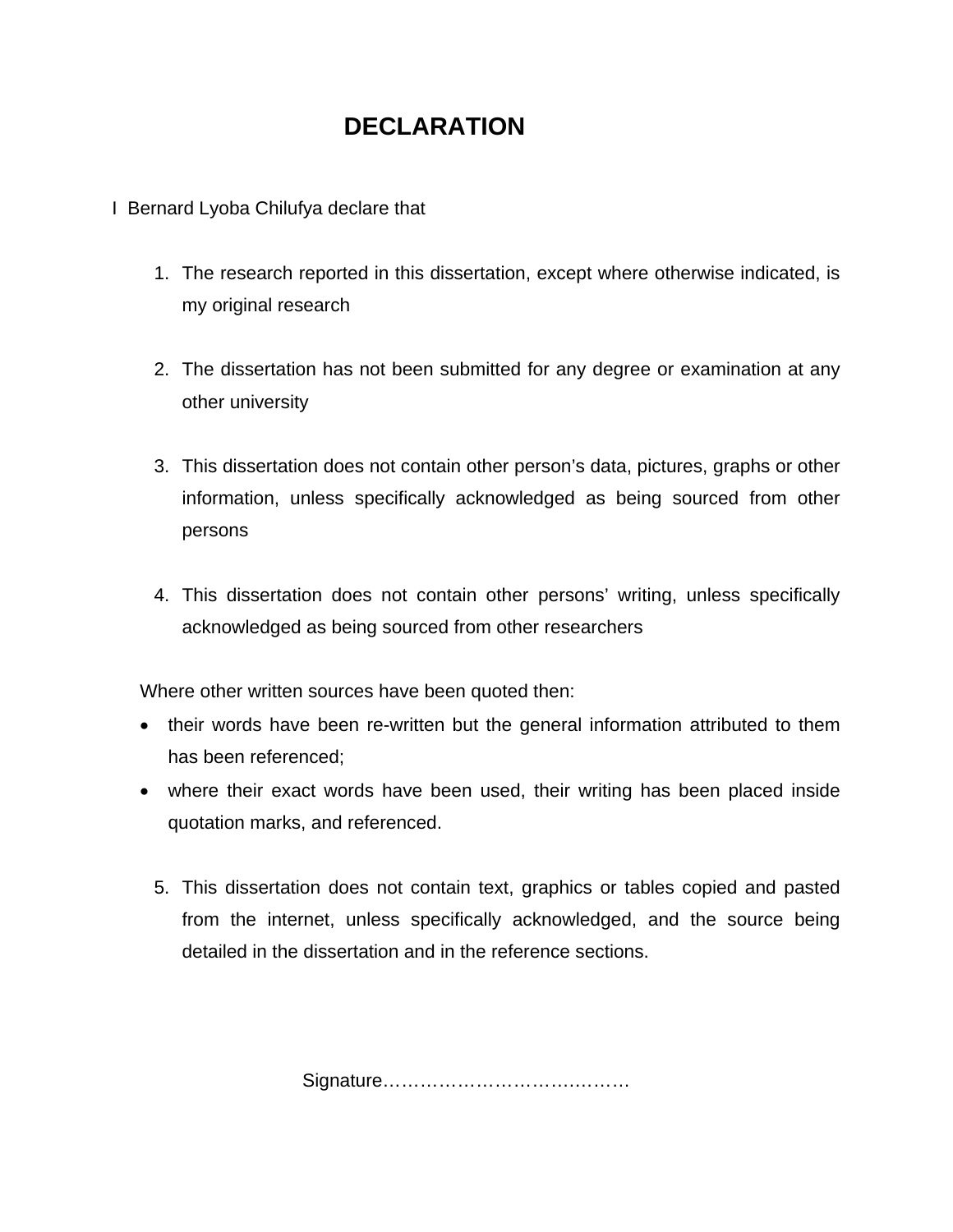### **ACKNOWLEDGEMENTS**

I would like to pay my sincere gratitude to all those who have contributed to my successful completion of my Masters degree morally, spiritually and monetarily. Let me pay tribute to all my brothers, sisters and friends; they have been very encouraging and supportive to me. Lastly, but not of the least important, I would like the pray for souls of my parents, Mr. B. D. Lyoba and Mrs. L. C. Lyoba, who died in 2006 and 2008 respectively.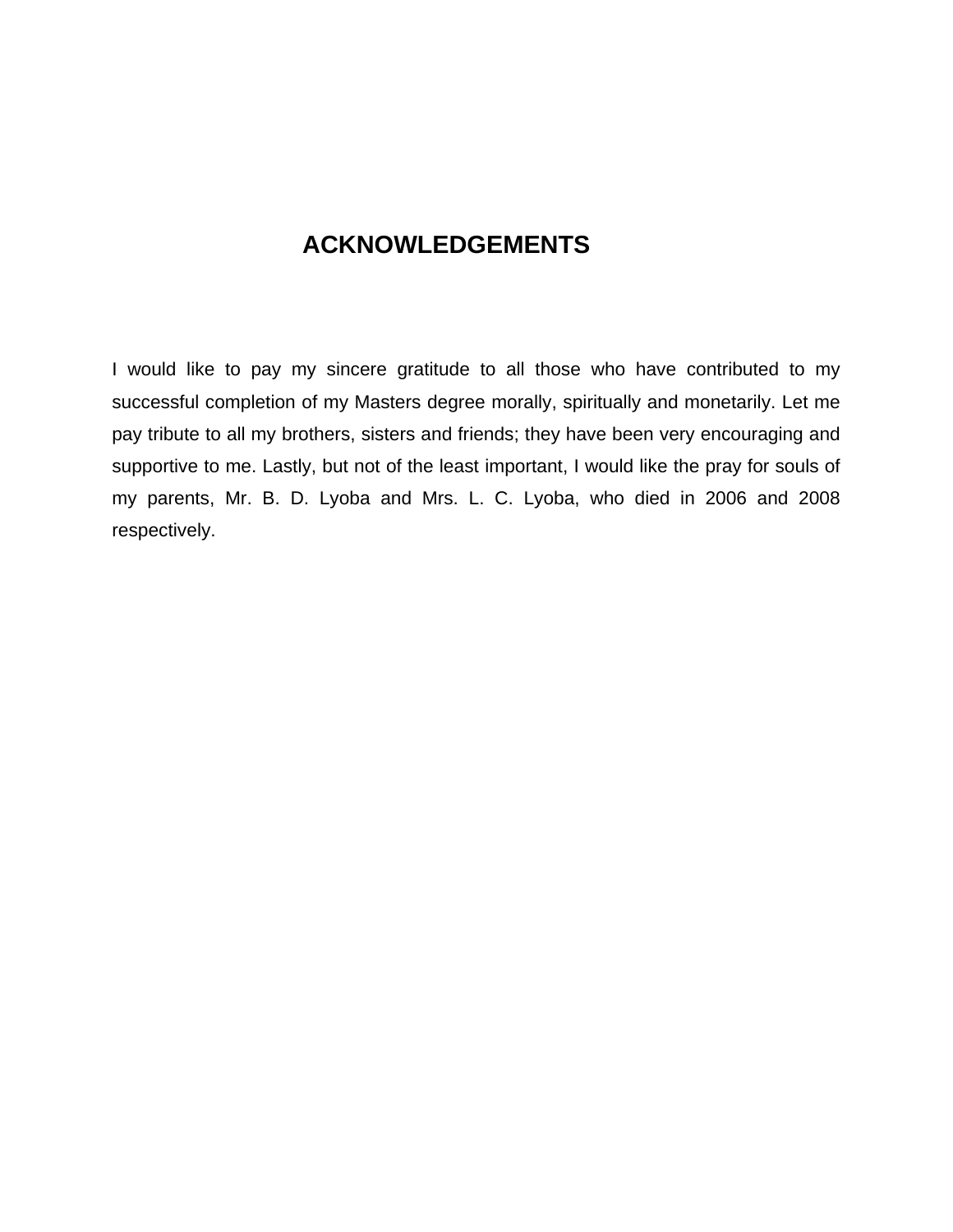### **ABSTRACT**

Zambia faces extensive conflict and violence of both direct and structural types. The qualitative and quantitative indices provided by the Global Peace Index (GPI), the Human Development Index (HDI) and the Gender Disparity Index (GDI) confirm that Zambia needs a control shift permeated with tools of peacefulness that will move the country from a culture of violence to a culture of peace and non-violence.

The focus of the dissertation is one way of trying to build sustainable peace in the world and in particular Zambia by creating structures within government circles, specifically by establishing a Ministry of Peace that will work to transcend violent conflicts while working alongside a Peace Education Commission (PEC), Peace Research Commission (PRC) and an independent Conflict Resolution and Mediation Commission (CRMC). The aim of such a ministry is to help change the mindset of the people of Zambia from a culture of violence towards to a culture of peace and non-violence.

The dissertation discusses possible objections to a Ministry of Peace and proposes a strategic plan for establishing a Ministry of Peace in Zambia. Two focus groups were selected to provide a very small sample of Zambians the opportunity to comment on the idea of establishing a Ministry of Peace in Zambia.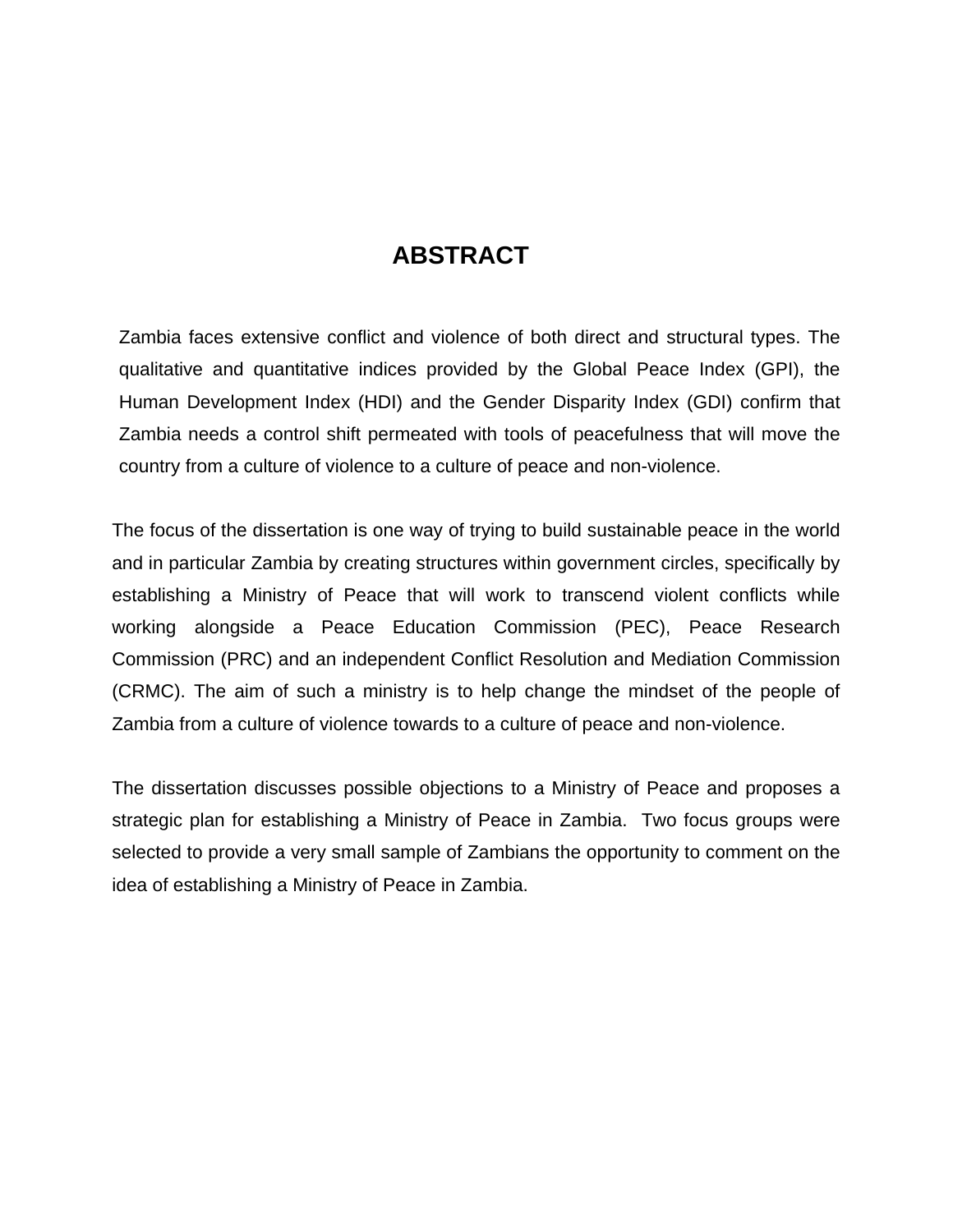## **TABLE OF CONTENTS**

#### **CHAPTER 1**

#### **GENERAL INTRODUCTION**

|  | 1.             |
|--|----------------|
|  | $\overline{2}$ |
|  | $\mathcal{P}$  |
|  | 3              |
|  | 6              |
|  | 9              |
|  | 9              |

### **CHAPTER 2**

### **THE ZAMBIAN CONTEXT**

| 11              |
|-----------------|
| 13 <sup>°</sup> |
| 15              |
| 19.             |
|                 |

#### **CHAPTER 3**

### **HOW PEACEFUL IS ZAMBIA? EVIDENCE FROM THE GLOBAL PEACE INDEX AND OTHER INDICES**

| 20 |
|----|
| 24 |
| 28 |
| 28 |
| 30 |
| 31 |
|    |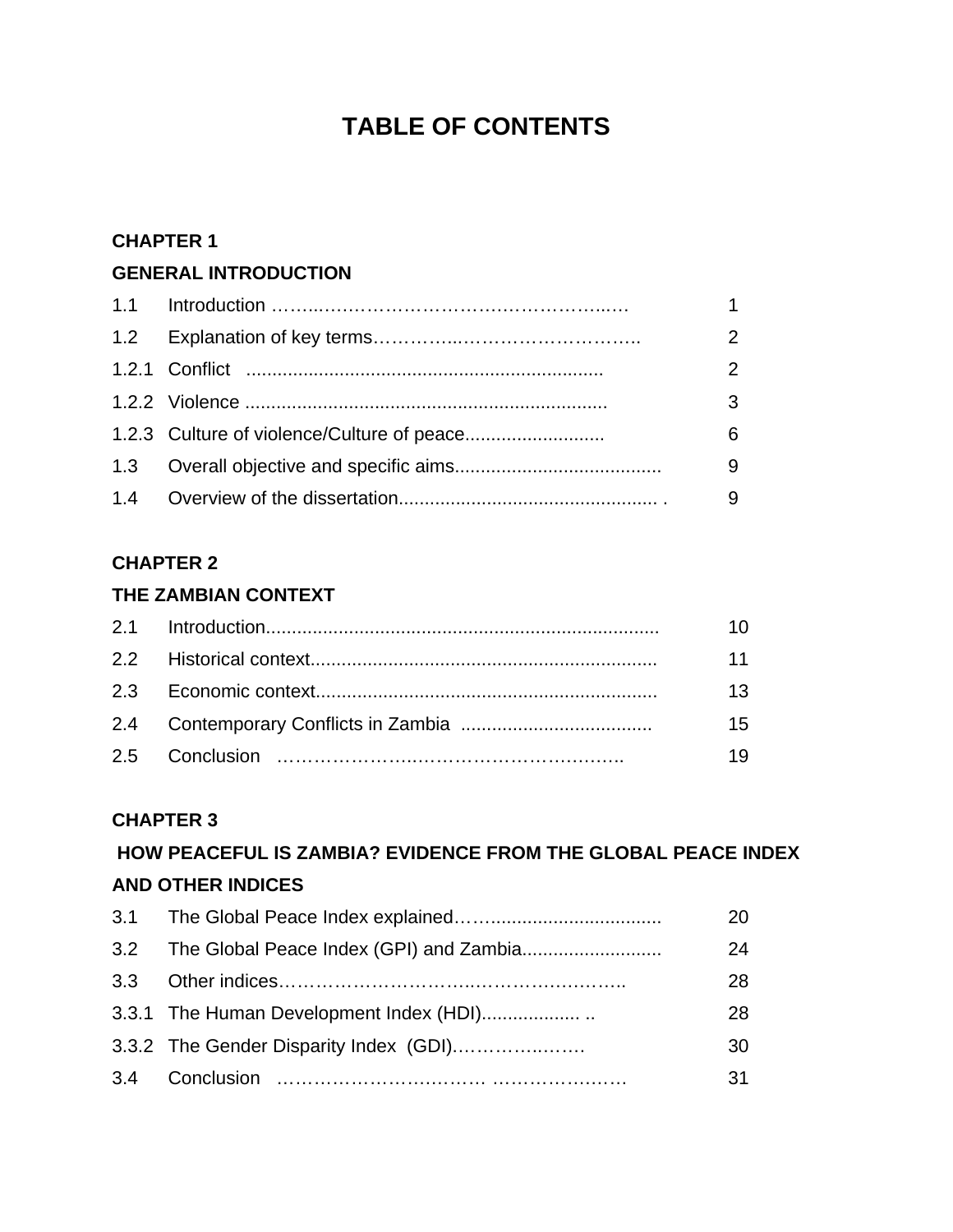#### **CHAPTER 4**

### **A MINISTRY OF PEACE IN ZAMBIA**

|                                                               | 32  |
|---------------------------------------------------------------|-----|
|                                                               | 33  |
| 4.3 Objectives of a Ministry of Peace in Zambia               | 35  |
| 4.4 The specific functions of the Ministry of peace in Zambia | .38 |
| 4.5 Three commissions within the Ministry of Peace            | 40  |
| 4.5.1 The Peace education commission (PEC)                    | 40  |
| 4.5.2 The Peace Research commission (PRC)                     | 41  |
| 4.5.3 The Conflict Resolution and Mediation Commission (CRMC) | 43  |
| 4.6 Possible objections to the Ministry of Peace              | 43  |
| 4.7 Strategic planning to establishing a Ministry of Peace    | 45  |
| 4.7.1 Vision                                                  | 45  |
|                                                               | 46  |
|                                                               | 46  |
|                                                               | 47  |
|                                                               | 47  |
| 4.8 Conclusion                                                | 48  |

### **CHAPTER 5**

#### **WHAT SOME ZAMBIANS THINK ABOUT A MINISTRY OF PEACE**

| 5.1 Introduction                                      |    |
|-------------------------------------------------------|----|
| 5.2 A description of focus group methodology<br>.     |    |
| 5.3 Two focus groups discussing the Ministry of Peace | 53 |
| 5.4 The results                                       | 54 |
| 5.5 Discussion                                        | 57 |
| 5.6 Conclusion                                        | 58 |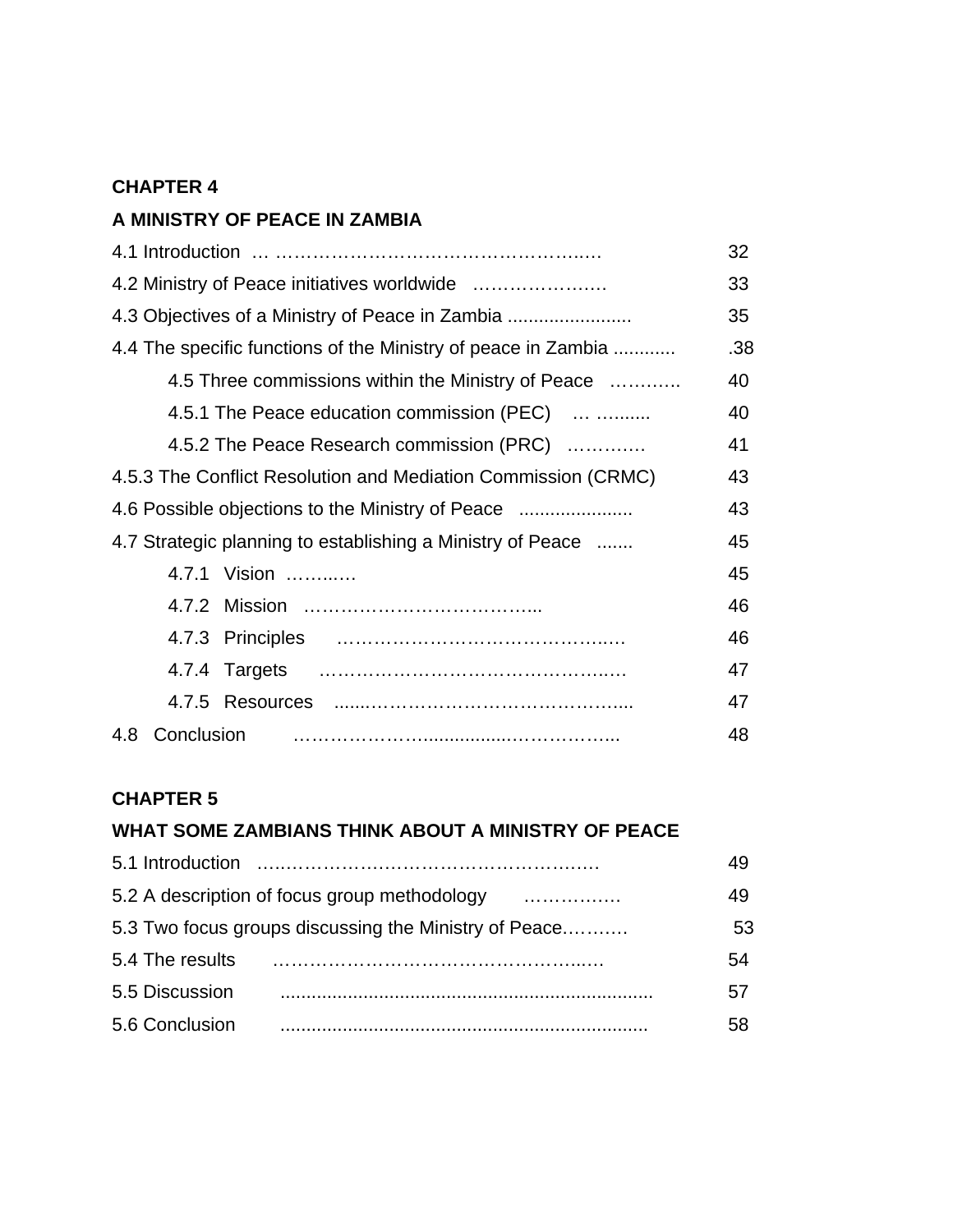### **CHAPTER 6**

### **CONCLUSION**

|                                                                                         | 59 |  |  |
|-----------------------------------------------------------------------------------------|----|--|--|
| 6.1.1 To examine the extent to which Zambia is peaceful nation                          | 59 |  |  |
| 6.1.2 To propose the relevance of building a Culture of Peace in Zambia by establishing |    |  |  |
|                                                                                         | 61 |  |  |
| 6.1.3 To counteract opposing ideas to the creation of a Ministry of Peace in Zambia     |    |  |  |
|                                                                                         | 62 |  |  |
| 6.1.4 To plan for the establishment for a Ministry of Peace in Zambia                   | 64 |  |  |
|                                                                                         | 65 |  |  |
|                                                                                         | 67 |  |  |
| Articles, Books, Chapters, Journals and Reports                                         |    |  |  |
|                                                                                         |    |  |  |
| Websites                                                                                |    |  |  |
| Other works read but not quoted                                                         |    |  |  |

### **Ethical Clearance**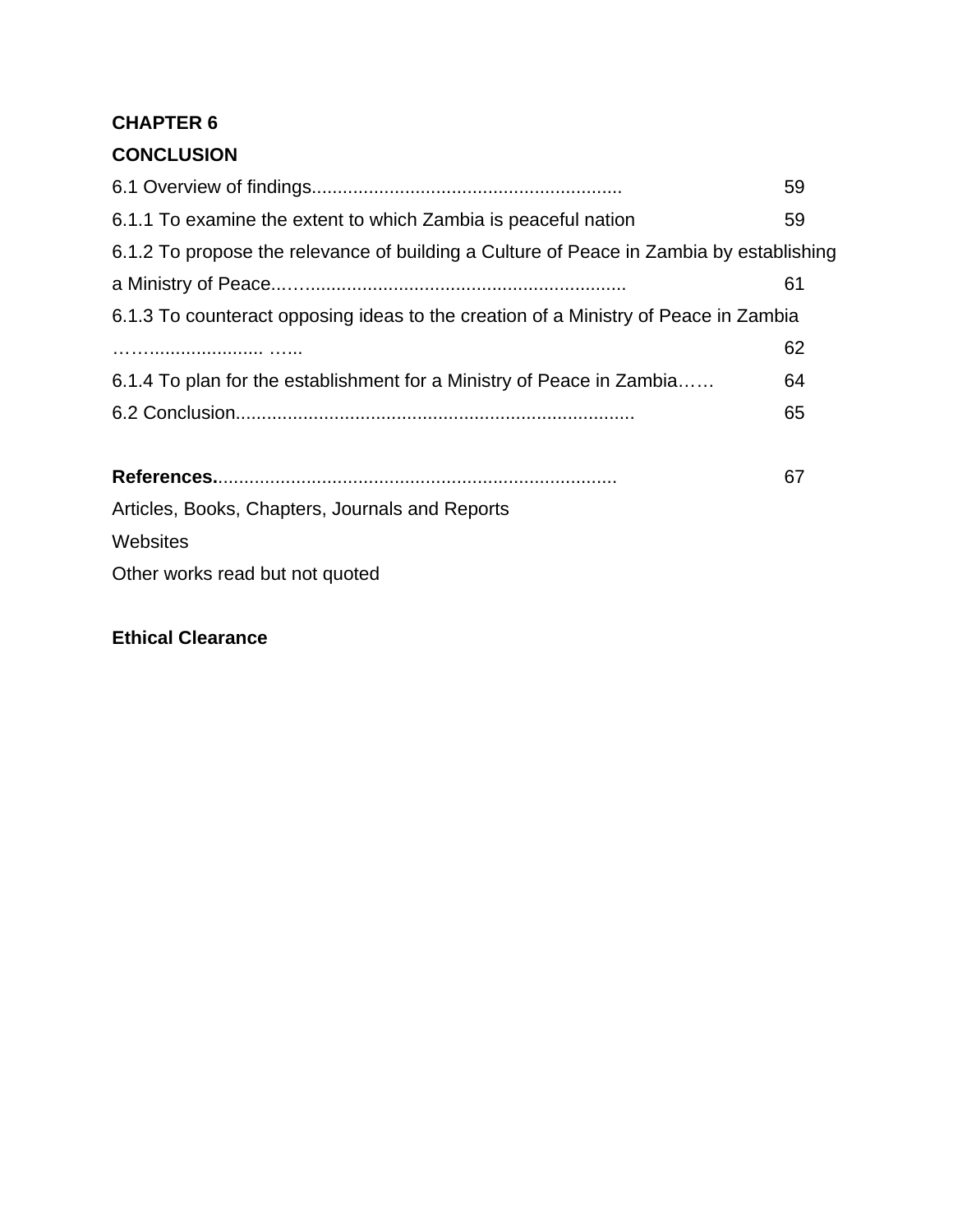# **ABBREVIATIONS**

| <b>ACC</b>  | <b>Anti Corruption Commission</b>               |
|-------------|-------------------------------------------------|
| <b>ACD</b>  | <b>Armed Conflict Dataset</b>                   |
| AI          | Amnesty International                           |
| <b>ANC</b>  | <b>African National Congress</b>                |
| <b>BBC</b>  | <b>British Broadcasting Corporation</b>         |
| <b>BICC</b> | Bonn International Centre for Conversion        |
| <b>CRMC</b> | <b>Conflict Resolution Mediation Commission</b> |
| <b>CNN</b>  | <b>Cable News Network</b>                       |
| <b>CSO</b>  | <b>Central Statistics Office</b>                |
| CSO         | <b>Civil Society Organisations</b>              |
| <b>DEC</b>  | <b>Drug Enforcement Commission</b>              |
| <b>DRC</b>  | Democratic Republic of Congo                    |
| <b>EIU</b>  | <b>Economist Intelligence Unit</b>              |
| <b>EFA</b>  | <b>Education for All</b>                        |
| <b>FDG</b>  | <b>Focus Group Discussion</b>                   |
| <b>GDP</b>  | <b>Gross Domestic Product</b>                   |
| <b>GDI</b>  | <b>Gender Dimension Index</b>                   |
| <b>GEM</b>  | Gender Empowerment Index (measures)             |
| GI          | Gini Index                                      |
| <b>GPI</b>  | <b>Global Peace Index</b>                       |
| HDI         | Human Development Index                         |
| <b>HDR</b>  | Human Development Report                        |
| HPI         | Human Poverty Index                             |
| <b>HIPC</b> | <b>Highly Indebted Poor Countries</b>           |
| <b>HSB</b>  | <b>Human Security Brief</b>                     |
| <b>HSR</b>  | <b>Human Security Report</b>                    |
| <b>HSC</b>  | <b>Human Security Centre</b>                    |
| <b>IISS</b> | International Institute of Strategic Studies    |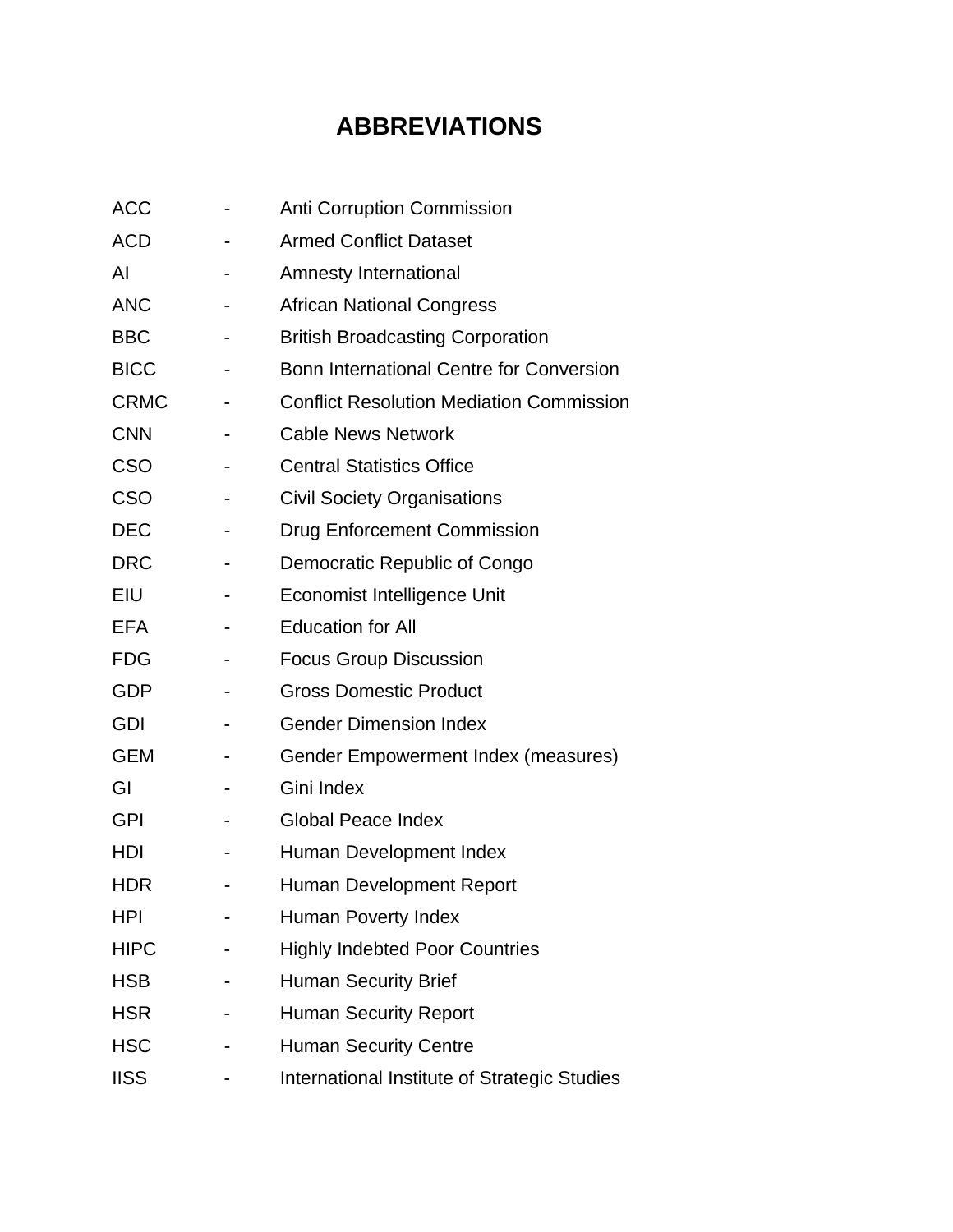| <b>Milex</b>  |                              | <b>Military Expenditure</b>                                   |
|---------------|------------------------------|---------------------------------------------------------------|
| <b>MMD</b>    |                              | <b>Movement for Multiparty Democracy</b>                      |
| <b>MoP</b>    |                              | Ministry of Peace                                             |
| <b>NGO</b>    |                              | Non Governmental Organisation                                 |
| <b>PRIO</b>   |                              | Peace Research Institute Oslo                                 |
| <b>PEC</b>    | $\blacksquare$               | <b>Peace Education Commission</b>                             |
| <b>PRC</b>    |                              | <b>Peace Research Commission</b>                              |
| <b>SAP</b>    |                              | <b>Structural Adjustment Programme</b>                        |
| <b>SADC</b>   | $\overline{\phantom{0}}$     | Southern Africa Development Community                         |
| <b>SIPRI</b>  |                              | Stockholm International Peace Research Institute              |
| <b>SSA</b>    |                              | Sub-Saharan Africa                                            |
| <b>UCDP</b>   |                              | Uppsala Conflict Data Programme                               |
| UDI           |                              | Unilateral Declaration of Independence                        |
| <b>UN</b>     | $\overline{\phantom{0}}$     | <b>United Nations</b>                                         |
| <b>UNCHS</b>  | $\overline{\phantom{0}}$     | United Nations Commission on Human Security                   |
| <b>UNCJS</b>  | $\overline{\phantom{a}}$     | <b>United Nations Criminal Justice System</b>                 |
| <b>UNDP</b>   |                              | United Nation Development Programme                           |
| <b>UNESCO</b> | ۰                            | United Nations Education Scientific and Cultural Organisation |
| <b>UNIP</b>   |                              | United National Independence Party                            |
| NODC-         | $\qquad \qquad \blacksquare$ | United Nations Office of Drugs and Crime                      |
| <b>WTO</b>    |                              | <b>World Trade Organisation</b>                               |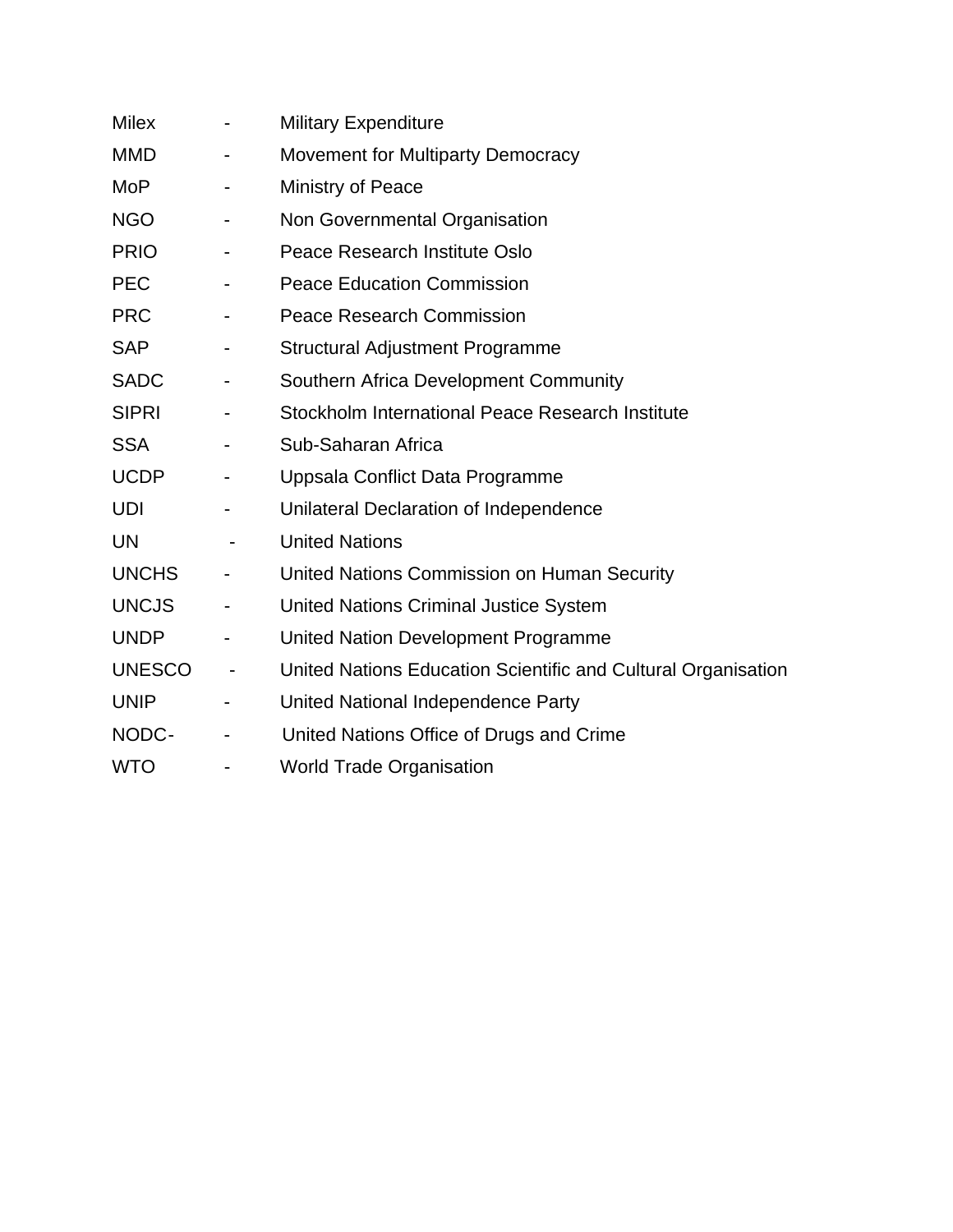# **CHAPTER 1 GENERAL INTRODUCTION**

### **1.1 Introduction**

Direct and structural violence are common worldwide and there seems to be a widespread belief that violence can end or at least control them. Paige (2000) claims that both violence‐ accepting politics and political science, in the last century, have failed to suppress violence by violent means and that the study of government and international politics has been unable to lay the groundwork and methodology for policy advice that goes to eradicating the root causes of violence by resolving conflicts non‐violently. The direct violence that has been expected to liberate, protect, and enrich the social welfare of the people has become instead a source of insecurity, impoverishment, economic failure and threat to human and planetary survival.

The time has come for a paradigm-shift. If tradition has taught that we must kill to be free, equal and secure, the present should teach that unless we stop killing not only freedom and equality are in jeopardy but our very own survival be it individual, social, and ecological is imperilled (Paige, 2000). One aspect of such shift is the adoption of the concept of human security, which is centred on security for people rather than states (United Nations Commission on Human Security [UNHCS] 2003<sup>a</sup>). The UNCHS addresses not only the threats posed by direct forms of violence, such as war, terrorism and crime, but also poverty and environmental pollution, violation of human rights, discrimination and lack of access to education and sanitation. These are all issues that seriously impact the safety and dignity of human beings.

The focus of the dissertation is one way of trying to build sustainable peace in the world, and in particular Zambia, by creating structures within government circles, specifically by establishing a Ministry of Peace to help change the mindset of the people of Zambia from a culture of violence towards to a culture of peace and non‐violence.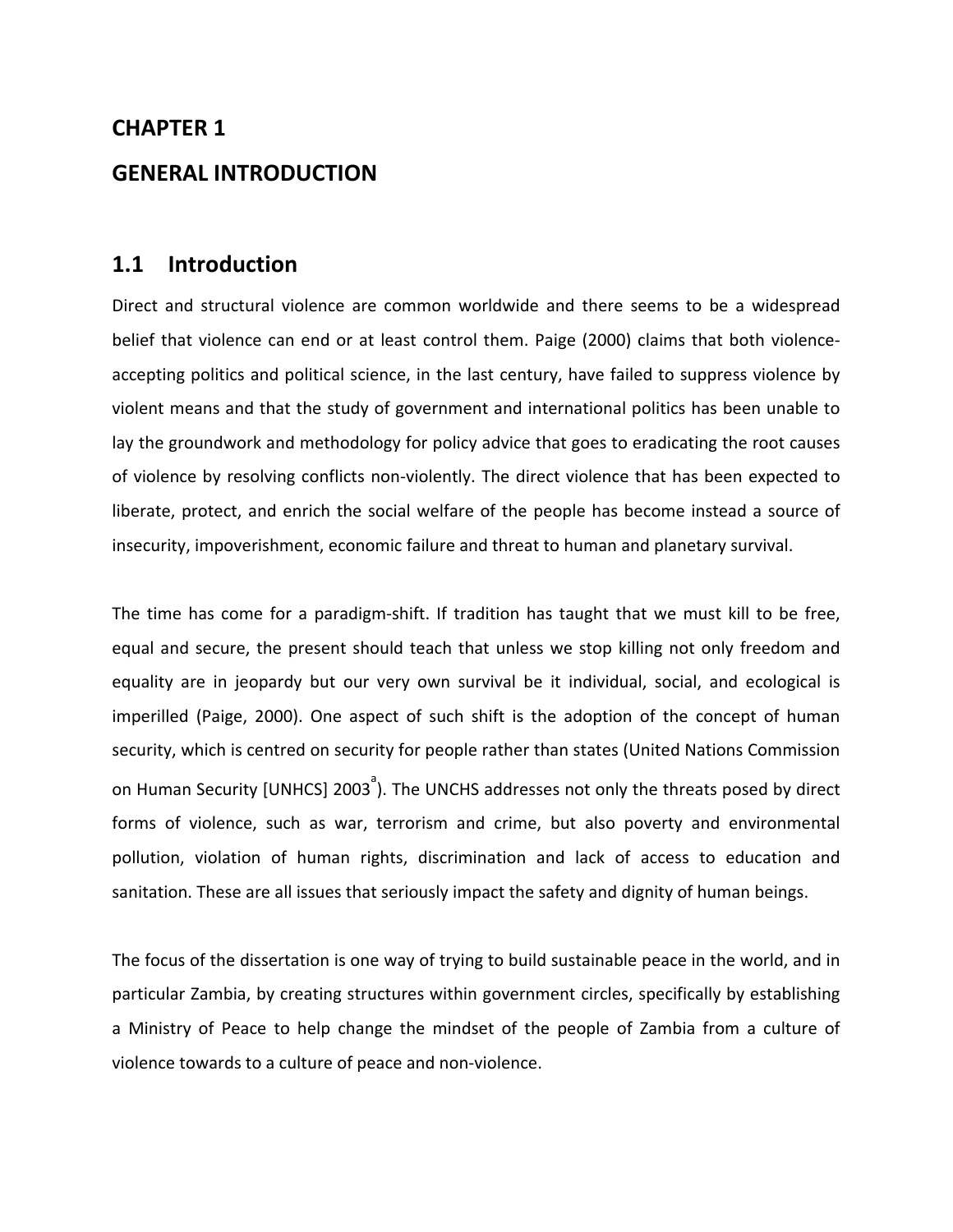### **1.2 Explanation of key terms**

### **1.2.1 Conflict**

There is no agreed upon definition of the term conflict for the reason that it is contextual in connotation and detonation. Coser (1964) says that the term conflict is generally accepted as an ever present process in human relations though many people are at a loss in dealing with it. In other terms conflict is inevitable but must be managed for optimal group maintenance. Its frequency is tangible in daily, public, and private life. Juergensmeyer (2002) observes that conflict can be triggered by ethnic, racial, religious or economic differences or arise from differences in values, beliefs, and attitudes regarding issues.

Kent (1993:376) describes conflict as an incompatibility of preferences in a situation with different possible outcomes. To comprehend this definition we have to substantiate the significance of the words incompatibility, preference, situation and outcome. Preference refers to choices or the inclination an entity would like to take among the possible results of the state of affairs. For Wilmot (1998: 21‐23) the preference can either be an introspective (inner) conflict or a conflict with others' thematic focal point. An inner or internal conflict is a psychological dilemma that makes it not easy for an individual entity to make a choice e.g. choosing between two colours of the same vehicle or shirt. In line with Kent (1993:176‐180), the choice of preference may derive from wants, needs, goals, objectives, ideologies, positions or values and morals in relation to identity, freedom, survival and well‐being of an entity involved in the conflict.

In line with the definition, humanity come across diverse types of conflicts so much that one needs to decipher the basic elements of each particular conflict, distinguished either by the number of entities involved in the conflict or the kind of conflict at hand (Kent,1993:178). Conflict, according to Tillett (1999: 96), is essential for positive change and development. For example, it helps to define, sharpen issues and improve quality of decisions among community groups. That is why in our everyday life endeavour we encounter disagreement, difference of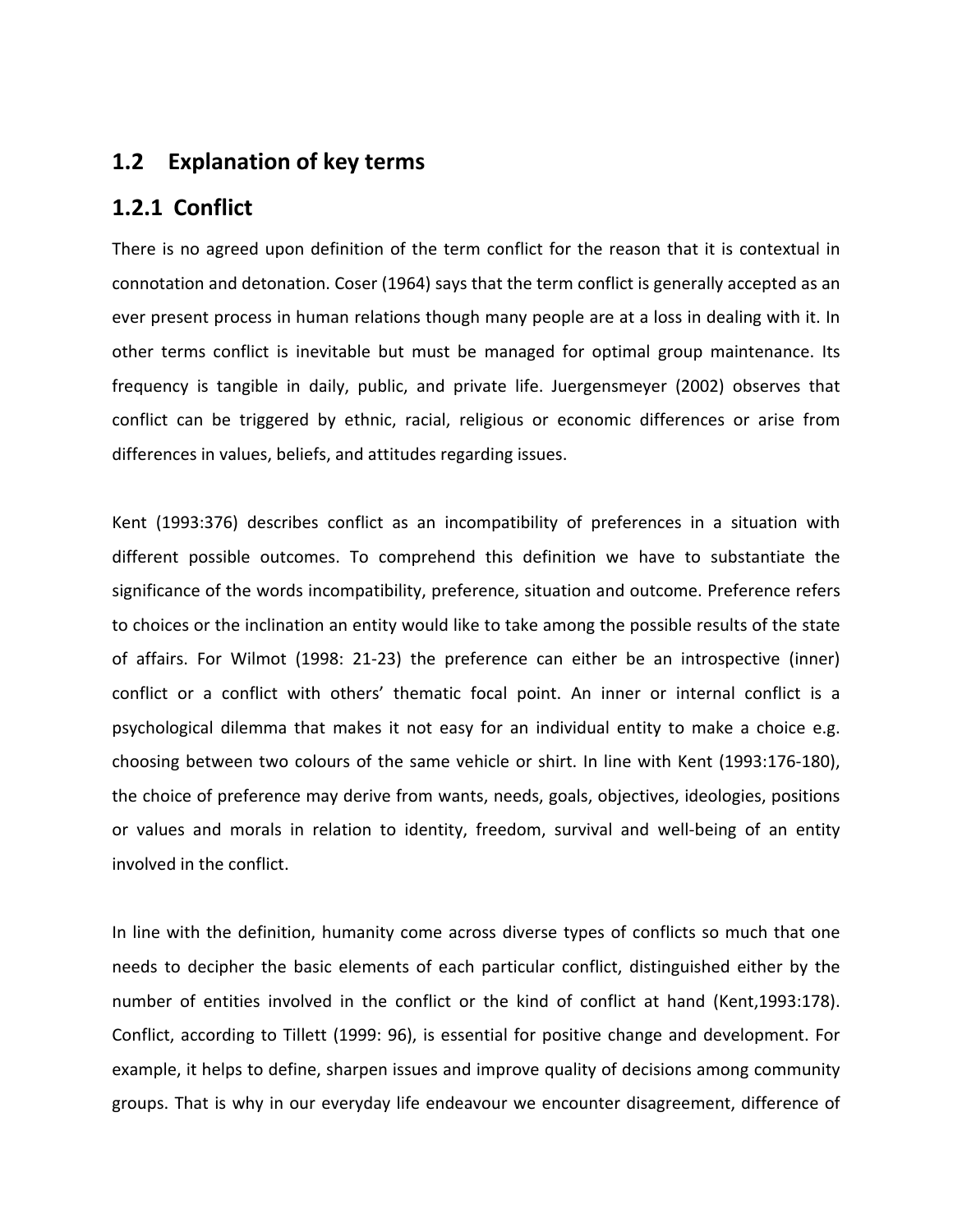opinion, disputes, and many other emotional experiences; what is essential is how we manage and decide to resolve the conflict before it becomes verbal assault and irreparable damage to individual egos. Murshed (2002:400) observes that conflict is an everyday occurrence and is hence inevitable but how we resolve it is what escalates violence or peacefulness.

#### **1.2.2 Violence**

The term violence is so complex and multifaceted that there is no agreed definition among scholars because it cuts across different disciplines. Isenhart (2000) observes that violence has many forms; it can occur in nature such as natural catastrophes or it can be caused by human agents resulting in environmental degradation, structural, economic, cultural and self inflicted violence. It is the failure of peacefully managing a conflict that ends up in doing harm to others in pursuit of ones own interest and preferences, as has been the experience in war torn countries like Somalia, Sudan, Democratic Republic of the Congo (DRC), the civil war in Afghanistan (1995) and the invasion of Iraqi (2003).

When violence is initiated into any conflict it immediately changes the nature of that conflict. According to Mead (1940:32‐35), violence puts ablaze all the worst aspects of human nature. It chokes off human wisdom, and blinds humanity to the possibilities by which s/he might actually resolve the conflict amicably. Unlike conflict, violence involves the use of force – be it physical, psychological, cultural or economic – and/or any other power used to injure damage, destroy or kill in order to defeat or win over an opponent (Chetkow, 1997:5‐23). Kent (1993:382) explains that physical or direct violence is behaviour or an act involving direct force intended to deter, inflict pain and even kill. The act is horrific in nature and its brutality and atrocities usually get peoples' attention; people notice it (unlike structural violence) and often respond to it. Physical/direct violence is therefore tangible because it occurs in time and space; perpetrators and victims are known and identified, such as warlords or refugees, respectively.

Structural violence is any constraint on human potential resulting in the poor majority suffering chronic lack of basic needs because of unjust and exploitative social systems (Toh, 1987: 11). This type of violence does not hurt or kill like direct/physical violence but rather exterminate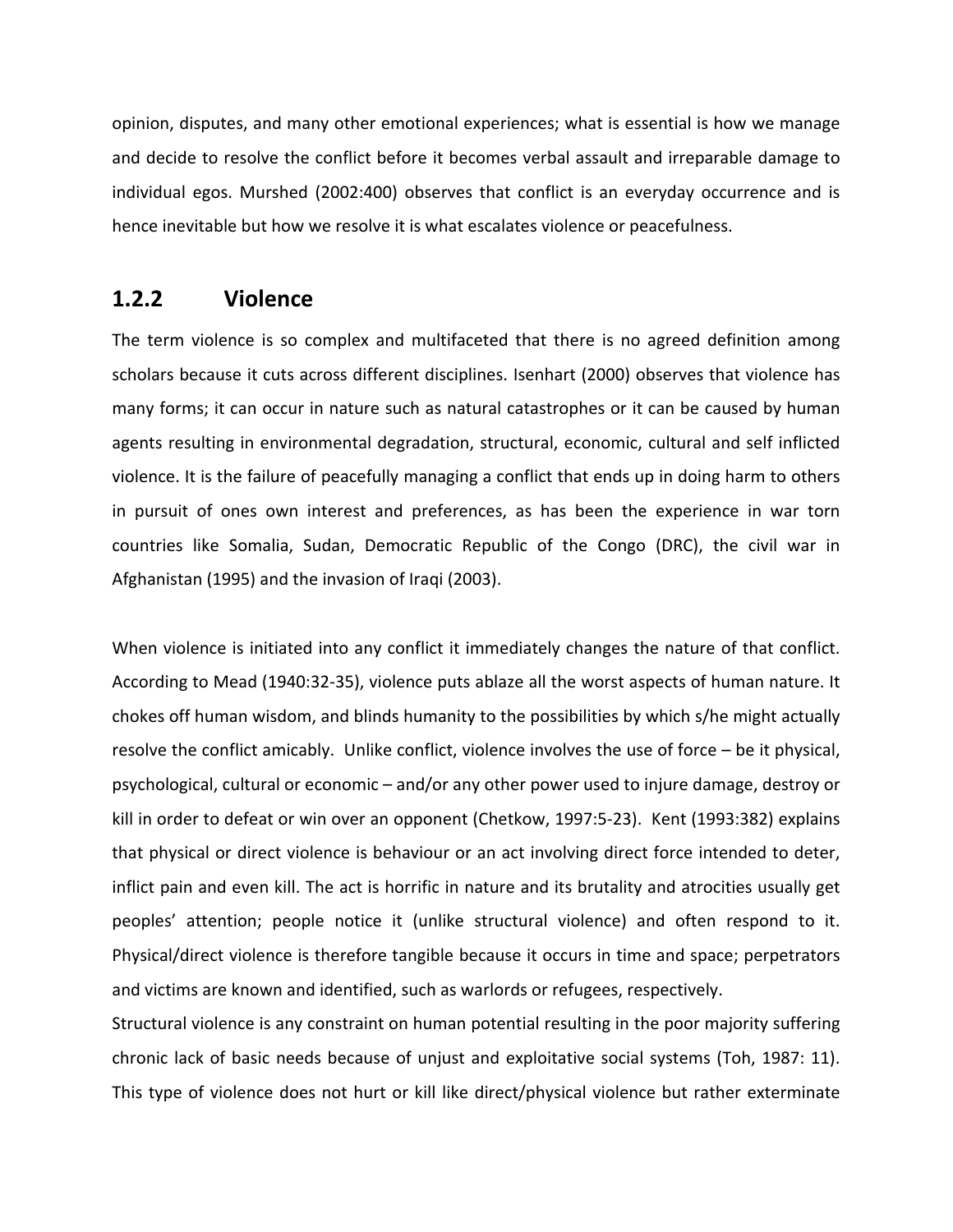life in the course of social structures that produce poverty, enormous suffering and consequently cause many deaths (Galtung, 1969). The process is slower, more subtle, more common and more difficult to undo with no clear identifiable perpetrators by comparison with physical or direct violence (Kent, 1993:176). Structural violence is embedded in social structures like economic systems, institutions and policies that oppress/disadvantages people culturally, politically, legally and economically.

Galtung (1969:166) asserts that though non physical, structural violence is evident at societal level when systematic shortfalls begin to surface via reduction of the quality of life of the people through poverty, infant mortality, maternal mortality, infectious preventable disease, and shortened lifespan. Paraphrasing Harris (2004:33‐35), other good examples of structural violence are unequal access to healthcare, clean water and sanitation and legal representation; exclusiveness; economic inequality; milex instead of social welfare, discrimination, injustice, cronyism, nepotism and exploitation of man by man. We can therefore curb structural violence by ending or removing structural injustices.

Mites (2005) draws a distinction between economic and political violence. He asserts that economic violence can easily be noticed in material incentives like lack of food, shelter and money and is exacerbated by corruption, and poor policies that plunge people into poverty, disease and misery. It is a tactic used to control and maintain power by preventing financial resources, skills, knowledge and undermining the citizenry the opportunity to become economically independent. This is commonly evident when low‐income people turn to government for help (www.bvomoney.com/2009/03/19/domestic). Political violence is the suppression of nonmaterial goods like depriving the citizenry their rights, freedoms and duties.

Cultural violence refers to the excuses or justifications used to legitimise violence in its direct or structural form (Galtung 1990). This is demonstrative daily in automotive traffic, sports, smoking, and in war where defying death without dying is conveniently designated as courage. We can therefore reduce cultural violence by changing the attitudes, behaviours and beliefs of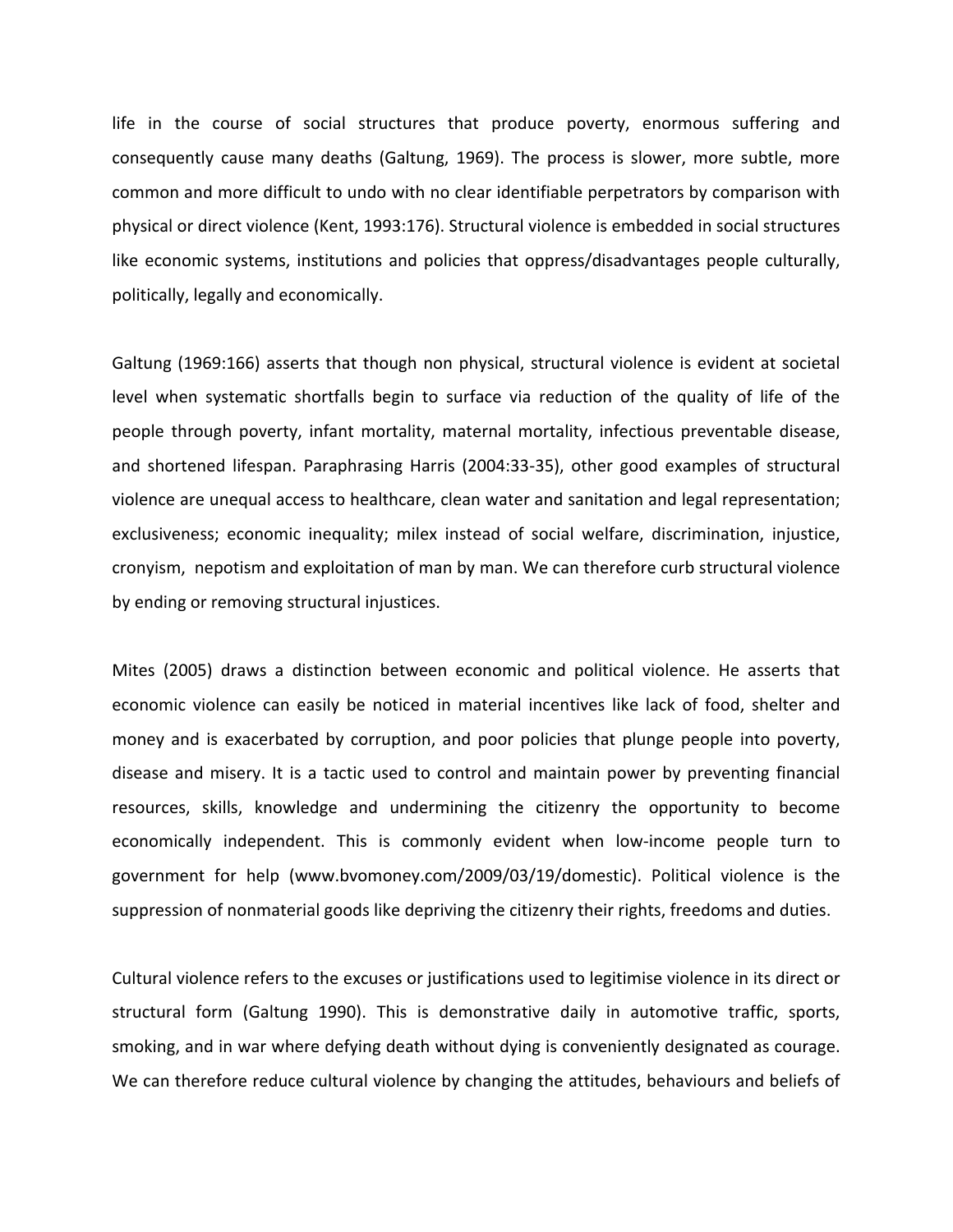people from violence to peaceful means. Because of the tendency of managing conflicts violently, as has been the experience in the past centuries, the concept of maintaining peace has evolved from a culture of violence and war into conceptual developments like negative peace – the absence of war and positive peace – the presence of justice (Klare, 1996: 355). Up until now, the UN has been preoccupied with intervening in violent conflict and then do postconflict peacebuilding.

### **1.2.3 Cultures of Violence/Cultures of Peace**

The type of violence identified in section 1.2.2 together result in a culture of violence, eight characteristics of which are listed in the left hand column of Table 1-1. In the right hand column are the alternative components of a culture of peace and non violence that can replace the key components of the culture of war and violence.

**Table 1‐1: The dichotomy between a culture of peace and a culture of violence**

| <b>CULTURE OF PEACE</b> | <b>CULTURE OF VIOLENCE</b> |
|-------------------------|----------------------------|
|                         |                            |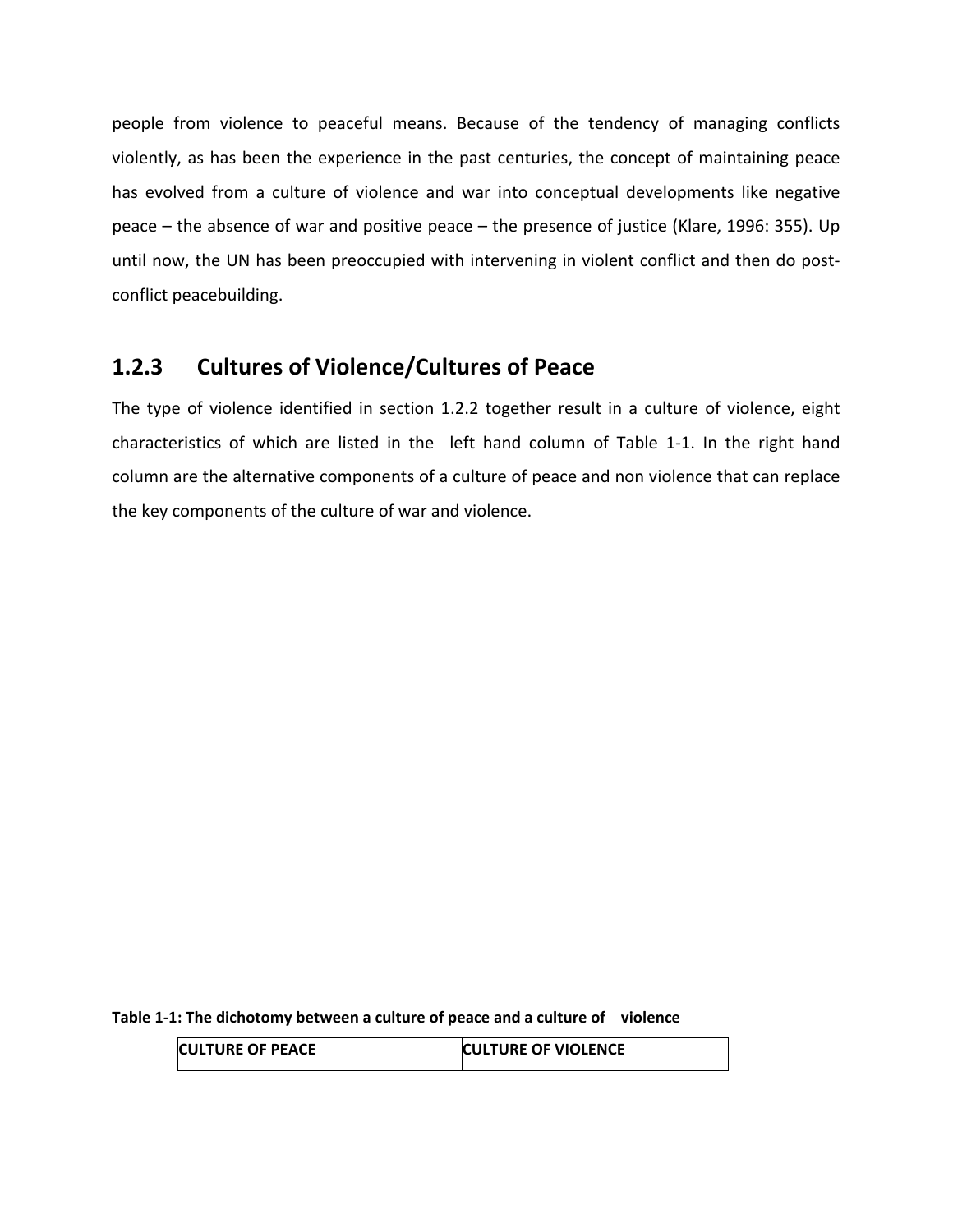| Promotes understanding, tolerance and Uphold enemy images               |                                      |  |
|-------------------------------------------------------------------------|--------------------------------------|--|
| solidarity                                                              |                                      |  |
| Democratic participation/ principles                                    | Authoritarian governance             |  |
| Encourages disarmament                                                  | Armament (milex)                     |  |
| Free flow and sharing of information                                    | Control of information with Secrecy  |  |
| and knowledge                                                           | and propaganda                       |  |
| Dialogue, negotiation, rule of law, active Conflict settled by violence |                                      |  |
| nonviolence                                                             |                                      |  |
| Equality of women                                                       | Male domination                      |  |
| <b>Education for all</b>                                                | Education for war                    |  |
| Economies of peace with equity and                                      | Exploitation of the weak and natural |  |
| sustainable development                                                 | resources                            |  |

#### **Source: Adams (2005)**

The philosophy of the culture of peace was first inspired by an educational institution called *Cultura de Paz* in 1986 in Peru (Adams, 2003:1) and motivated by the 1986 *Seville statement on violence*, which stated that war is not determined by genes or violent brains or human nature or instincts but that war is a social cultural invention and that the same species that invented war is capable of inventing peace (Adams, 1989; Anon, 1986; UNESCO, 1986). During the 52nd and 53rd session, the United Nations resolutions A/52/15 and A/53/25 (UN, 1998; 1999) declared the year 2000 as the International Year of Peace and the decade 2001‐2010 as an International Decade for the Culture of Peace and Nonviolence for the Children of the World.

Dumas (2004) emphasises that the philosophy of the Culture of Peace borders on sustainable development, environmental protection and values life and dignity of each person and rejects all forms of violence. To illustrate attention to the importance of the philosophy of the culture of peace, the UN resolution A/52/13 (UN, 1998) defined the culture of peace as involving:

.. values and behaviours that reflect and inspire social interaction and sharing based on the principles of freedom, justice and democracy, all human rights, tolerance and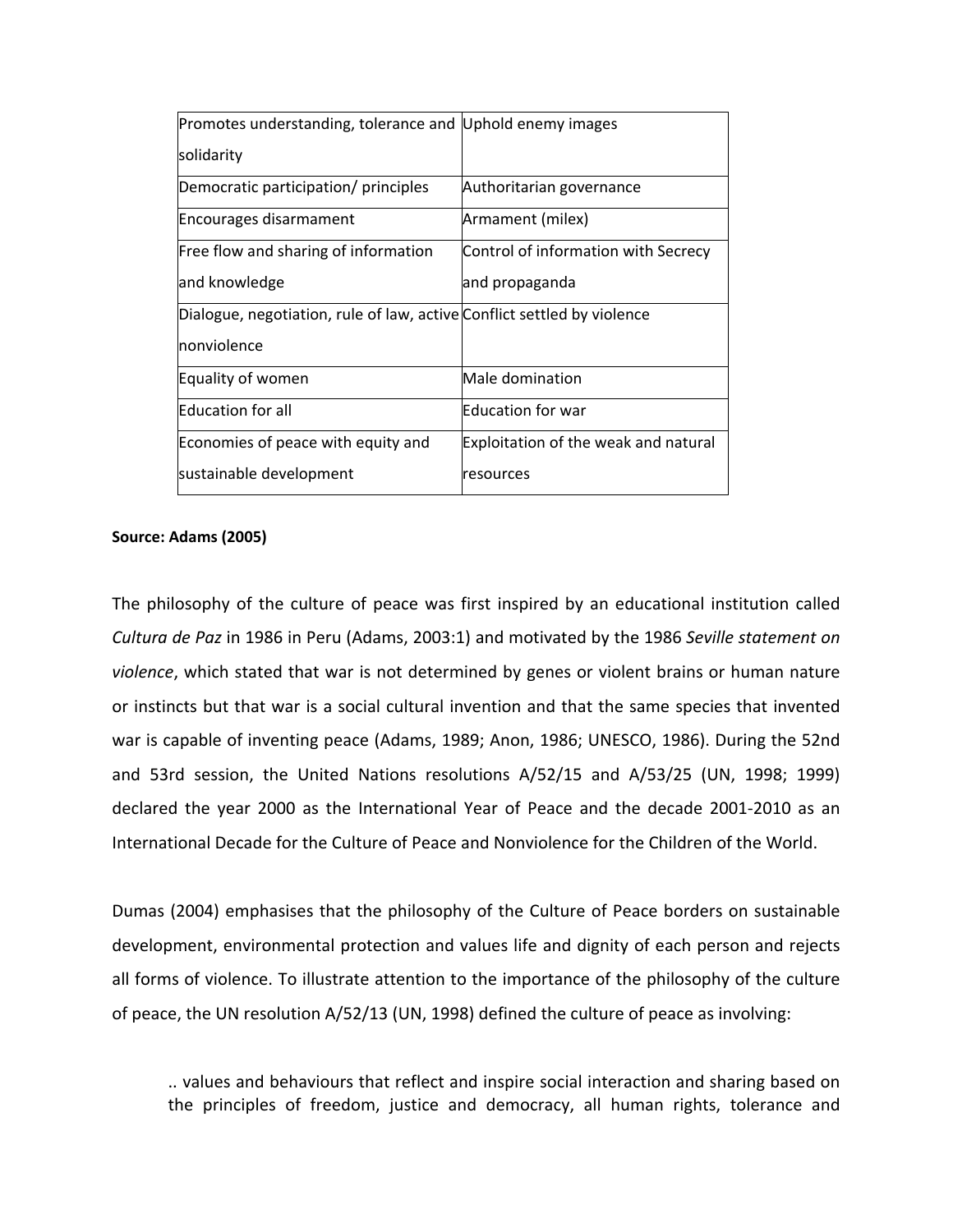solidarity, that reject violence and endeavour to prevent conflicts by tackling their root causes to solve problems through dialogue and negotiation and that guarantees the full exercise of all rights and the means to participate fully in the development of their society.

The culture of peace is therefore a set of values, modes of behaviour and ways of life that rejects violence (nonviolence attitude) and prevents conflicts by resolving root causes that attract violent behaviour among individuals, groups and nations (UN resolution A/53/243, 1999; 2000). Adams (2000:262) believes that the transition from one culture to another culture is a process that depends on particular historical, socio‐cultural and economic contexts. To help peace and non‐violence to prevail, the United Nations (UN 1998, Res. A/52/243) launched eight action areas to help build a culture of peace:

- To foster a culture of peace through education by revising the education curricula to promote qualitative values, attitudes, and behaviours of culture of peace
- To promote sustainable economic and social development by reducing economic social inequalities, eradicating poverty and assuring sustainable food security ... empowerment of women and environmental sustainability...
- To promote respect for all human rights
- To ensure equality between men and women through full participation of women in economic, social and political decision making and elimination of all forms of violence against women...
- To advance understanding, tolerance, and solidarity in order to abolish war and violent conflicts and overcome enemy images among all peoples and cultures
- To support participatory communication and the free flow of information and knowledge
- To promote international peace and security.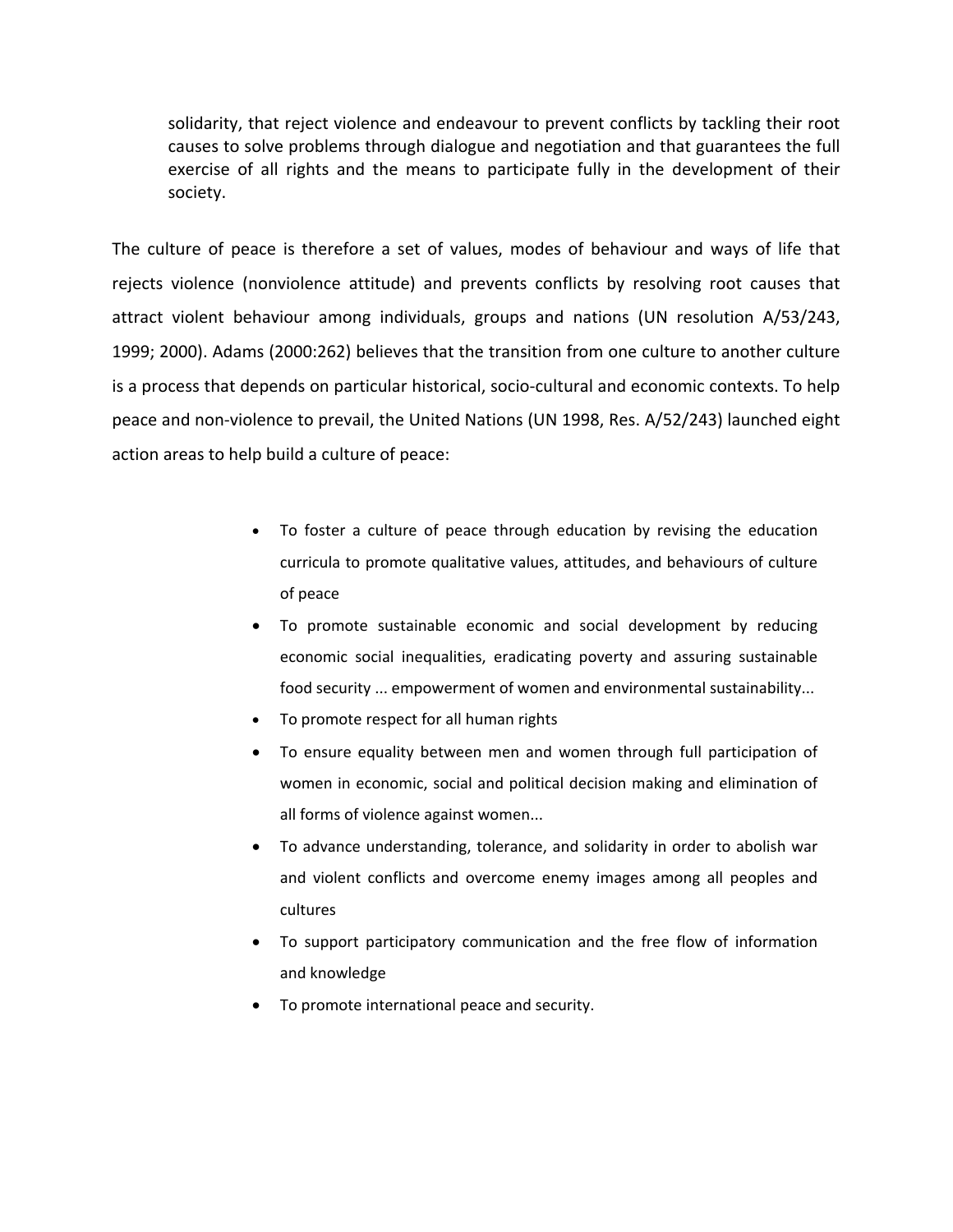The philosophy of the culture of peace is, therefore, a concept that inspires the work of individuals, groups, organizations and institutions around the world whose actions correspond to those of the UN resolution A/53/243. It aims at addressing the root causes of violent conflict; thus preventing its emergence. In short, the key to the culture of peace is the transformation of violent competition into cooperation of shared goals, or a way of managing conflict through the sharing of processes of development (Boulding, 2001:57).

### **1.3 Overall objective and specific aims**

The overall objective of this dissertation is to demonstrate the relevance and significance of establishing a Ministry of Peace in Zambia. The specific aims, which this dissertation addresses, are as follows:

- To examine the extent to which Zambia is a 'peaceful nation'
- To propose the relevance of building a culture of peace in Zambia by establishing a Ministry of Peace
- To counteract opposing ideas to the creation of the ministry
- To plan for the establishment of a Ministry of Peace in Zambia.

### **1.4 Overview of the dissertation**

Following this introductory chapter, chapters 2 and 3 gives an historical overview of the political, economic, and social background of Zambia and establishes trends, inclinations and nature of violence and conflict in the Zambian context. It exposes the extent to which Zambia is a peaceful nation visiting the Global Peace Index. Chapter 4 proposes building of a culture of peace through the establishment of a Ministry of Peace with three major components – the Peace Education Commission (PEC), the Peace Research Commission (PRC) and the Conflict Resolution and Mediation Commission (CRMC). It discusses possible objections to a Ministry of Peace and suggests a strategic plan for establishing a Ministry of Peace in Zambia. Chapter 5 reports the findings from two focus groups of Zambians about the efficacy of a Ministry of Peace.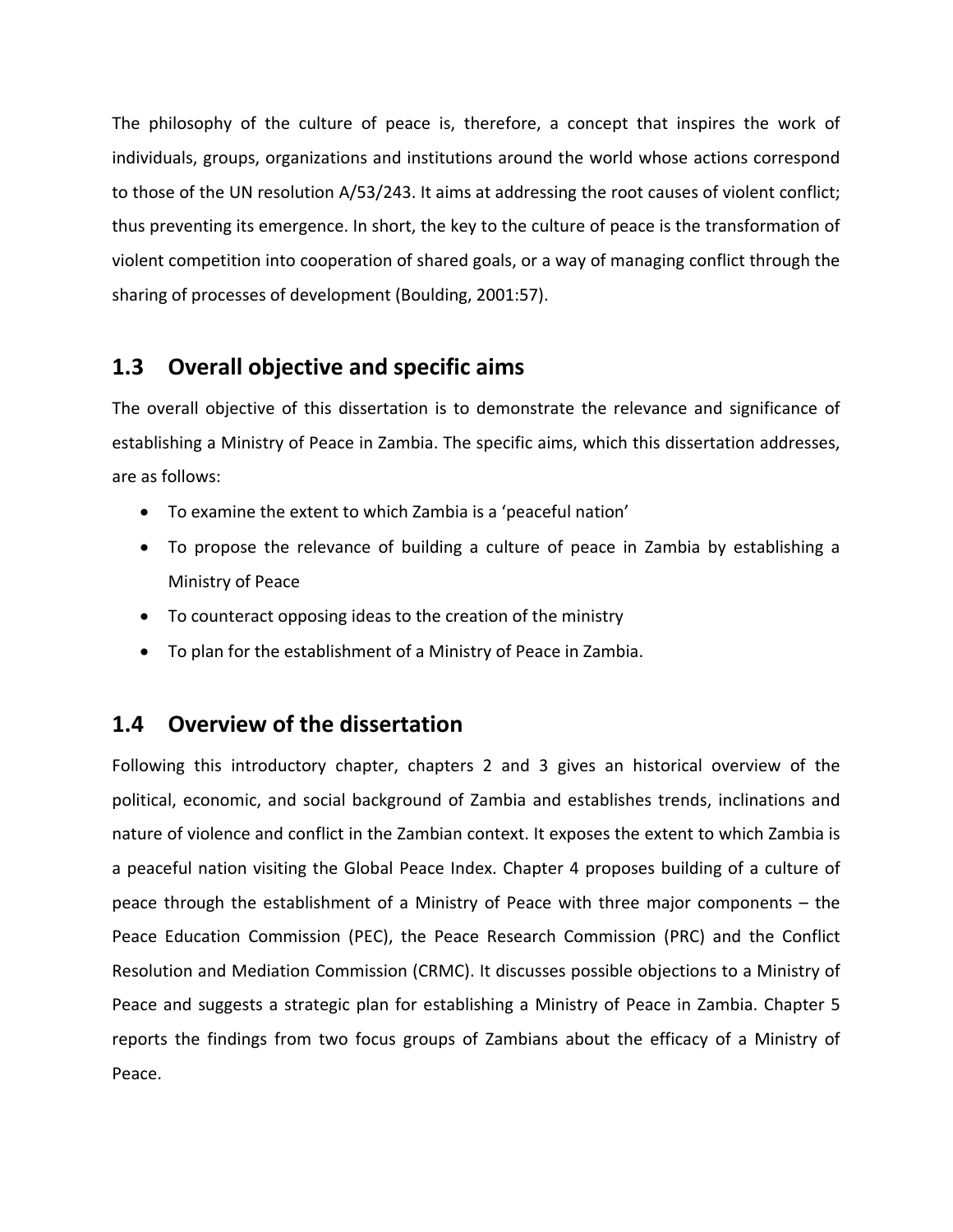### **CHAPTER 2**

#### **THE ZAMBIAN CONTEXT**

### **2.1 Introduction**

By the end of the 20<sup>th</sup> century, various ethnic groups were largely established in the areas they currently occupy in Zambia. Today, the Zambian demography comprises 73 Bantu ethnic groups speaking more than 73 dialects. The predominant religion is a blend of traditional beliefs and Christianity. Expatriates, a majority of whom are British, live mainly in Lusaka and on the Copperbelt. Zambia also has a small but economically important Asian population, most of whom are Indians.

In the first 15 years of independence (1964‐1979), Zambia recorded huge increases in literacy and health but 30 years later, the social situation is rather depressing. For example, education has receded so much that adult literacy rate is only at 68% of the adult population (Anon, 2003 $^{\circ}$ ). Poverty levels have increased from 69.7% in 1991 to about 80% in 2009 (Anon, 2009). Poverty levels have reached 83% while the HIV/AIDS has devastated many a family. Over 800,000 children have lost one or both of their parents due to HIV/AIDS (Simutanyi: 2004:8; Anon, 2003<sup>b</sup>). Access to health care is poor coupled with a critical shortage of essential drugs especially in rural health centres. While government policy is to exempt the payment of user fees, there is lack of knowledge about the facility and very few people are taking advantage of it (UN, 2003<sup>b</sup>). Despite having abundant natural water resources, less than 40% of the population has access to clean water and sanitation (Simutanyi: 2004:6). These are examples of structural violence.

#### **2.2 Political context**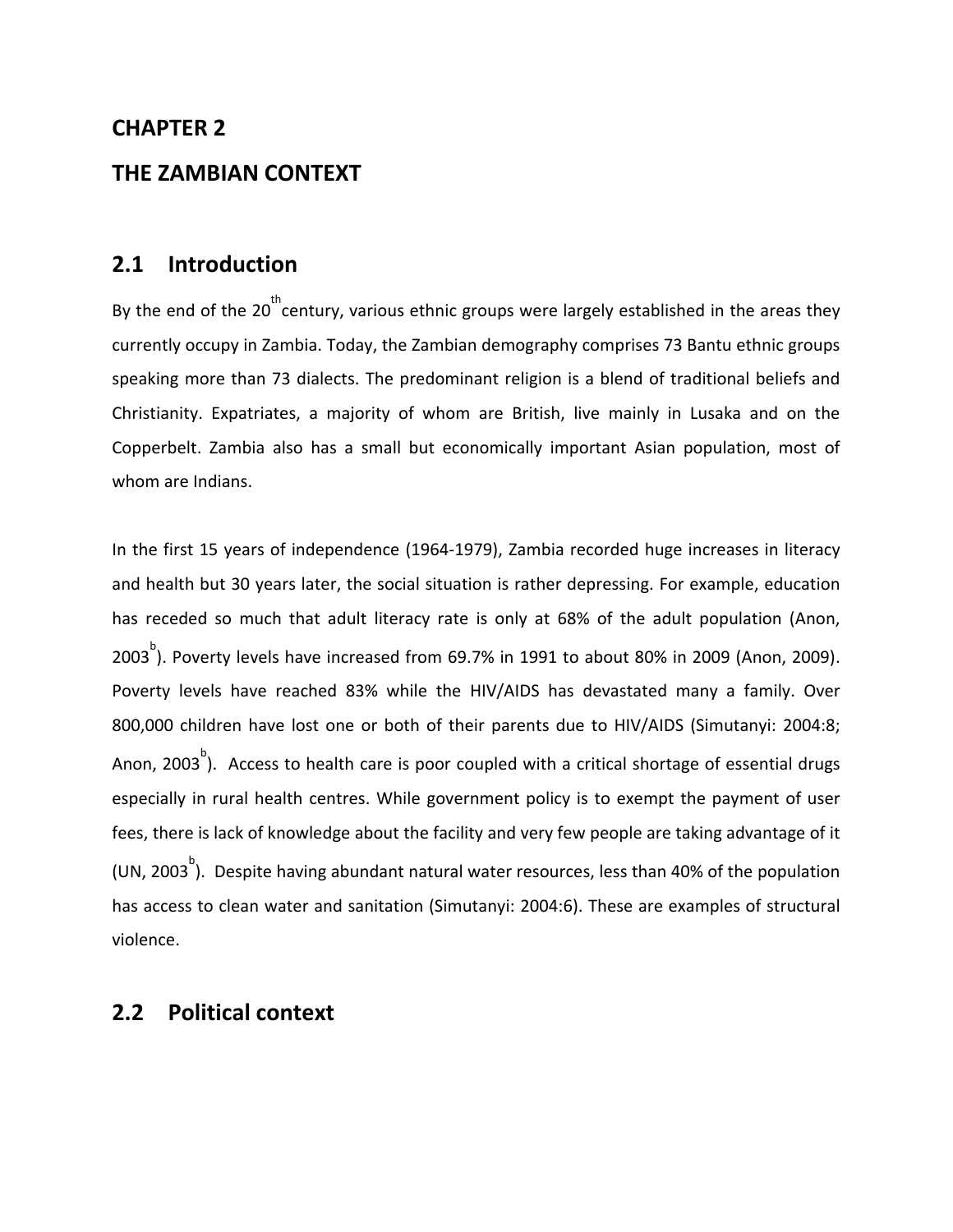The British colonised Zambia in 1924 and created the federation of Rhodesia and Nyasaland in 1953. This ignited resistance to British rule (Kaunda, 1964:18). The major figure in Zambian politics, among many, has been the United Nations

Independence Party (UNIP) led by Kenneth Kaunda. In 1961, the British Secretary of State of Colonies proposed a constitution for Zambia, which would guarantee African control. The white settlers pressured him into altering it to give them control. Kaunda threatened to 'paralyse' the colonial government and called for peaceful protests that turned out to be violent uprisings and sabotage. This upheaval was called the *cha cha cha* (Kaunda, 1964). The British government eventually amended the constitution to give Africans a small majority in the parliament. In 1962 elections were held and the African National Congress (ANC) and UNIP formed a coalition, in a transitional government, while the colony prepared for independence.

In January 1964 UNIP won an election and Kaunda became Prime Minister. In the same year Alice Lenshina, head of the Lumpa church, led a rebellion. Kaunda used direct violence to suppress it and about 700 people were killed. Authoritarian nostalgia by the Kaunda regime gave rise to political instability and regionalism while the declaration of a one party system, in 1973, brought in resentment to those who supported multiparty system (Pettman, 1976).

Trouble started in 1972 when UNIP abrogated the 1964 constitution and declared a one party participatory democracy constitution that outlawed other political Parties from participating in politics. This move fuelled opposition to a one Party democracy and agitated the birth of Movement for Multiparty Democracy (MMD) in 1990 (Shweder, 2000: 7‐9). After lengthy difficult negotiations UNIP amended the constitution to provide for a multiparty system. Presidential and Parliamentary elections were held on  $31^{st}$  October 1991 and MMD emerged the winner with a majority representation in parliament (David, 2008:109).

Since then, the electoral process– from the time of registration of voters to the time of announcing the winner – has encountered numerous administrative problems and accusations. For example, the 1996 political intolerance became rife while violence became predominant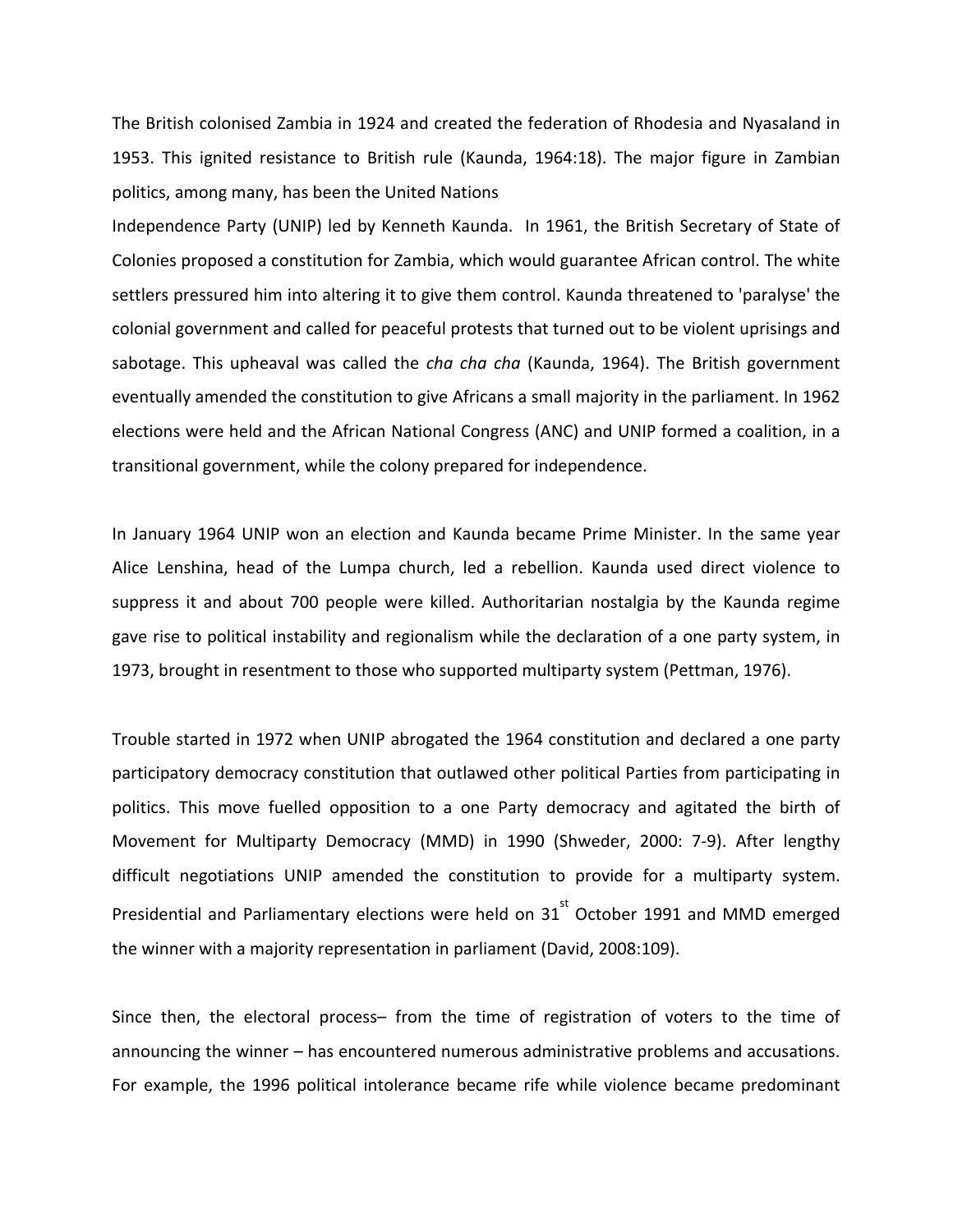with critics and opponents being harassed and intimidated; opposition politicians were routinely detained on trumped up charges; they were denied access to media and suffered an indiscriminate application of the Public Order Act (Erdmann 2003).

Relying on the MMD's overwhelming majority in parliament, President Chiluba in May 1996 pushed through constitutional amendments that eliminated former President Kaunda from the 1996 presidential elections. Journalists were harassed, detained and their organisations dragged to court for carrying stories that named those in power (Simutanyi: 2004:2).

In 2001, supporters of President Chiluba mounted a campaign to amend the constitution to enable him to seek a third term of office (Taylor, 2006:76‐102). Civil Society Organisations (CSOs), opposition parties, and many members of the ruling party exerted sufficient pressure on Chiluba to force him to back away from any attempt at a third term bid. This dispute resulted in conflicts within the MMD leading to the creation of 11 splinter parties from MMD (Simutanyi: 2004:6‐10). The quandary gave birth to regionalism and tribalism in Zambian politics.

The December 27, 2001 general elections encountered numerous administrative problems and opposition parties alleged that serious irregularities occurred. Nevertheless, Levy Mwanawasa, having gathered a plurality of the vote (29%), was declared winner with a minority representation in parliament. The narrowness of margins provoked debate on the desirability of the First‐Past‐The‐Post system in presidential elections. The CSOs called for the reform of the electoral laws to ensure that a president is elected by 51% of the vote. Opposition political parties in Zambia remain weak and fragmented because they lack institutionalisation, policy alternatives, organisational presence and remain dependent on personality of party leaders for finance and patronage.

#### **2.3 Economic context**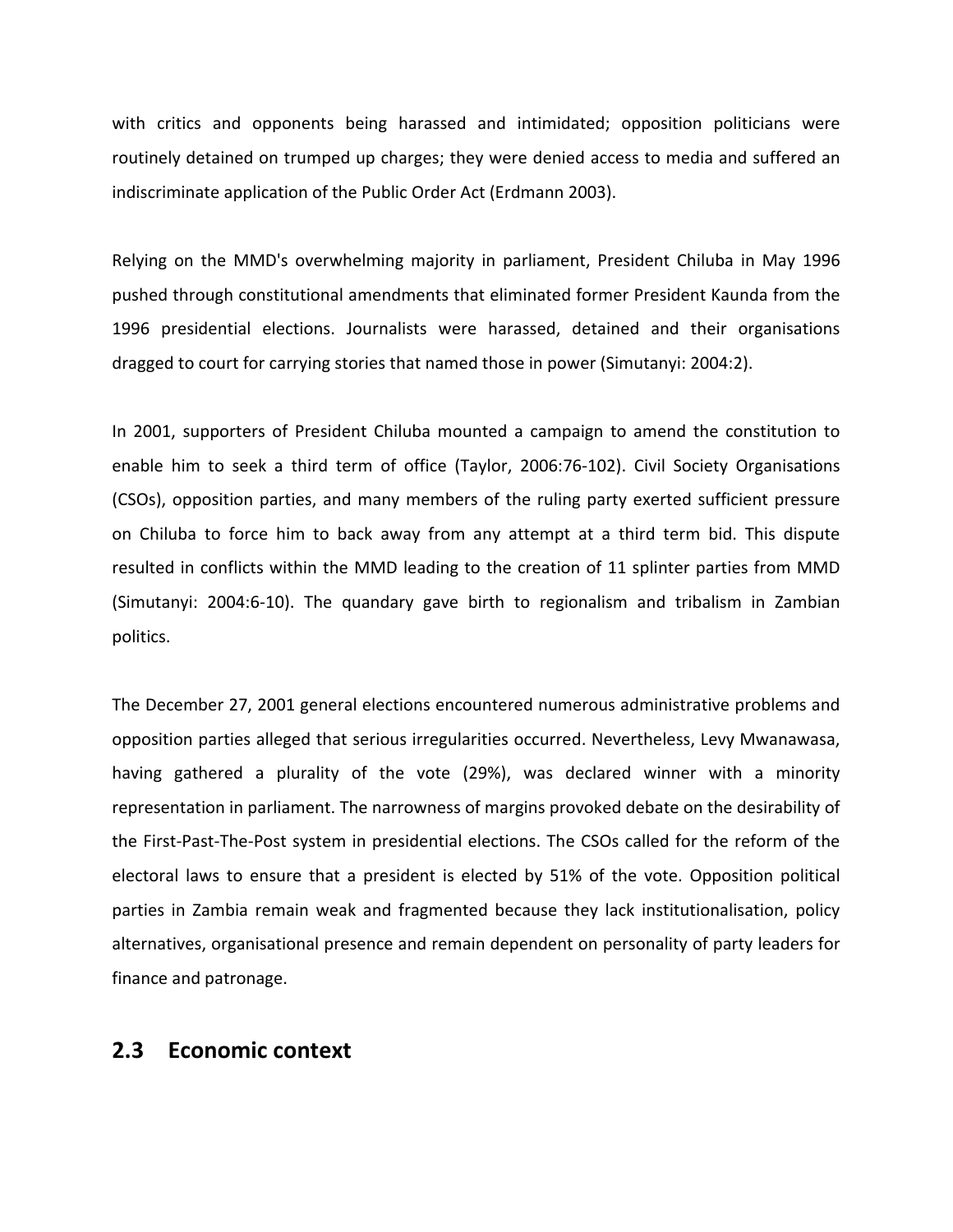At independence, Zambia faced challenges ranging from few trained and educated personnel to run government affairs and the economy while most of her neighbours were under colonial rule and/or fighting a civil war (Kaunda, 1964). Her support for liberation movements in neighbouring countries and South Africa necessitated the closure of borders, making it impossible to access both the Indian and Atlantic oceans for trade. This prompted the Zambian government to build a road network and a railway line to Tanzania in order to have access to the Atlantic Ocean.

In the mid 1970s, copper prices, Zambia's principal export, suffered a severe decline worldwide. Zambia turned to foreign and international lenders like the IMF and the World Bank to make ends meet. In 1991, the annual inflation rate averaged 189%, firms lacked foreign currency to import raw materials, and most State companies operated below capacity and/or over‐ employed labour. Her GDP per capita at \$US730, in 2000, was rated among the highest in the world (Anon, 2003 $^{\rm a}$ :180).

In the process of redressing the economy her foreign debt increased from a modest \$US3.3 billon in 1980 to \$US7.2 billion in 2001 (World Bank, 1980‐2002). The debt became unsustainable and debt service obligations adversely affected the country's ability to redirect resources to productive areas.

In 1992, through the advice of the IMF, the country adopted the Structural Adjustment Programme (SAP). This was accompanied by specific conditions, some of which have been socially harmful to the country, such as suspension of public spending on public sector wages and allowances to meet the Highly Indebted Poor Countries Initiative (HIPC) completion point. Wide scale retrenchments and redundancies within the workforce took place and majority of the country's population went into destitution, absolute poverty and untimely deaths. Other conditions were to liberalise the economy by maintaining real interest rates and eliminating exchange controls. The process of liberalising the economy brought with it numerous problems; it lacked transparency, thereby offering for sale firms without collateral and experience; while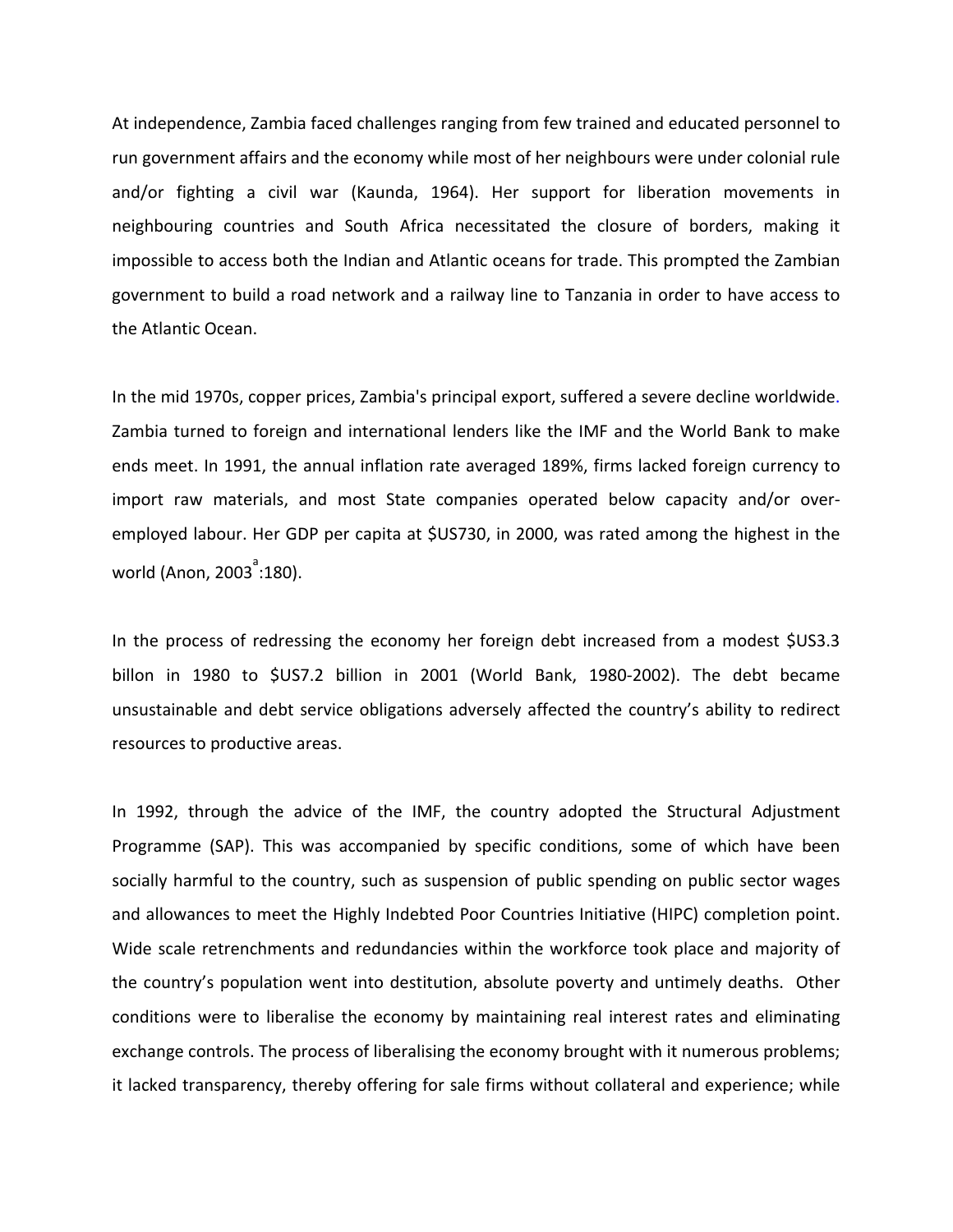allegations of corruption characterised the administration. Nevertheless, in 2005, Zambia qualifie d for debt relief under the Heavily Indebted Poor Countries (HIPC) initiative, consisting of approximately U.S. \$6 billion

Regardless of achieving single‐digit inflation rate at 8.9% in 2007 and rapid GDP growth, poverty continues to be a significant menace in Zambia. This can be seen from statistics on life expectance at birth (41.7 years) while maternal mortality is at 729 per 100 000 pregnancies. Economic gains have failed to reach people's pockets and households (UNDP, 2006; Ministry of Finance, 2003<sup>3</sup>; 2009). In 2009, high inflation, currency appreciation, and restricted access to capital are likely to dampen Zambia's economic due to the global economic crisis and the fall in copper prices. Decline in work productivity and rising educational and medical costs are other issues that need attention. The poor can neither afford to go for medical treatment nor send their children to school even though free education for the first 7 years and free medical care in rural areas has been introduced. School dropout rate has risen mainly due to poverty and HIV/AIDS, posing a major challenge to education and the future of the youth in Zambia.

On gender related issues, David (2008:30‐32) maintains that women in Zambia continue to occupy a low socio‐economic status exacerbated by discriminatory laws.

### **2.4 Contemporary conflicts in Zambia**

George (2002:5) observes that conflict necessitates and encourages democratic consolidation and pluralistic governance in many countries. In the Zambian context, conflict has brought about change in politics, for example, it has dictated constitutional change, the emergence of new leaders and political parties. The passion for freedom propelled independence movements to wage an underground campaign to gain independence and chatter for their own political, economic, social and cultural destiny. In response, the colonial administration introduced oppressive legal instruments like the Public Security Act and the Public Order Act.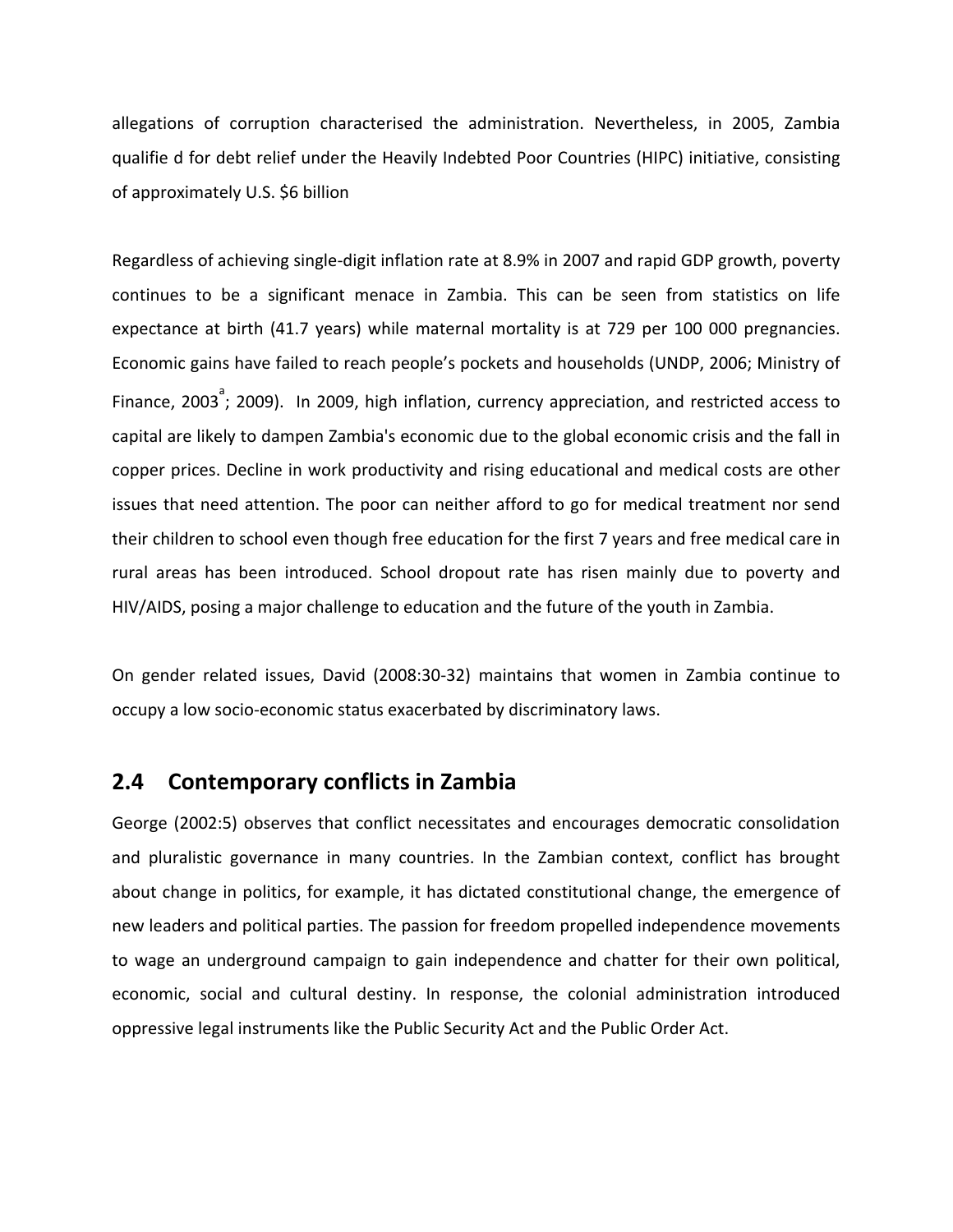The dream of making a constitution that will stand the test of time seems to occupy the political debate in Zambia. A number of Constitution Review Commissions have been constituted but to no avail, casting doubt and credibility of any New Constitution. Poor governance, lack of transparency and poor policies has been prevalent in Zambia since independence. For example, during the One-Party State (1973-1990) most cases of corruption involving high level public officials were not reported. While action was often taken on senior public officials, they were often rehabilitated and reappointed to high office (Erdmann 2003). Zambia has not lacked institutions to fight graft. These include offices like the Auditor‐ General, the Anti‐Corruption Commission (ACC), Drug Enforcement Commission (DEC) and Police. While operationally independent these watchdog institutions lack sufficient financial independence and often answer to politicians' dictates. For example, it is not uncommon for a case to be discontinued as a result of intervention of very senior government officials (Simutanyi: 2004).

The consequential effects of conflicts mentioned above can be traced in Zambia's economic maladministration, rapid urbanization and high crime levels. Other obvious examples are the rise in drug abuse, class and/or ethnic distinction, power struggle and more palpable corruption resulting in low standards of living, illiteracy, lack of basic food stuffs, acute shortage of essential commodities, poor social infrastructure, civil disobedience stagnation of workers' salaries and untimely deaths; neither can we deny the fact that many a Zambian are becoming aggressive, frustrated and distressed and that many more live in fear and anxiety (Mites, 2005).

Though it seems Zambia's media and information is becoming increasingly diverse, largely as a result of the growth of private radios in outlying rural provinces most newspapers have collapsed due to high operational costs, lack of consumer marketing research and poor management. Some have collapsed as a result of persecution from State authorities and high compensation claims. The majority of Zambia's population have no access to the diversity of information and the media in that more people are yet to make effective use of the media to advance their objectives (Mites, 2005). The Government's monopoly of the public media has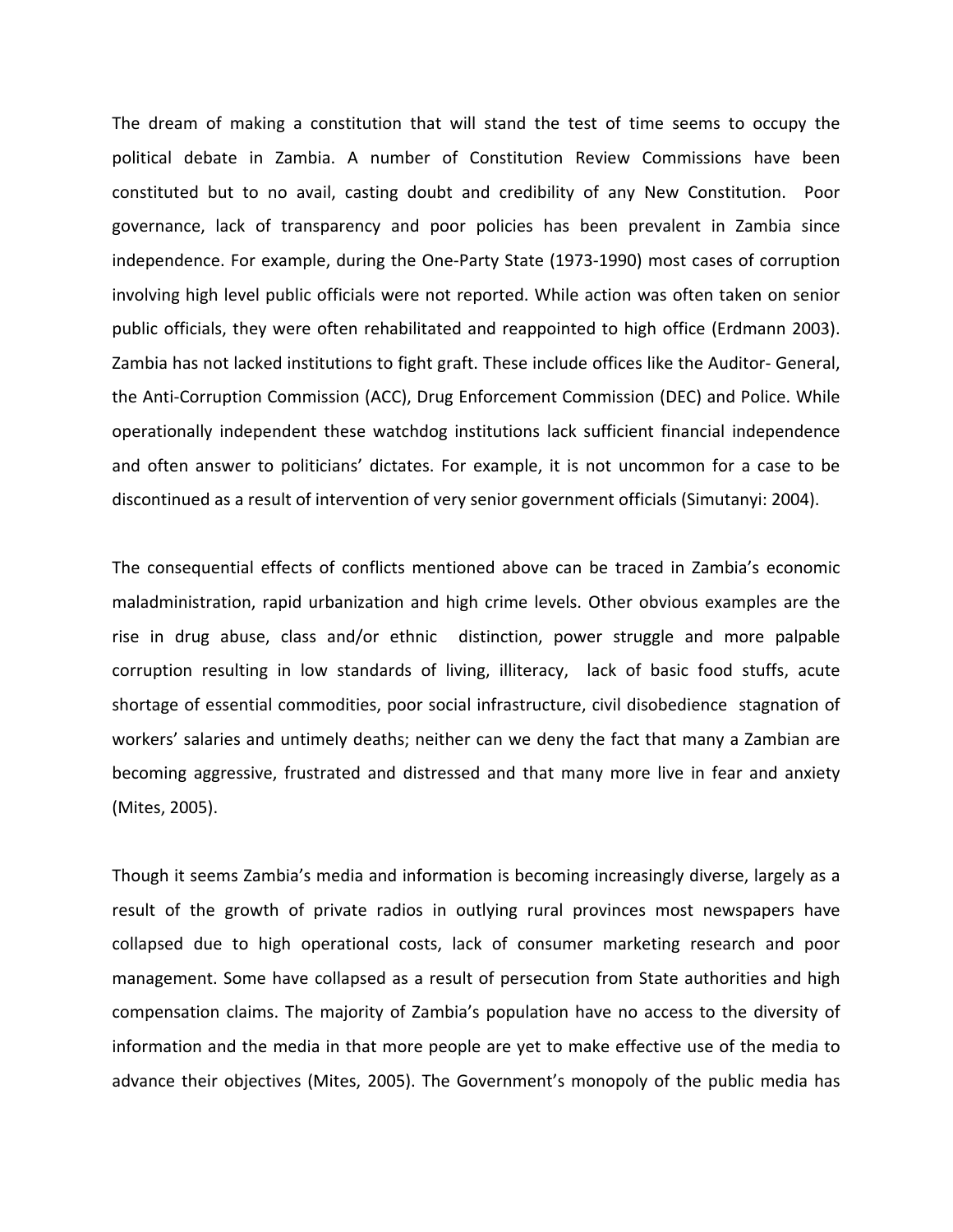continued to discourage public debate on matters of political significance. Coverage remains a problem and many television and radio stations and tabloids do not reach a wider audience due to government restrictions resulting in most radio stations only broadcasting music, with limited personal interviews. Serious in‐depth analysis and feature stories are absent (Simutanyi: 2004:7).

Despite good economic policies, meaningful development strategy is hampered by corruption and serious governance issues linked to the problems of excessive presidential powers and lack of accountability and transparency. Zambia is currently ranked among the most corrupt countries in the world on the Transparency International Index.

Although the country is a signatory to various international and regional human rights instruments, the country's human rights record leaves much to be desired. Human rights abuses, particularly of rights related to torture and inhuman and degrading treatment, freedom of association and assembly, disenfranchisement in elections and child abuse are recurring conflicts in the Zambian political life. Agencies such as the Permanent Human Rights Commission (PHRC) lack enforcement and prosecution powers, while government get away with human rights violations with impunity.

Law enforcement agencies tend to be brutal in their treatment of offenders and uncooperative to opposition political parties or groups perceived as being opposed to Government. The Zambian Bill of Rights contains a lot of derogatory clauses while social, economic and cultural rights provided in the Zambian constitution are not justifiable (Erdmann 2003:105‐110). This leaves the citizenry completely helpless when dealing with State. For example, domestic violence, in Zambia, is rife. Domestic violence is a pattern of behaviour that is used to gain or maintain power through violence or physical abuse directed towards one's spouse or domestic partner; it is usually violence by men against their spouses (www.halifaxprosecutor.com/definitions.htm). About 80% of Zambian wives find it acceptable to be beaten by their husbands as a form of chastisement (CSO, Zambia, 2003). Women are still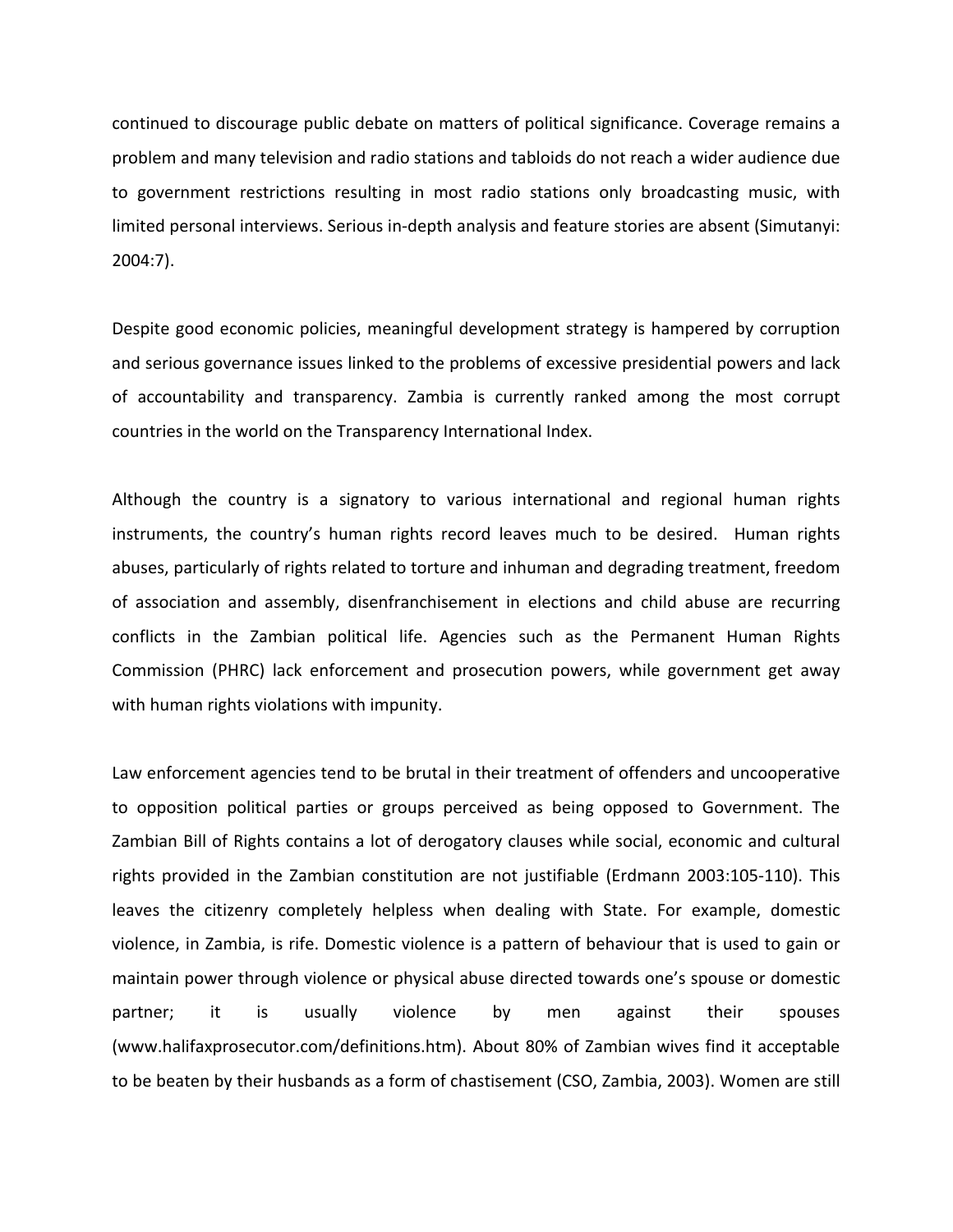abused and subjected to unequal cultural norms despite gender awareness and the fight against abuse of women. There is need to enhance gender awareness programmes as an aberration for women not to make moral abnormalities normal and to examine cultural values that legitimise domestic violence because violence in any form is a violation of human rights and must be prevented.

#### **2.5 Conclusion**

This chapter has suggested that there is extensive conflict and violence in Zambia, much of it structural, as explained in section 1.2.2. The next chapter will quantify this using the recently devised Global Peace Index.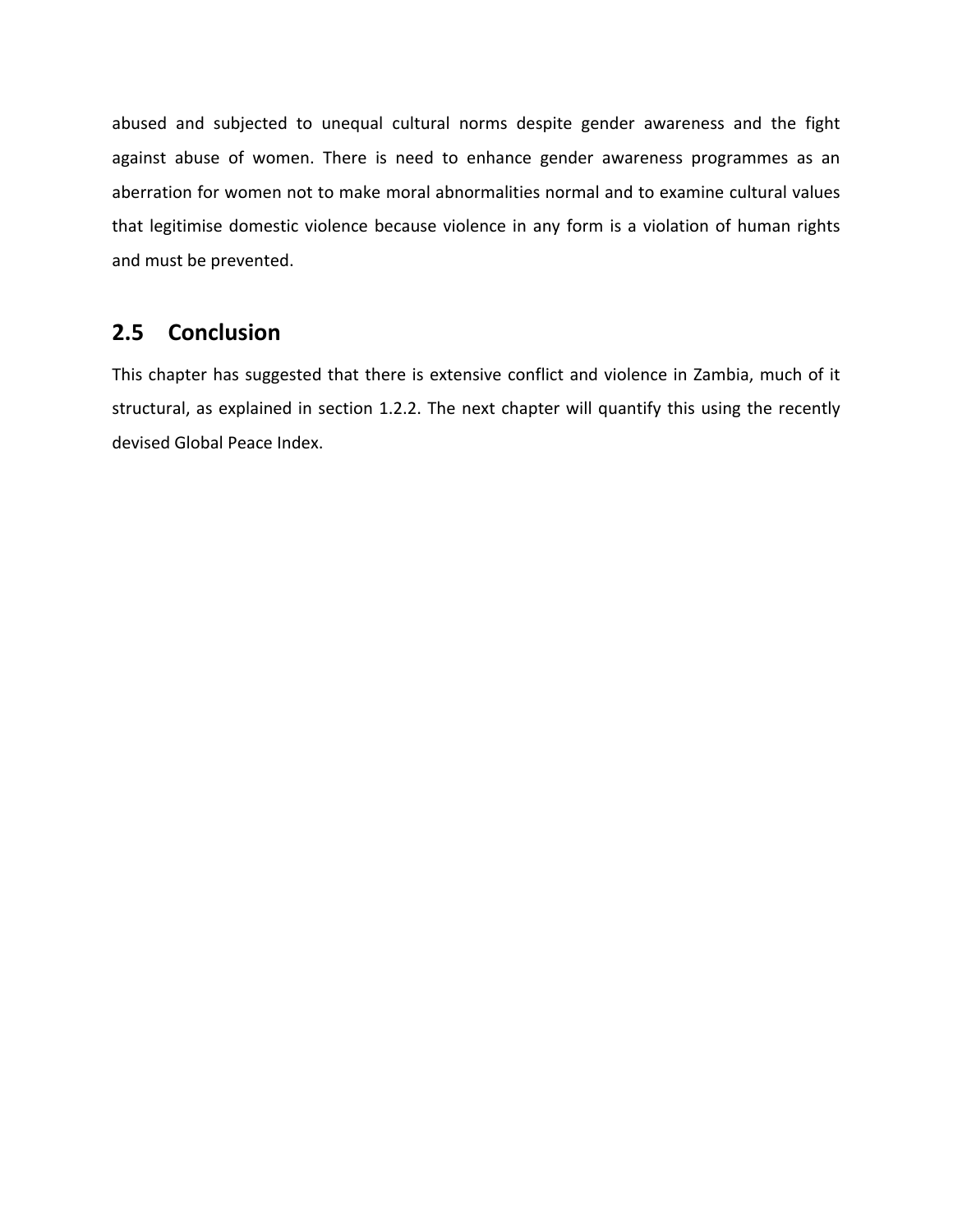# **CHAPTER 3 HOW PEACEFUL IS ZAMBIA? EVIDENCE FROM THE GLOBAL PEACE INDEX AND OTHER INDICES**

### **3.1 The Global Peace Index (GPI) explained**

The GPI ranks nations by measuring their absence of violence using matrix that combines both internal and external factors associated with the peacefulness of the nation. Its numerical value depends on how peaceful a country is with itself and other countries. Peaceful nations are characterised with very low levels of internal conflicts with efficient, accountable governments, strong economies, cohesive/integrated populations and good relations within the international community. The indicators reflect the incidence or absence of peace and contain both the qualitative and quantitative scores. The 24 indicators of the peacefulness of a nation are subdivided into three categories – measures of on‐going domestic conflict, measures of safety and security in a country and measures of militarization. Each of the three categories is assessed using a number of qualitative and qualitative indicators, which are shown in the following three lists. The data discussed in this chapter all come from the Vision of Humanity website (http://www.visionofhumanity.com).

Measures of ongoing domestic and international conflict comprise five of the 24 indicators:

- Number of external and internal wars fought
- Estimated deaths from organized (external) conflict
- Estimated deaths from organized (internal) conflict
- Level of organized conflict (internal)
- Relations with neighbouring countries.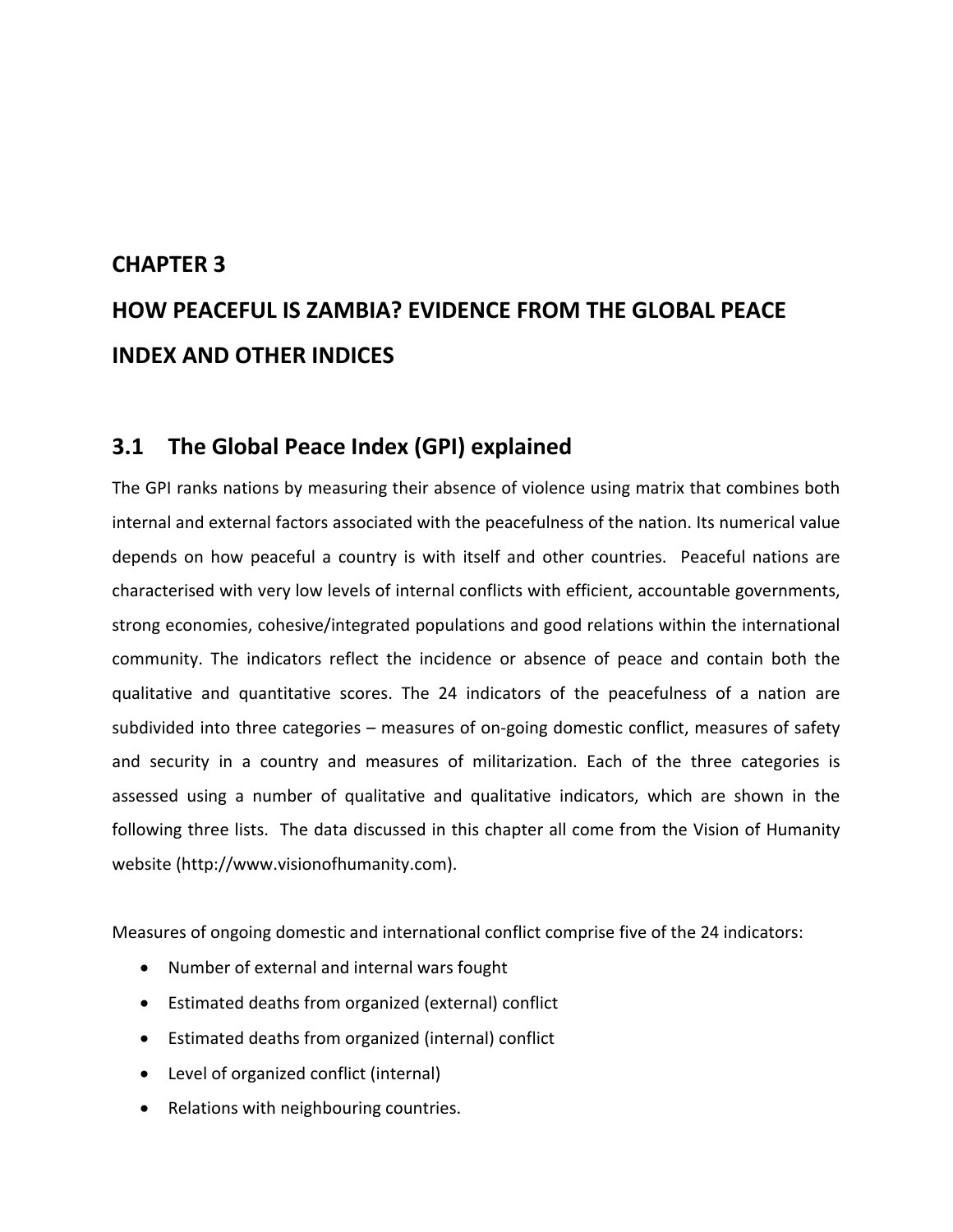Measures of societal safety and security have 10 indicators which assess the levels of safety and security in a country. Crime data come from the UN Office on Drugs and Crime (UNODC).

- Level of distrust in other citizens
- Number of displaced people as a percentage of population
- Political instability
- Level of respect for human rights (political terror)
- Potential for terrorist acts
- Number of homicides per 100 000 people
- Level of violent crime
- Likelihood of violent demonstrations
- Number of jailed people per 100 000 population
- Number of internal security officers and police per 100 000 people.

Measures of militarisation have nine indicators related to a country's military capacity. Data is drawn from sources such as the International Institute of Strategic Studies (IISS).

- Milex as a percentage of GDP
- Number of armed services personnel per 100 000 people
- Volume of transfers of major conventional weapons (imports) per 100 000 people
- Volume of transfers of major conventional weapons (exports) per 100 000 people
- UN deployments (as percentage of total forces)
- Non-UN deployments (as percentage of total forces)
- Aggregate number of heavy weapons per 100 000 people
- Ease of access to small arms and light weapons
- Military capability/sophistication

### **3.2 The Global Peace Index (GPI) and Zambia**

Zambia's scores for the three years for which the GPI has been calculated – 2007, 2008 and 2009 – locate it as the ninth most peaceful country in Africa in 2009. This represents a fall in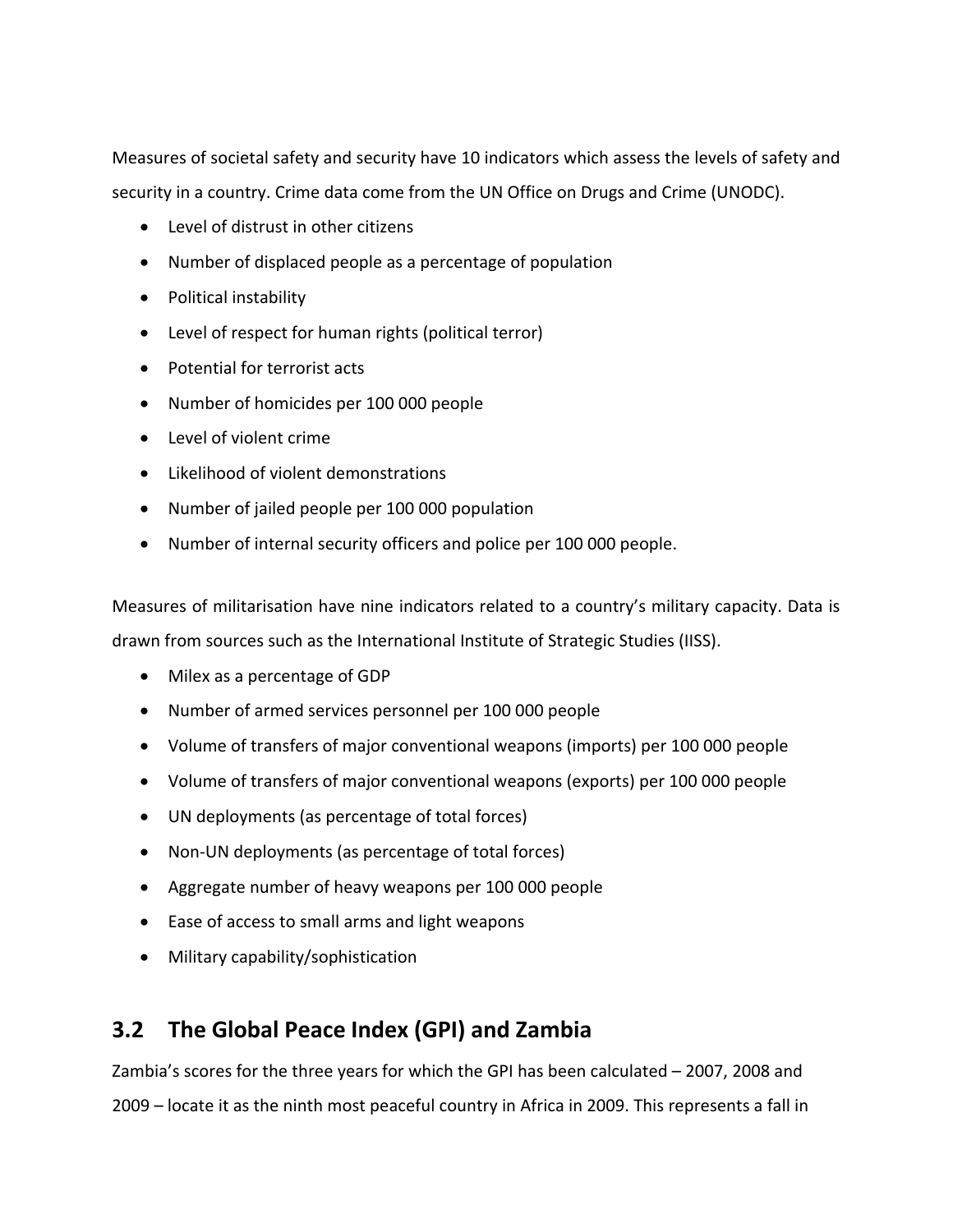rankings from sixth in 2007, despite the fact that the country's actual score had improved. In particular, it has low scores on the six militarization indicators. Relatively poor scores were achieved in political participation, inclusiveness, respect for human rights and corruption.

### **3.3 Other indices**

### **3.3.1 The Human Development Index (HDI)**

The United Nations Development Programme (UNDP) looks beyond the GDP of a country by focussing on the material well‐being of the citizenry through the Human Development Index (UNDP, 2000). The HDI is measured on a scale of 0-1 with 0 being on the lowest level of human development and 1 on the highest. An HDI value of between 1 and 0.8 is regarded as a high level of human development; a value of between 0.799 and 0.5 is regarded as a medium level of human development, and a value of between 0.499 and 0 as a low level of human development (UPND, 2003<sup><sup>a</sup>:44). The HDI may not necessarily reflect the GPI depending on the</sup> weighting value. The HDI therefore provides a prism for viewing human progress and the complex relationship between income and well‐being of a country. It provides a measure of three dimensions of human development pointed out below;

- Living a long and health life: measured by life expectance through people with severe deprivation in people who are not expected survive the age of 40;
- Being educated: measured by adult literacy rate, enrolment at primary, secondary and tertiary level;
- Having a decent standard of living: measured by unweighted average of people without access to an improved water source and the proportion of children under age 5 who are underweight for their age and the purchasing power parity (PPP).

The 2007 HDI data puts Zambia at 164<sup>th</sup> out of 177 countries with a score of 0.481 and 12<sup>th</sup> out 15 countries in the SADC region. Zambia's HDI score is among the lowest in the world. Most SADC countries are in the low level of HDI except for the Seychelles and Mauritius. Poverty is one cause of peacelessness but recent evidence (Wilkinson and Pickett, 2009) for developed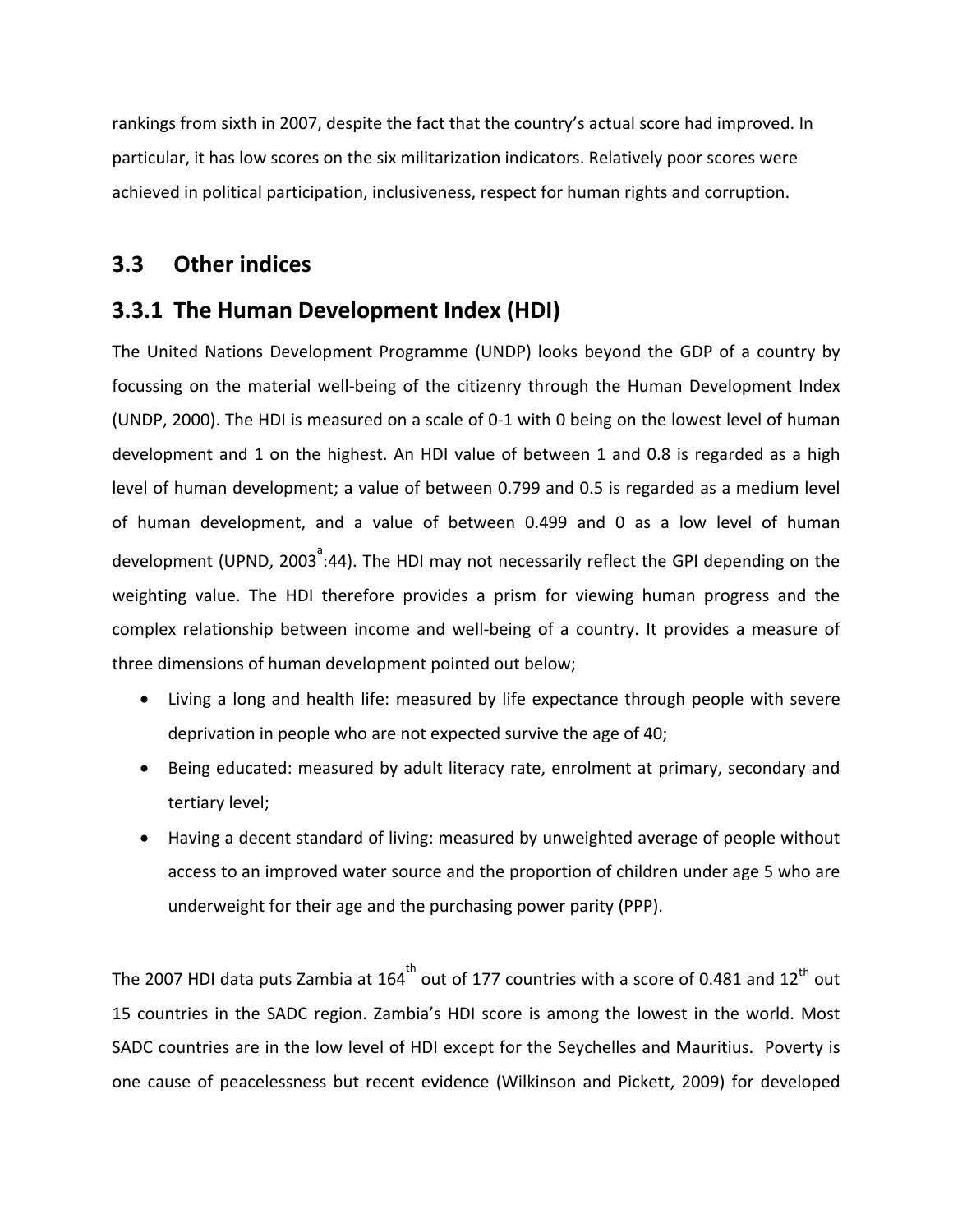countries suggests that it is much less important than inequality. Zambia's Gini coefficient (the standard measure of inequality) is 50.7 which is a fairly high level compared to her SADC neighbours. A Gini value of 0 represents absolute equality and 100 represents absolute inequality. The score on the Gini coefficient has no direct bearing on the HDI.

### **3.3.2 The Gender Disparity Index (GDI)**

The Gender Disparity Index (GDI) measures the achievements in the HDI but focuses on the inequalities in achievement between women and men. The greater the gender disparity in basic human development, the lower is a country's GDI in relation to its HDI.

The GDI value for Zambia is at 0.444 (UNDP, 2006). Using the HDI (0.453 in 2006), we can calculate the gender disparity in Zambia by dividing 0.444 (GDI) divide by 0.453 (HDI), giving a GDI of 98.0, implying that the country's GDI is very low (121st out of 157 countries).

The Gender Empowerment Index (GEM) reveals whether women take an active part in economic and political life. It tracks the share of seats held by women in parliament; of female legislators, senior officials and managers; and the gender disparity in earned income, relating to economic independence. Zambia is ranked 91 $^{st}$  out of 108 countries in the GEM, with a value of 0.425 (UNDP, 2006).

### **3.4 Conclusion**

This chapter has provided – from the GDP, HDI and GDI indices – quantitative evidence that supports the conclusion reached in chapter two. Zambians face extensive conflict and violence of both direct and structural types. The findings provide the rationale for establishing a Ministry of Peace, to which we now turn.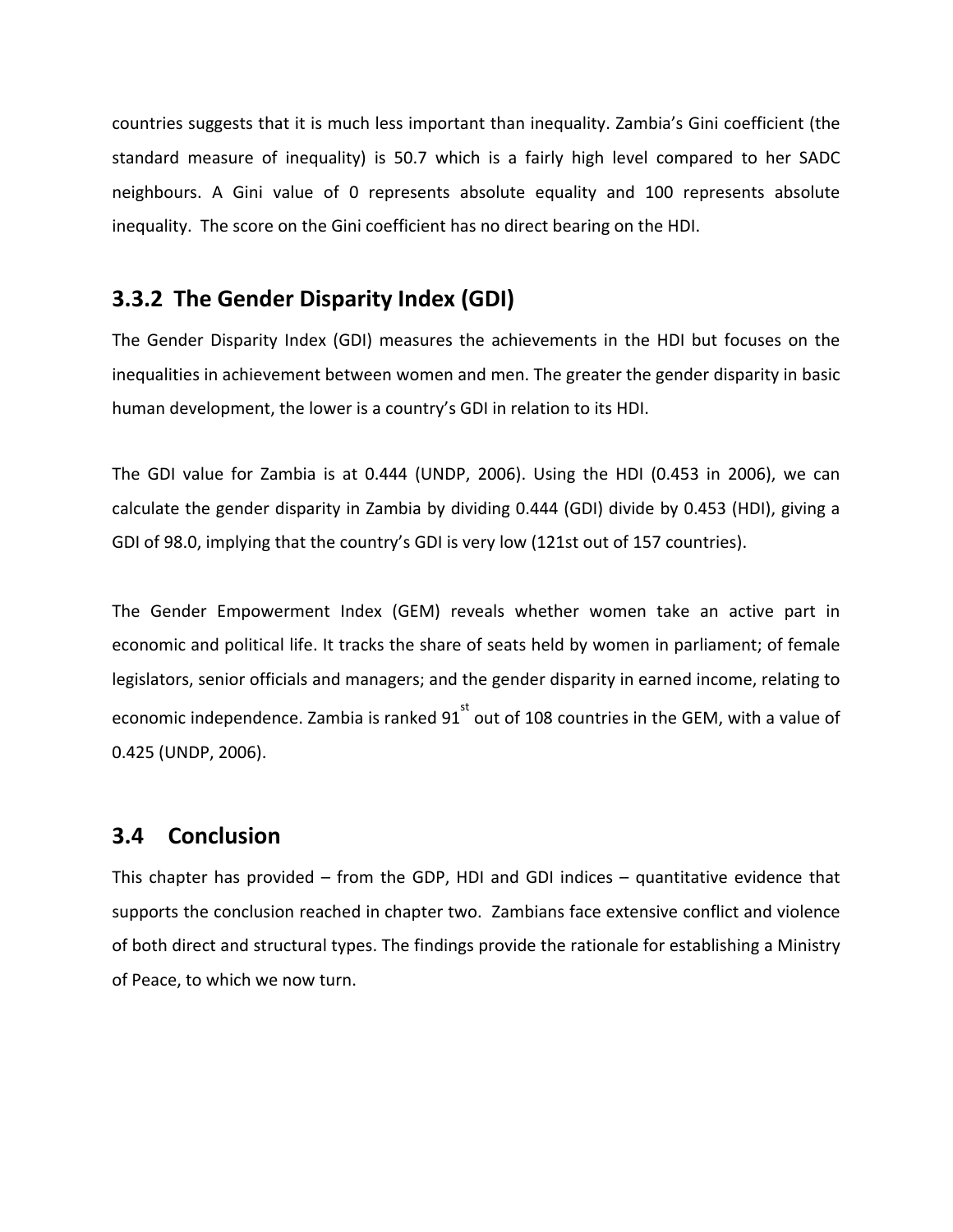#### **CHAPTER 4**

#### **A MINISTRY OF PEACE IN ZAMBIA**

#### **4.1 Introduction**

The evidence presented in chapter 2 and 3 show that Zambians face substantial levels of conflict and violence. The question is what to do about it. The discipline of peace studies is based on a belief that while conflict is inevitable, violence and peace are choices (Murshed, 2002:400). Individuals and groups need to be educated in the ways of peace. This peace education will include motivation as well as building skills and will be very wide in space; it will occur within and outside schools. In short, it's about changing mindsets in the direction of culture of peace, as described in section 1.2.3.

The concept of the Ministry of Peace is therefore a vehicle to alternatives based on the culture of peace and nonviolence as envisaged by the UN resolutions A/53/243 and A/52/13 (see section 1.2.3). The essence is to develop constructive techniques, which use the better aspects of conflict to produce cooperation while avoiding physical harm and/or violence. This will require development of a new mindset towards conflict and violence. Peace education is critical in building this new mindset (Bar‐Tal, 2002). Suter (1984:47‐49) asserts that as a culture of peace slowly acculturates in the people's customs and traditions, the characteristics of a culture of violence will diminish, people will no longer accept violence and war as a normal way of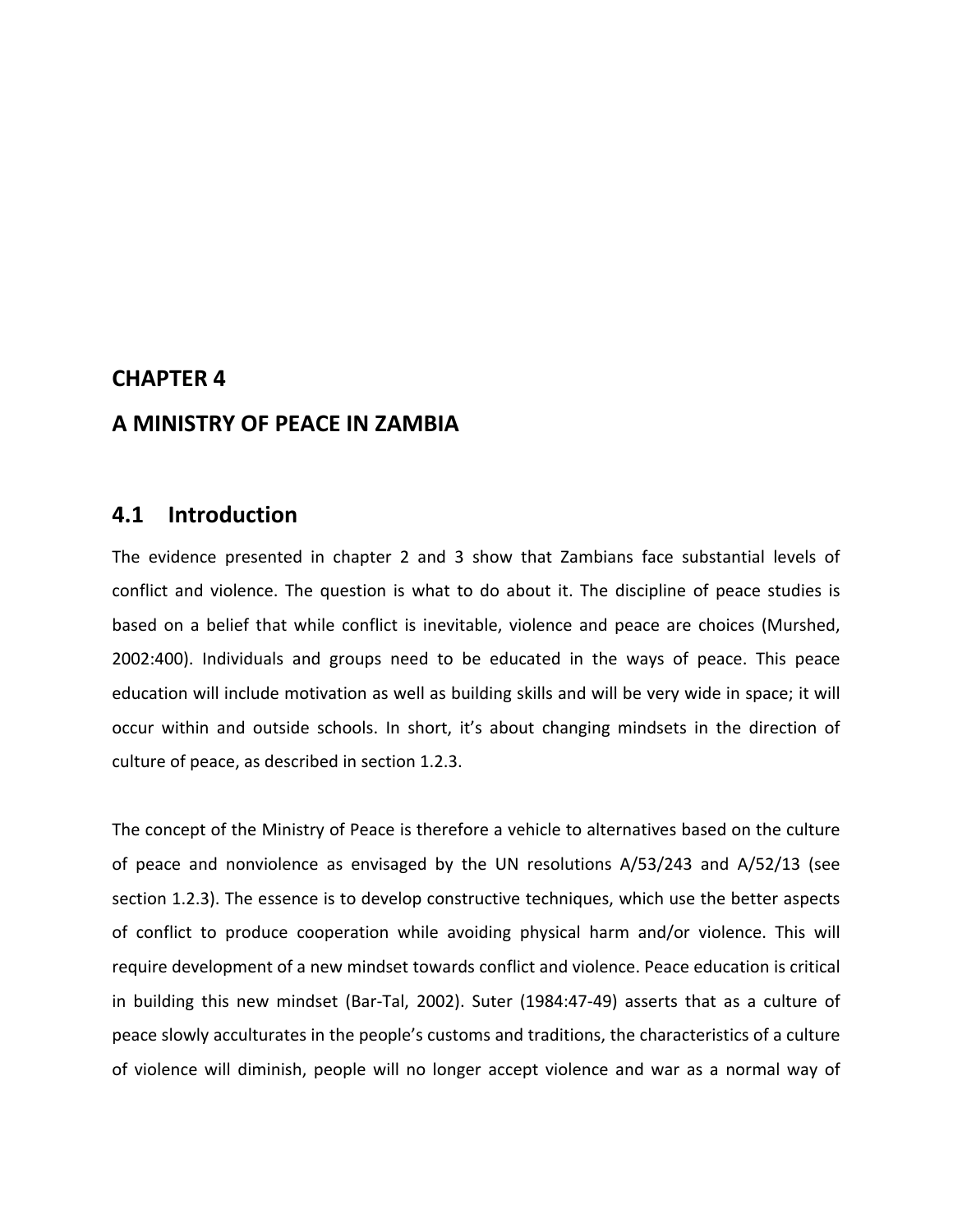dealing with disputes and society will develop a culture based on universal values of respect for life, liberty, justice, solidarity, tolerance, human rights and equality between men and women.

### **4.2 Ministry of Peace initiatives worldwide**

The earliest initiative recorded in the campaign for establishing a Ministry of Peace, according to Suter (1984:214), began in Australia in 1937 when the Women's International League for Peace and Freedom recommended for its creation in government. The United Kingdom had a Ministry of War during the first and second world wars but later established a Ministry for Disarmament between 1964 ‐1970 though it was later abolished by the new government (www.mfpdop.org; www.pnyv.org/index.php). In 2003 the UK introduced a private member's bill in the House of Commons for the establishment of a Ministry of Peace (www.thepeacealliance.org.main.html.). The intent was to implement the programme of action outlined in the 1999 UN declaration on the International decade for culture of peace (see Section 1:3).

The Solomon Islands already have a Ministry of Peace (www.thepeacealliance.org.main.html.). This was after experiencing organised violence during five years of social civil unrest (1998‐ 2003) that the country introduced a Ministry of National Unity Reconciliation and Peace to promote reconciliation and full participation in the social, cultural and economic life of the citizenry (www.undp.org/go/newsroom/2009/a...). To this effect a Truth Commission has been constituted to help reduce tensions in the country.

In Nepal, civil society formed a peace movement known as Nepal Peace Initiative to lobby the government and the Maoist insurgents to end hostilities and asked the government to establish a Ministry of Peace at functional level. In 2005 a Ministry of Peace and Reconstruction was established to help rebuild the country after more than ten years of turmoil and serious human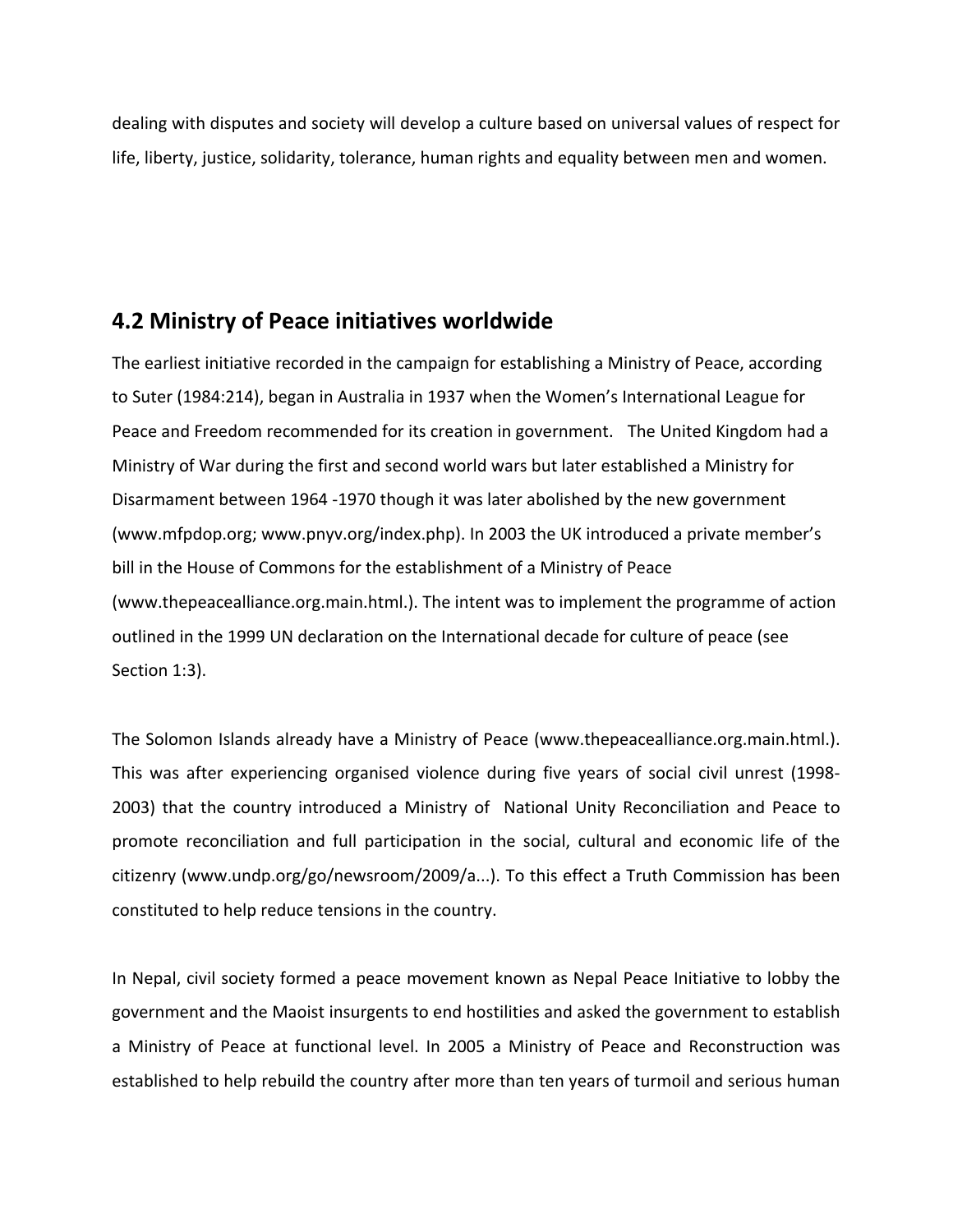rights violations (www.peace.gov.np/; www.aspectasia.org). Focus was based on various options used to address past human rights abuses and establish accountability and reconciliation.

Costa Rica abolished its army in 1948 and has been , arguably, one of the world's leading peacemaking nations. It become (in August, 2009) the third country in the world to declare the creation of a Ministry of Justice and Peace (http//:www.globalissuesjapan.blog.spot).

The 1999 UN declaration of the programme of action on the culture of peace (A/Res/53/243) has energised and inspired the increasing powerful groups of the United Kingdom, Canada, the USA and many other countries like Japan, India, Brazil, Spain France, Italy and Germany through the Global Peace Alliance and other organisations (www.moja.go.jp/announce). In Canada, a working group for a Federal Department of Peace and other civil society groups have been in the forefront of campaigning for the introduction of the Ministry (www.cpnn.canada.ca; http://www.departmentofpeace.ca/global/ini). In October 2009, a private members' bill was introduced for the creation of a Ministry of Peace which would train peace professionals in order to resolve violent conflicts within Canada and around the world (www.greenparty.com; http//:www.pressenza.com/n permalink/…).

In 2005, a private Bill was introduced in the US Senate to establish a Ministry of Peace at cabinet level but failed to reach the required signatories (218) for the case to be debated (www.usip.org; www.dop.org/minpeace). Advocacy has continued through the Student Alliance lobbing for a US Department of Peace to enhance peace education. It calls for the establishment of a Ministry of Peace to effectively and efficiently implement policies that would centralise and unify peacebuilding efforts domestically and abroad (http://www.dopcampaign.org).

At the NGO level, this initiative has spread to many countries including African countries like Nigeria, Uganda, Cameroon, Congo, DRC, Rwanda, Sierra Leone, Senegal, Ghana, South Africa and Liberia (www.peacealliance.com; www.mfp‐dop.org/campaigns.html). Uganda managed to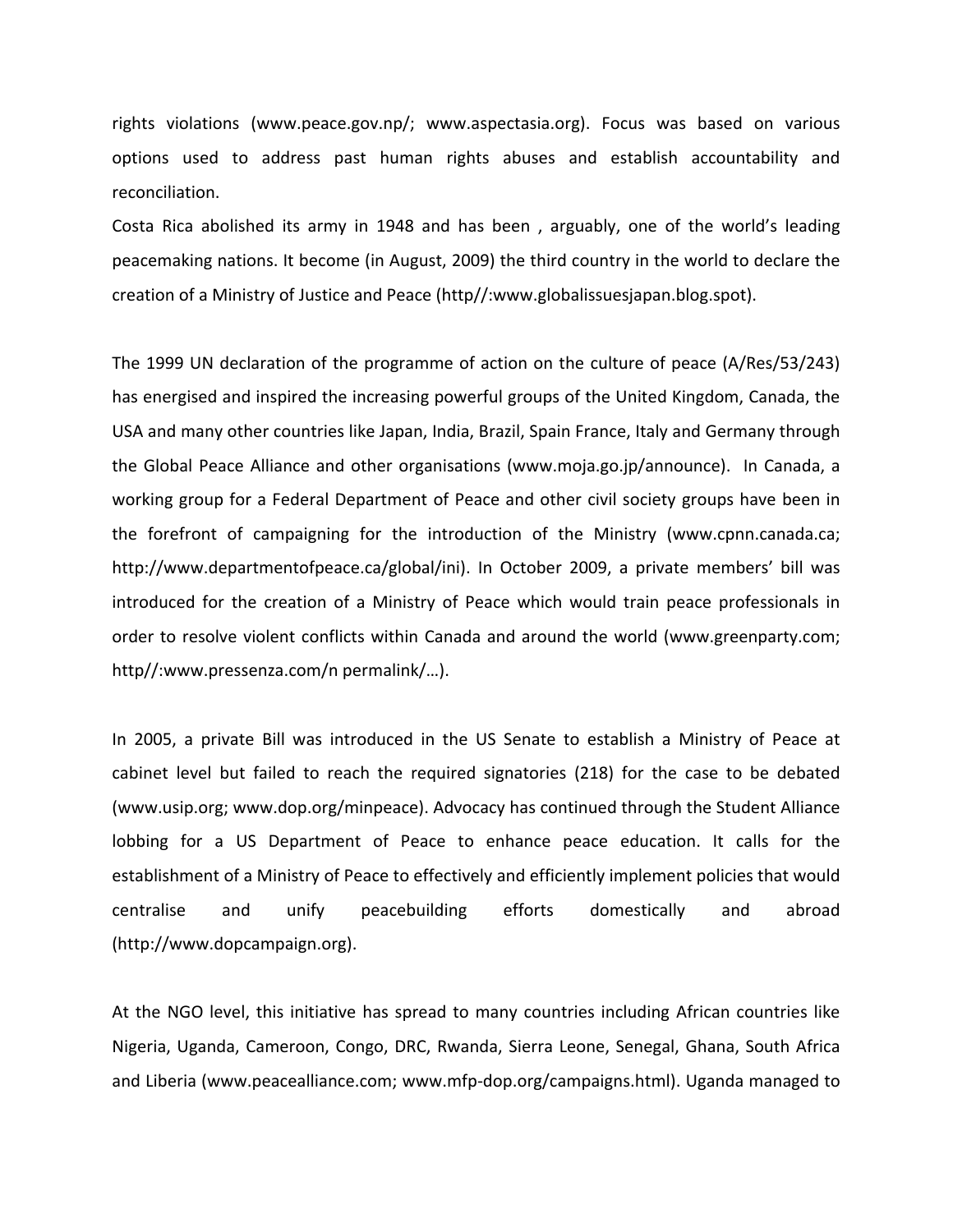gather more than 3 million signatures in favour of establishing a Ministry of Peace in Uganda (www.corperatewatch.org). The establishment of a Ministry of Peace has reached an advanced stage through a private Bill in the DRC as well.

### **4.3 Objectives of the Ministry of Peace in Zambia**

The major intent for the Ministry of Peace will be to help government bring about a just and peaceful society by developing policies, allocating resources and implementing to reduce violence and deal with the root causes of conflict. The Ministry of Peace will adopt the eight action areas for the culture of peace and nonviolence to guide its functions. The objective of the Ministry of Peace will be to implement and sustain education into principles of the culture of peace and nonviolence in the minds of the children of the world. This can be achieved by:

- Introducing curricula worldwide to promote qualitative values, attitudes and behaviour change in culture of peace
- Supporting Peace Studies as an academic discipline
- Training civil servants and security personnel in conflict resolution, dialogue and active nonviolence
- Training decision makers in skills needed to promote peace and nonviolence
- Produce and disseminate educational materials and textbooks on education for a culture of peace
- Providing an appropriate institutional framework e.g. community resolution and mediation centres.

Bar‐Tal (2002:3) is convinced about the centrality of behaviour change which will follow the change in mindset. He asserts that changes in behaviour ultimately signal the achievement of peace education's objectives. This will entail the Ministry of Peace expertise on sustainable development and human security. Its specific objectives will include the following;

 To help spread the culture of peace and nonviolence by nurturing ideas of peace and intelligence of the people worldwide on the premise that people learn ways of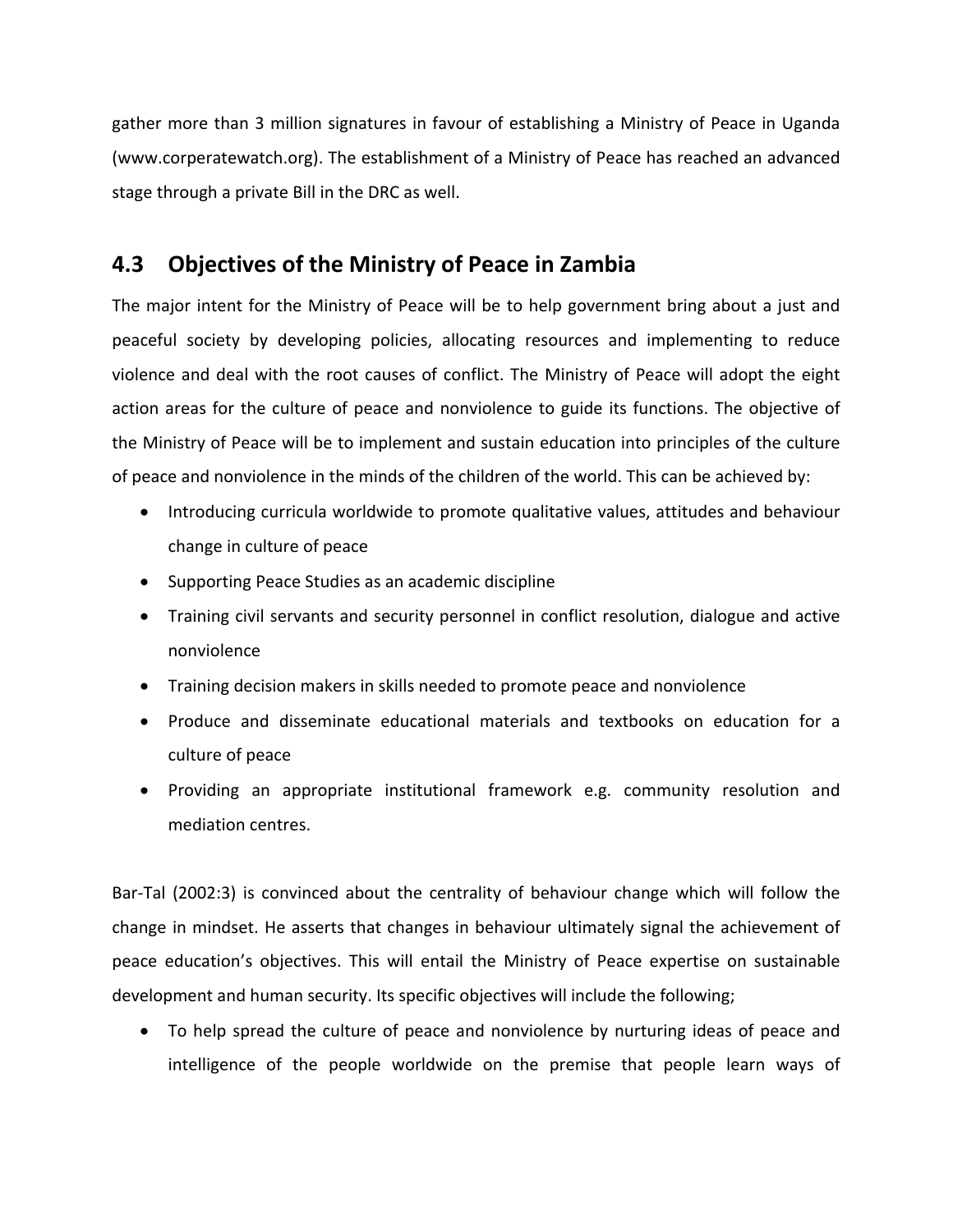responding to conflict and many have learned violent responses but can unlearn them. This will require comprehensive educational, social and civic action.

- To help prevent violence in all its forms through constructive negotiations, effective mediation and reduction of milex
- To help de-escalate and settle conflicts within and between countries through good governance and economic polices.
- To help manage conflict between individual groups through education in conflict resolution skills

Ian Harris (1999:11‐25) emphasises that peace education is cardinal in conscientising and changing the mindset of people from kindergartens to tertiary level as a prerequisite in making the world more peaceful. To manage these activities, the Ministry of Peace will have to enhance domestic and global security by nurturing and building strong civil societies, and human resource base. This can be possible by establishing healthy and vibrant communities where human needs and community security would be met as a necessity and as a requirement rather than as an exception observes Suter (1984:50). Establishing a culture of peace in the minds of the children of the world corresponds with several UN declarations (A/53/370) reports and resolutions (http://upo.unesco.org; http://www.culture-ofpeace.info/annexes/declaraions.html) of which some are cited below;

- the Beijing Declaration and Platform of Action 1985
- the Seville statement on violence 1986
- the Hague appeal for peace and justice for the 21<sup>st</sup> c (UN ref/A/54/98)
- The concept of the culture of peace 1989
- UNESCO'S programme for a culture of peace 1992
- The first international Forum on international Peace 1994
- Introduction to the concept of 'culture of Peace' 1995
- Towards a Culture of Peace 1997
- Proclaiming the decade 2001-2010 (A/53/25) 1998
- Tashkent Declaration on Culture of Peace 1998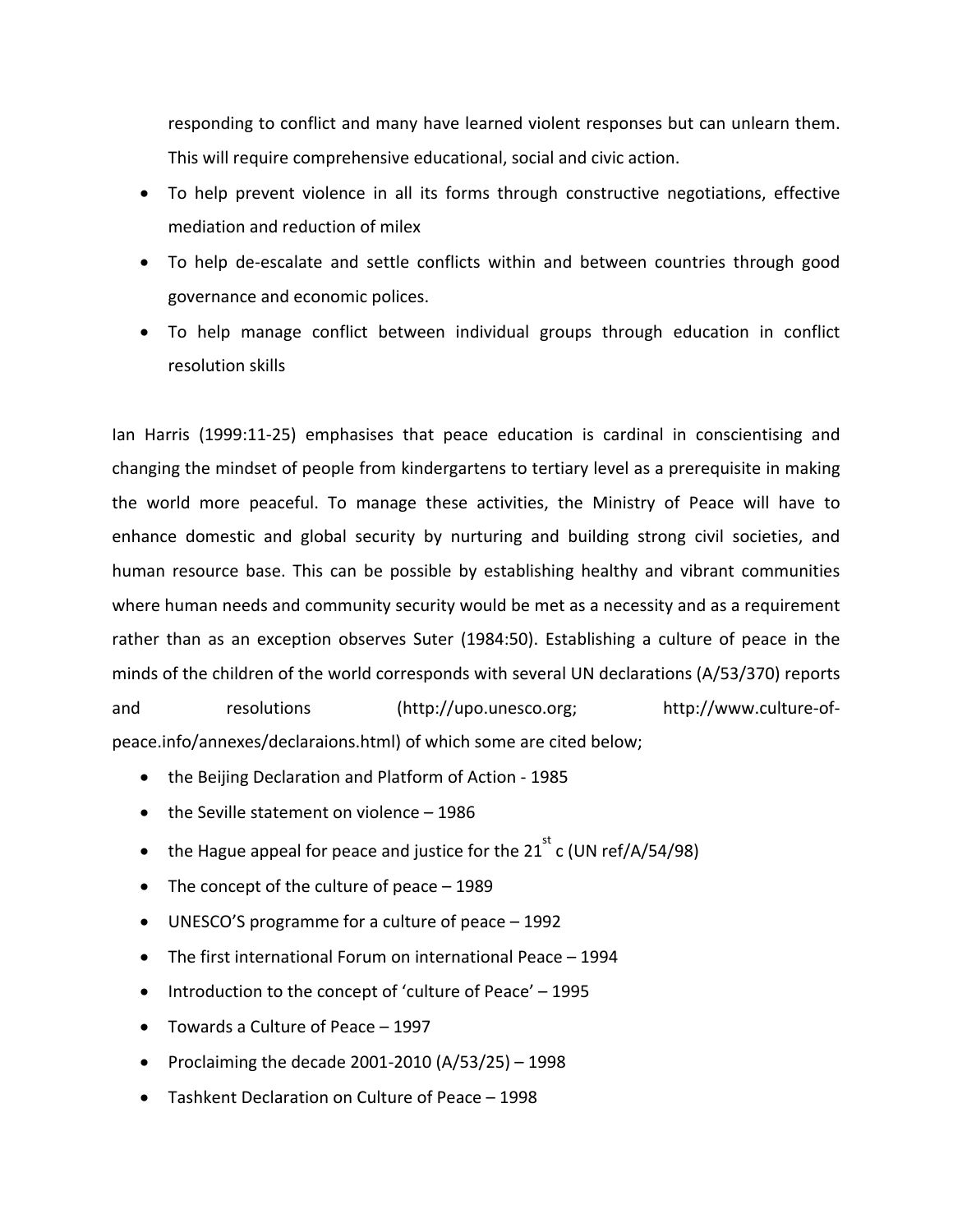- Declaration on the Culture of Peace (A/53/25) 1999
- Article on the global movement for culture of peace September 2000
- Declaration and programme of action for a culture of peace (A/RES/53/243)
- International decade for a culture of peace and non violence (A/55/282,28; A/55/377; A/55/47)
- International day of peace (A/56/349)

These articles and documents and many more support the idea that people can determine to live together in peace and unite their strength to maintain peace and security in the world. They provide practical conflict resolution tools to prevent and resolve conflict in politics, social, commercial and domestic environments and educate the public to participate in the development and implementation of solutions to local, regional and international issues (Salomon and Nevo (2002:33).

### **4.4 The specific functions of the Ministry of Peace in Zambia**

The Ministry of Peace will not take over any of the existing functions of other government departments or bodies such as defence and security of a nation or Foreign and Home Affairs. This is in line with Suter's (1984: 45‐50) concept of establishing a Ministry of peace. Instead the Ministry of peace will have the responsibility and right to 'offer a peace perspective' to other government departments and bodies on any current or proposed activity in which they are engaged, e.g.:

- Peace education and conflict resolution training in schools starting from kindergartens to tertiary level
- Peace education and conflict resolution training in the wider community such as the grassroots and civil servants
- Peace Studies in tertiary education institutions
- Proposing Peace initiatives to relevant government departments and bodies e.g. gun policy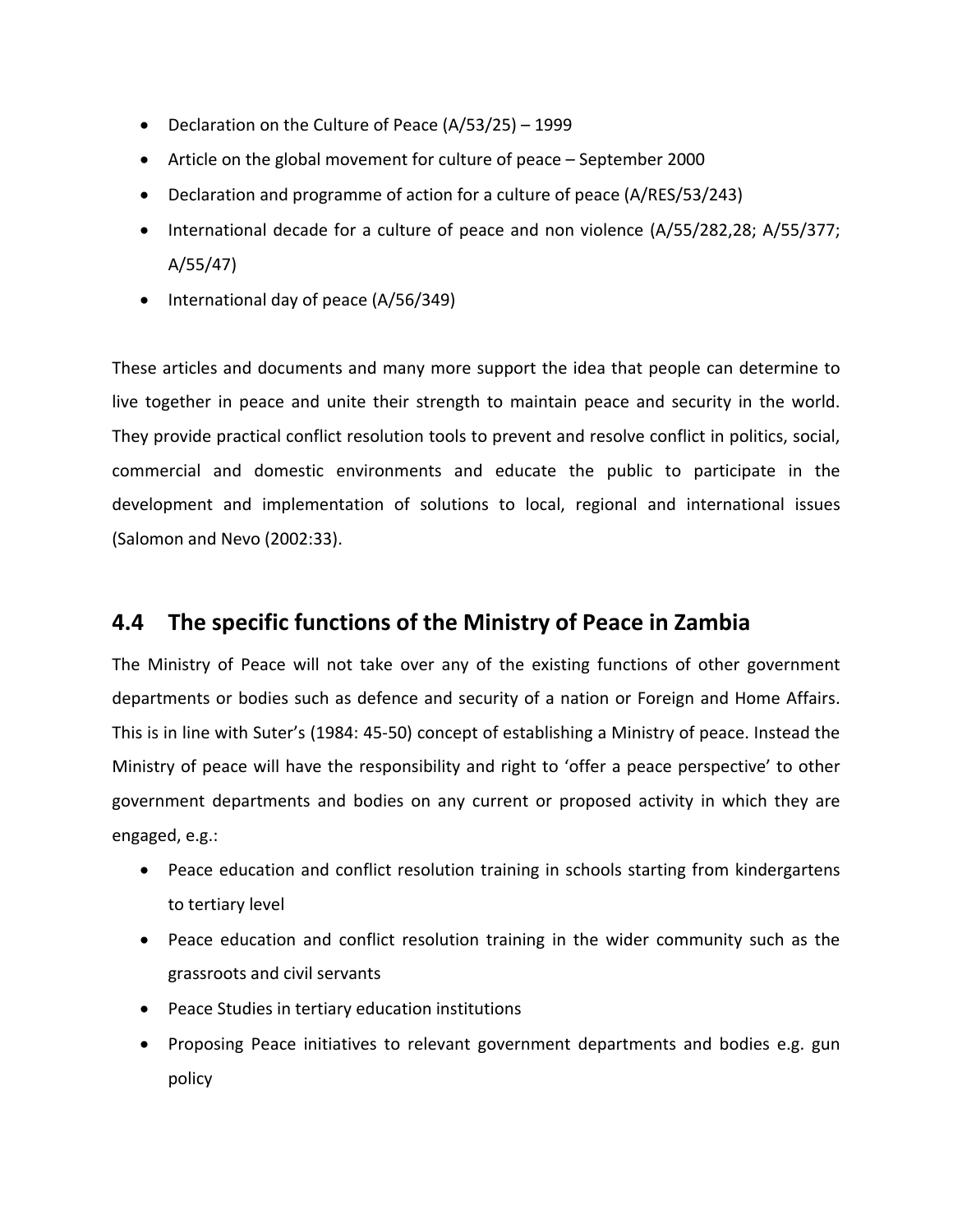- Provide much broader array of information for handling violent situations
- Drafting of strategies, policies and treaties.
- Training and mobilisation of Peacekeepers in nonviolent conflict resolution
- Training of Security personnel and Police in nonviolent conflict resolution
- Advocate for international day of peace and other UN days to be observed country wide and celebrate accomplishment of peace by honouring peace heroes
- Alert the nation and the government on how well the country is fairing on the GPI and advice ways of improving the country's peacefulness.

The Ministry of Peace would provide an institutional focal point for implementing the country's peace policy. Awareness of attributes of peace will provide politicians and decision makers with the tool to develop peace initiatives and to create and sustain peaceful society (UNESCO, 1994).

There are numerous local concerns the Ministry of Peace will have to address such as alternative security systems to build a peaceful Zambia; concentration on peace education at all levels; indoctrination of politicians, government officials, members of parliament, other notable entities can be the training of teachers, journalists, the intellectual community, the family, mergers in various levels and the civil society to embrace the culture of peace and consequently contribute to the formation of a peaceful world society. The Ministry of Peace in Zambia will therefore need to focus on how to devise constructive techniques that use better aspects of conflict to produce cooperation, protection of human rights and fundamental freedoms while avoiding physical harm or direct violence or use of armed forces. Suter (1984) advises that when the armed forces are called into action it means that the country has failed.

### **4.5 Three commissions within the Ministry of Peace**

### **4.5.1 The Peace Education Commission (PEC)**

The PEC will oversee and coordinate the central function of the Ministry of Peace – peace education. As we have noted, this goes well beyond school‐based programmes, although these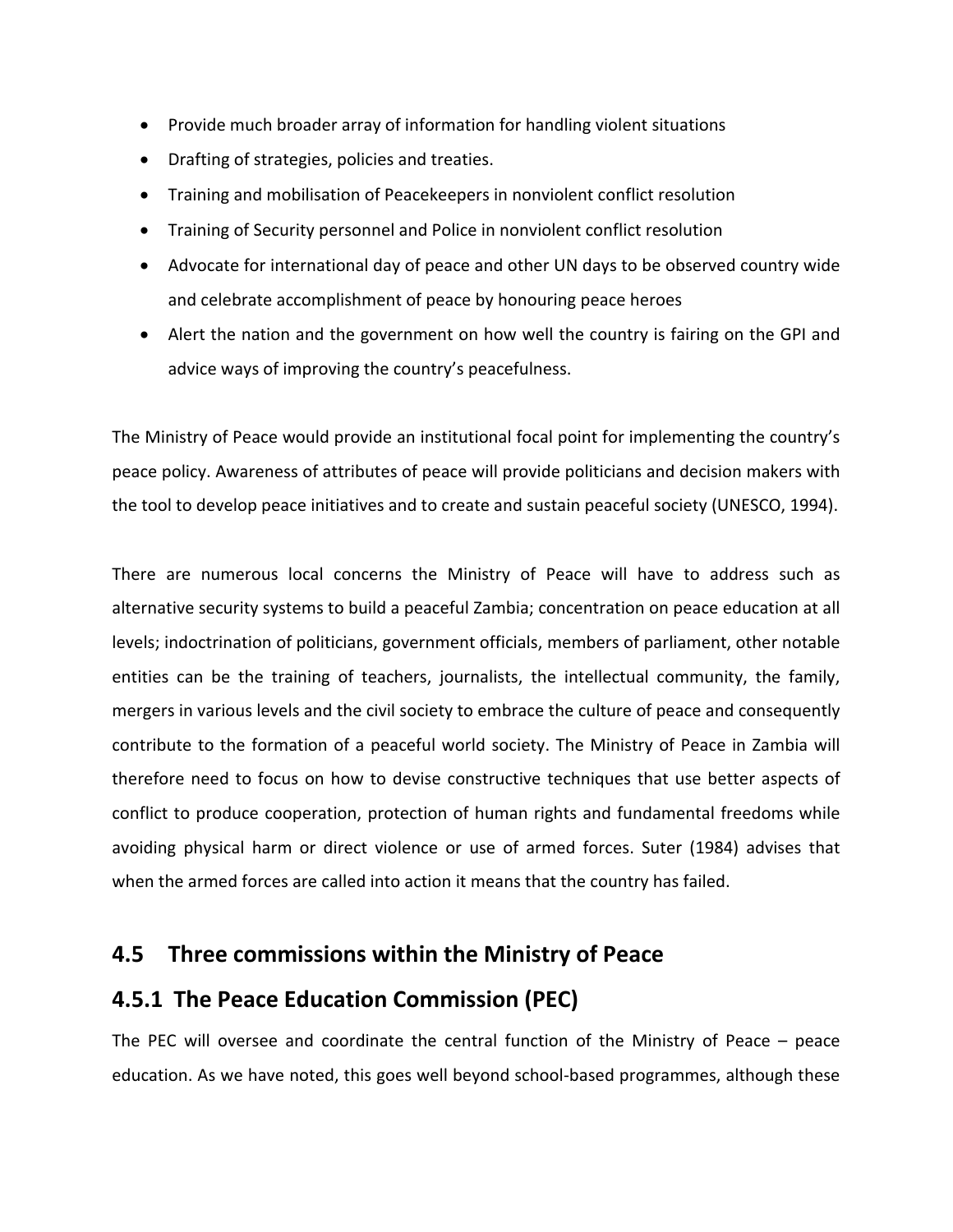will certainly be important. Nonviolent ways of bringing up children is arguably more important than building schools which are not peaceful in terms of curriculum, teaching methods and the wider school environment.

Recent studies have revealed that schools that focus on empathy and power dynamics reduce children's experience of aggression at school, increase social relationships, reduce disciplinary referrals and improve classroom behaviour and school performance in children (Fonagy, 2006). Schools, at all levels, should therefore, focus on creating a peaceful environment in order to reduce violence and build the freedom for exploration rather than tackling behaviours of individual erring students, pupils or children (www.education.gov.ck/index.php). This would help curb bullying, mockery, fighting and petty crimes and thereby promote educational attainment in schools. The positive behaviour that will be cultivated in the pupils will easily spill over into their respective communities (Twemlow, 2006).

### **4.5.2 The Peace Research Commission (PRC)**

The Peace Research Commission (PRC) will provide the continually expanding evidence to show that conflicts between individuals, groups, communities, nations and regions can be resolved to, without resort to violence. The functions of the PRC will be to:

- Carry out initiatives, including those involving interpersonal, intergroup, and international conflicts and successful peacecraft world wide
- In collaboration with PEC, to develop nonviolent alternatives as a way of building security in Zambia
- Monitor the peacefulness of the country by examining the peace determinants or indicators on the GPI
- Carry out evaluations of peace initiatives

The PRC will be able to inform the minister in order that cost effective peacebuilding initiatives are undertaken. Through PRC, the Ministry of Peace will ensure that the country does not fall prey to military aspirations but lead the country to develop in posterity and nonviolence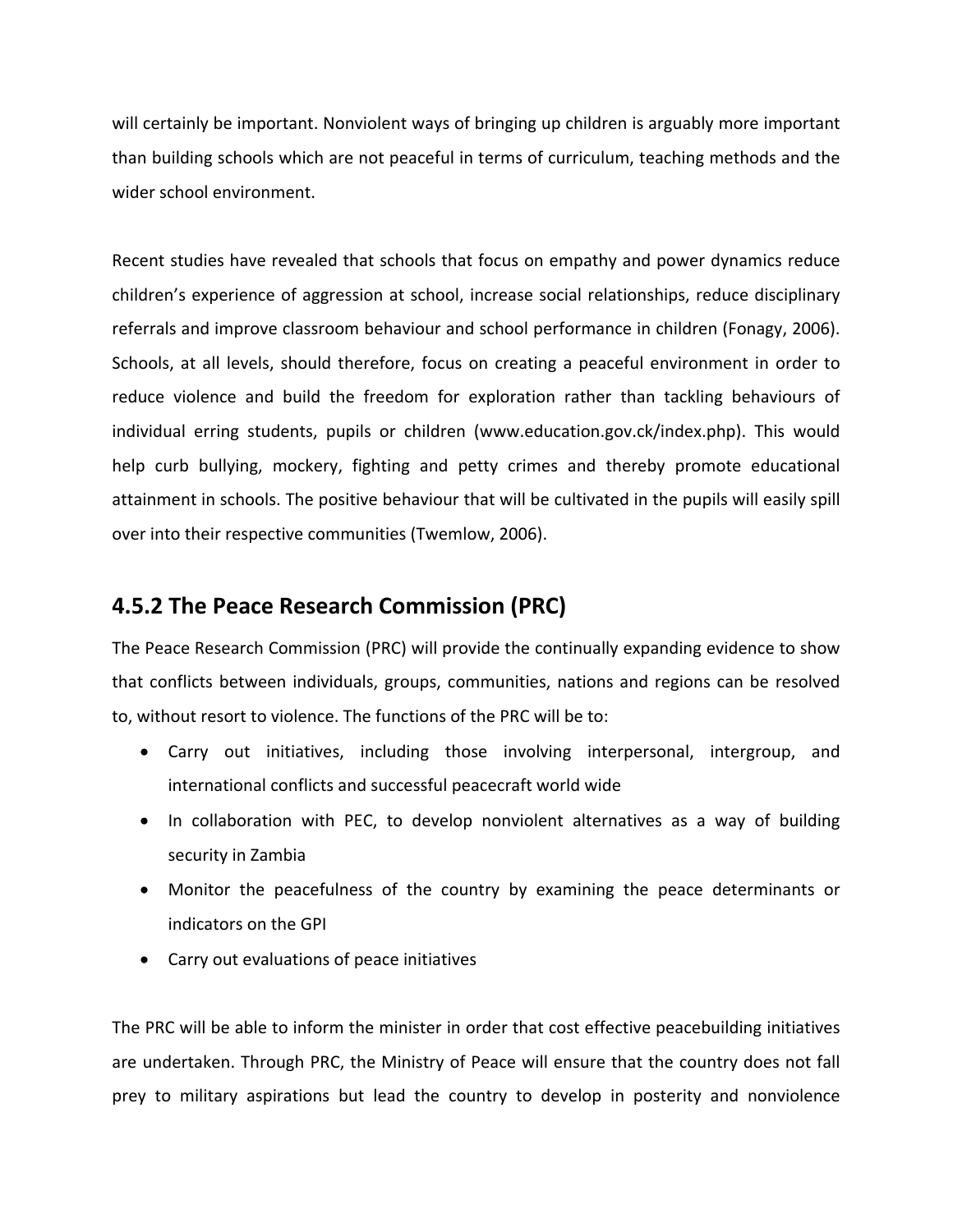decision making. Apart from being in liaison with the UN the PRC will plummet in line with the aims and objectives of the culture of peace which the UN advocates for (United Nations, 1998):

- Transforming values, attitudes and behaviours to those that promote a culture of peace and nonviolence;
- Empowering people at all levels with skills of dialogue, mediation, consensus building;
- Overcoming authoritarian structures, and exploitation through democratic participation and the empowerment of people to fully participate in the development process;
- Eliminating poverty and sharp inequalities within and between the nations, and promoting participatory, sustainable human development;
- The political and economic empowerment of women and their equal representation at every level of decision making;
- Supporting the free flow of information and widening transparency and accountability in governance and in economic and social decision making;
- Advancing understanding, tolerance and solidarity among all peoples and thereby celebrating cultural diversity. Each nation being rich in traditions and values has much to contribute and much to gain from the promotion of the culture of peace.

Adhering to these strategic aims the PRC will help prevent conflict and ensure freedom of future generations and a healthy natural environment. According to Kent (1983:205), issues of good governance, transparency, education for all, healthcare, economic growth are simply a recipe for creating a peaceful atmosphere in the country and this is what the Ministry of Peace will be encouraging.

It is with such a demeanour that Zambia will be better equipped to contribute to situations that could potentially lead to conflict and in due course contribute in the creation of an environment of global peace. Once the culture of peace is better understood and incorporated in the education syllabi, the future generation or leaders of society will become better equipped to generate a better Zambia and build peace in their working environment. For this reason, cause for a Culture of Peace through establishing a Ministry of Peace in Zambia is inevitable.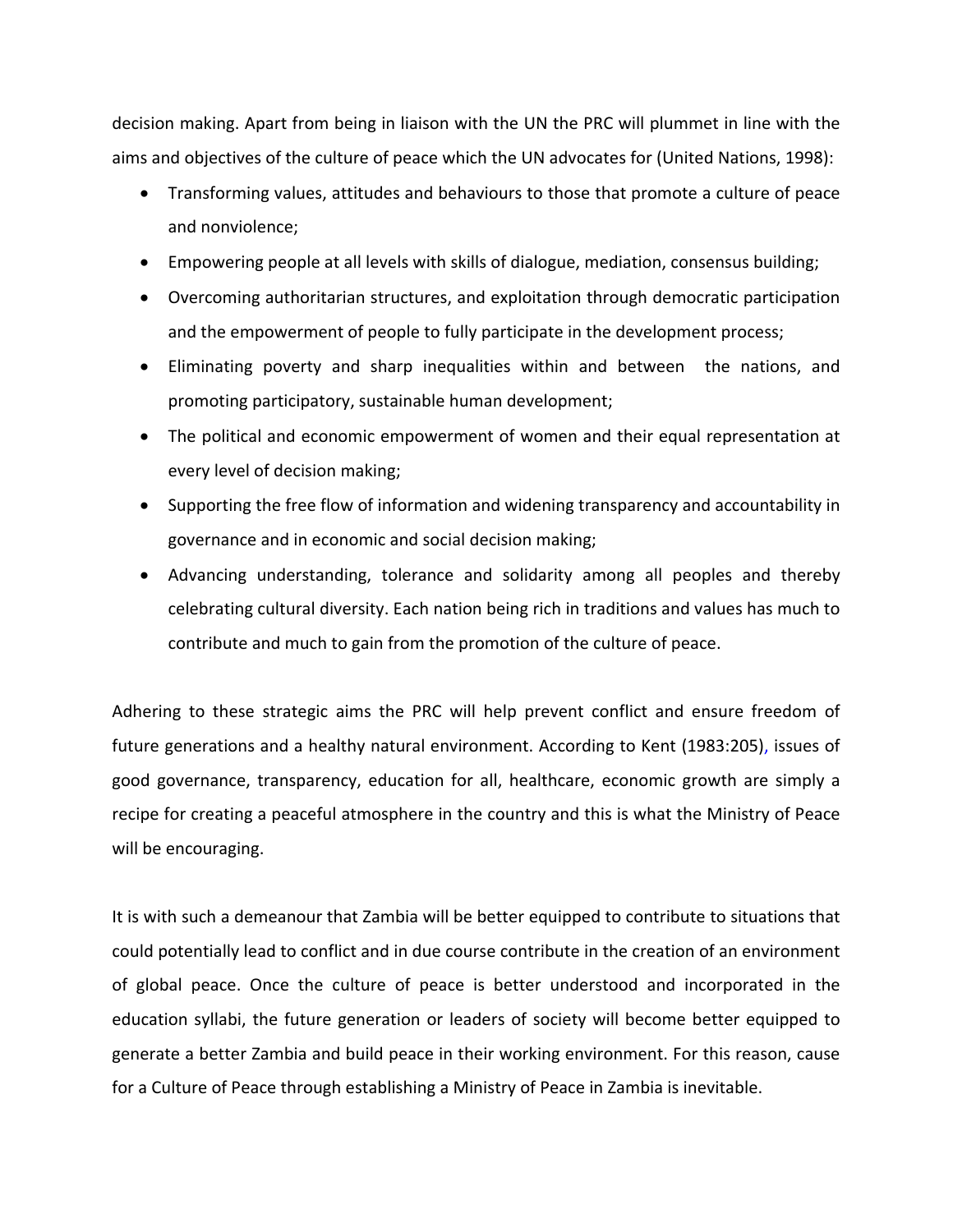### **4.5.3 The Conflict Resolution & Mediation Commission (CRMC)**

The PEC will train and educate the population in effective ways of handling the inevitable conflicts which arise. The Conflict Resolution and Mediation Commission (CRMC) will assist individuals and groups who for various reasons have not been able to resolve their conflicts. CRMC centres will based in every community, as are schools and health centres, and will serve the needs of each community. The CRMC will oversee and support such centres; much like the Ministry of Health supports local health centres. One of the issues to which the CRMC will need to be sensitive is to avoid creating a culture of dependence. That is, people must be encouraged to use their skills and training in conflicts. The main functions of CRMC will therefore be:

- Promoting awareness of the effectiveness of non violent conflict resolution at grassroots level
- Establishing and supporting community centres for conflict resolution training and mediation throughout the country
- Encouraging existing conflict resolution work by civil society
- Devising training and accreditation programmes for conflict resolution trainers and mediators.

### **4.6 Possible objections to establishing a Ministry of Peace**

Two likely objections which might be raised to the establishment of a Ministry of Peace are that it will duplicate work of the existing ministries and civil society organizations and it will be costly to introduce

On the first, the fact is that different ministries have divergent objectives and goals but the same ministries consult and depend on other line ministries for them to make credible and informed decisions e.g. the Ministry of Education cannot give bursaries to deserving students unless the Ministry of Community Development and Social Welfare authenticates because the ministry directly deals with the orphans and the poor in society; another good example is that the ministry of Justice‐ where judges and magistrates belong‐ will depend on the ministry of Home Affairs to dispose of its cases in that the police department will have to provide credible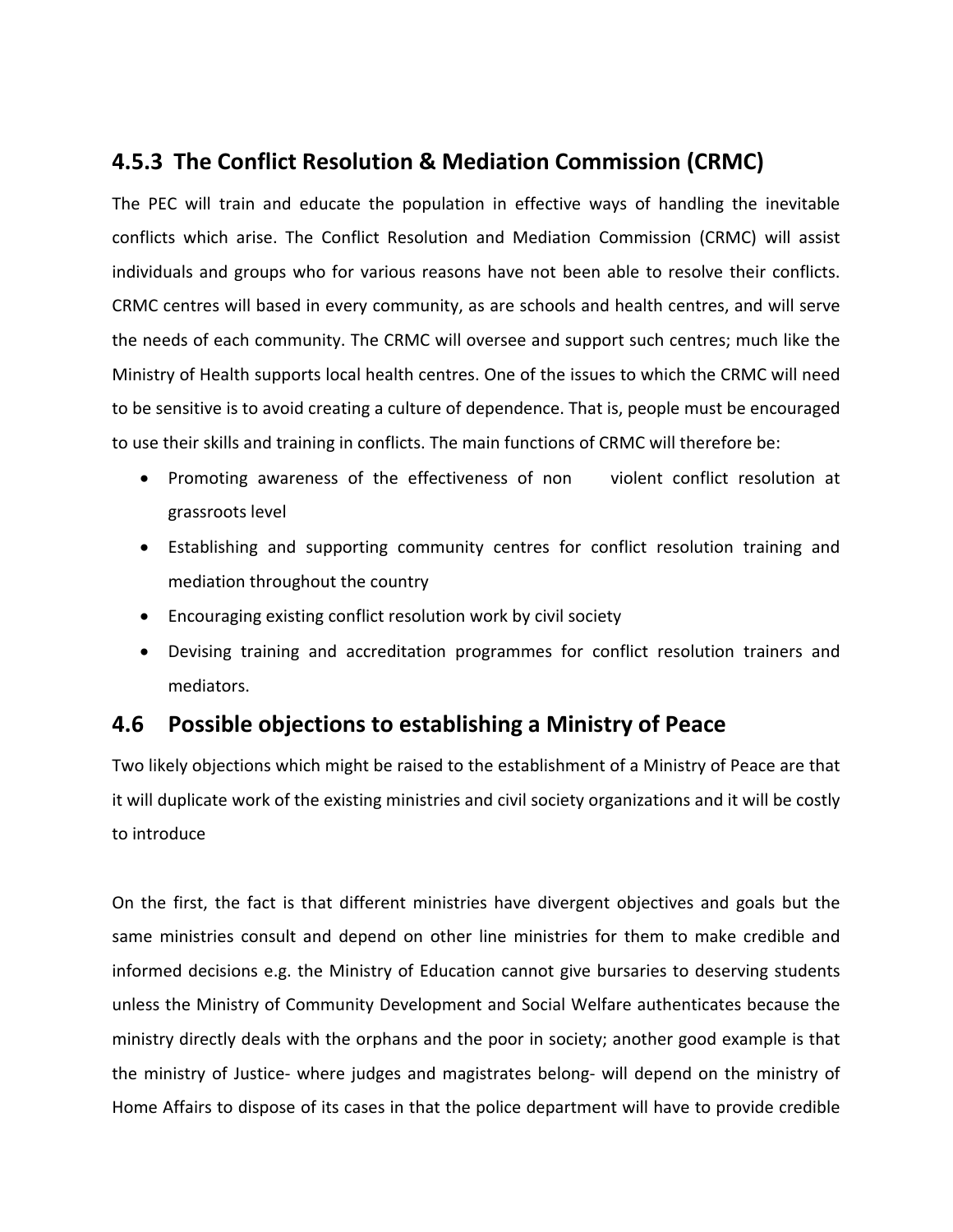evidence in court against the accused. Therefore, overlapping or duplication of work should be seen in terms of networking, cooperation, and team work and not otherwise. In fact, the aim of the Ministry of Peace will be to encourage efforts of other line ministries and give advice with reference to the implementation of the eight action areas of the culture of peace in its portfolio.

A second and more important comment on overlapping is that many of the tasks which the Ministry of Peace will perform through its commissions are either not being done at all by existing ministries and CSOs, or are being done to a limited extent. These are challenges to peace outlined in chapters 2 and 3 which are not currently being addressed.

On financial constraints, the argument might be that no new ministry should be established unless it contributes to the immediate alleviation of poverty among the poor of the poorest in Zambia. This claim is far fetched. No ministry has managed to alleviate poverty or has Zambia ever come up with a national budget without the anticipation of donor assistance. The Ministry of Peace, when established, will have to come up with a strategic plan to be incorporated into the budget for the fiscal year and a specific period of time. The government will pledge what it can afford and ask for the short fall from donors. Indeed many donors may be very willing to support the establishment of the Ministry of Peace. Nordic countries in particular, and also New Zealand, have a long history of positive collaboration between civil societies and government on peace initiatives such as integration of peace studies in schools, establishing restorative justice systems and establishing public advisory committees on disarmament and arms control. (www.departmentofpeace.ca/global/ini). New ministries, by the way, are created. Zambia created a new Ministry of Gender in 2007.

#### **4.7 Strategic planning to establish a Ministry of Peace**

For the Ministry of Peace to be effective, relevant and efficient to the people there is need for it to devise a strategic plan that will source for finances, human resource and guide the ministry in its implementation of the culture of peace. Sharp' s advice (2003:40) is that strategic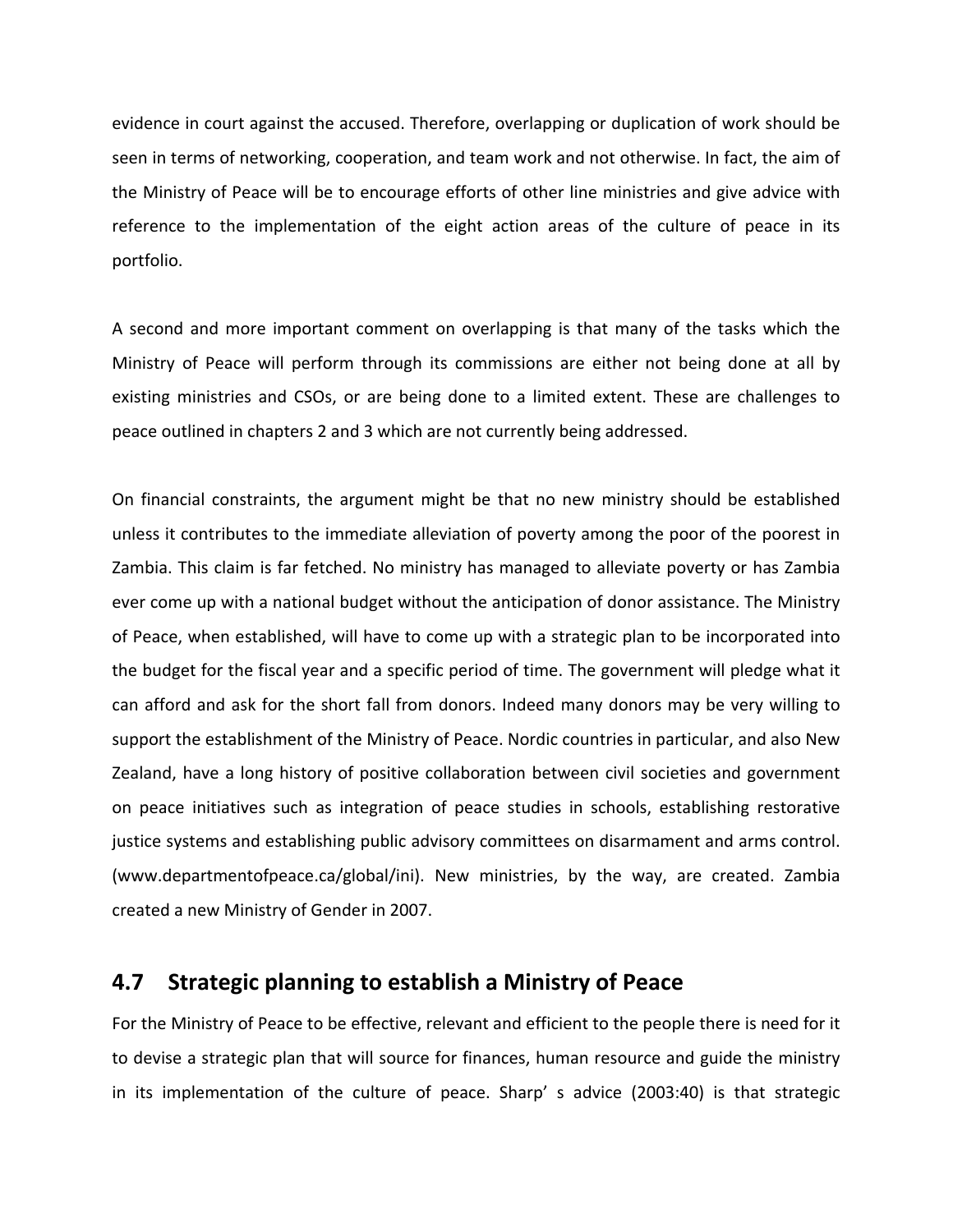planning increases the likelihood that all available resources will be mobilised and employed most effectively. Like any other ministry it is important for the Ministry of Peace to work out its vision, mission, principles, targets and resources in the Zambian context.

### **4.7.1 Vision**

A Zambian society imbedded in principles of the culture of peace embroiled in promoting peace and preventing violence and resolving conflicts violently.

### **4.7.2 Mission**

The Ministry of Peace that will implement the eight action programme areas of the culture of peace and nonviolence and set tools to developing individual and collective behaviour focused on building effective peace infrastructures ranging from the Ministry to the grassroots level communities in the nation.

### **4.7.3 Principles**

The UN resolution 52/13 has outlined the essential principles of the culture of peace which the Ministry of Peace can emulate:

- Respect for human rights
- Democracy and tolerance; human security and positive peace
- The promotion of integral and holistic development
- Education for peace or peace education
- The free flow of information
- The wider participation of women, empowerment and inclusiveness
- Peace transformation
- Non-violent and nonviolence communication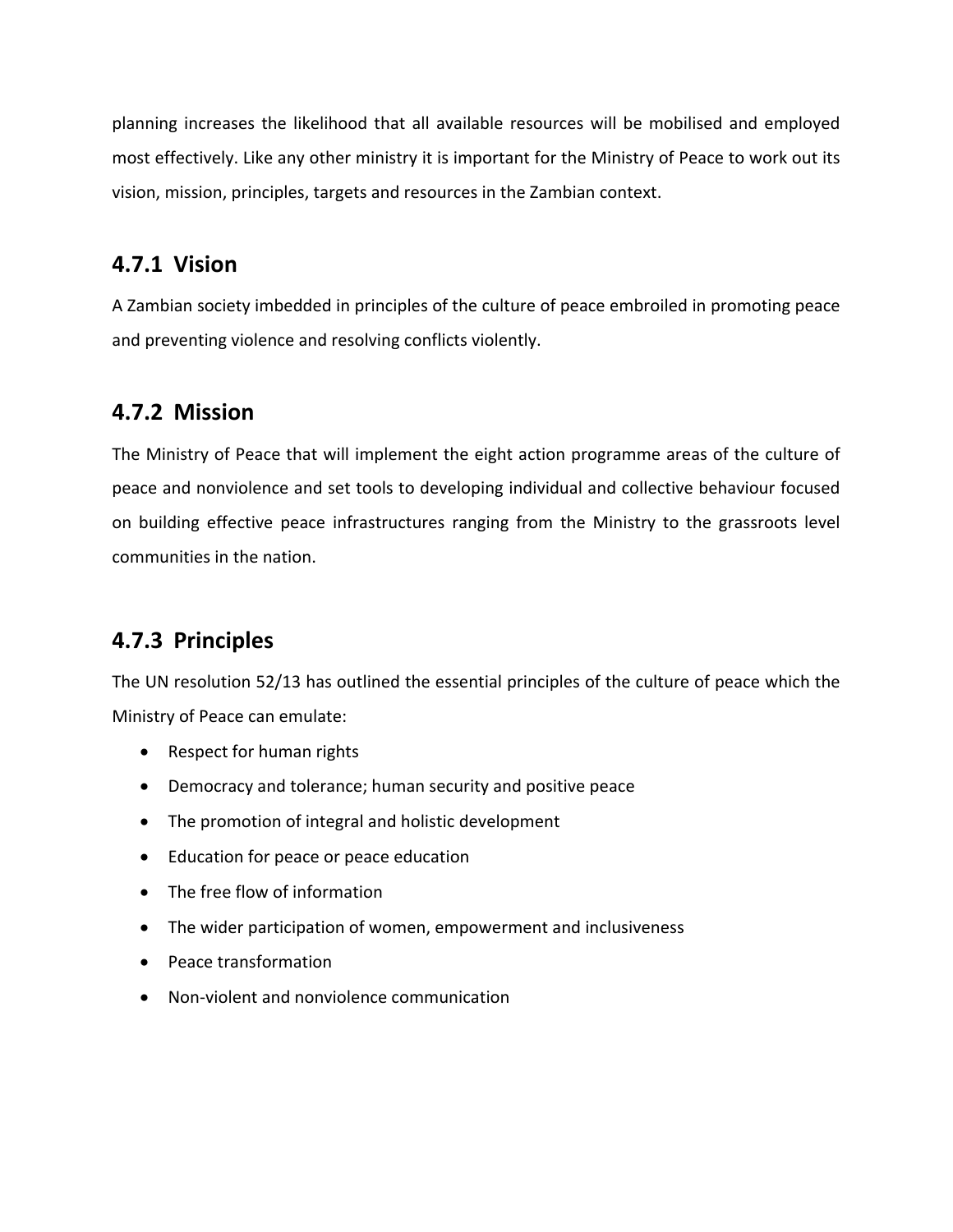These aspects are the fundamental basics for nonviolence to take hold and they need to be integral to the way the Ministry of Peace operates. One example – under the free flow of information – is that no MoP document or data should be withheld from the public.

### **4.7.4 Targets**

A strategic plan involves targets and often the development of quantitative performance indicators. These could be something like the following:

- To reach out to 70 000 primary and secondary school teachers in conflict resolution skills by the year 2020 through in‐service training.
- To train 1000 teachers and introduce a teacher training course syllabi in peace education in all teacher training colleges by the year 2015
- To distribute education material in peace education to 50 0 000 students and pupils and ensure that a syllabus in introduced in peace education in all primary and secondary schools by the year 2015
- To devise training and accreditation programmes to Conflict Resolution Mediation Centres (CRMC) and mediators in all nine provinces by the year 2015.
- To train, build and staff 3000 CRMCs peace leaders in Conflict Resolution skills countrywide such as the civil servants and grassroots by the year 2020.
- To reach out to all MPs, Political leaders, and decision makers in skills needed to promote peace and non violence through dialogue, mediation and consensus building by the year 2011.
- To train 100 000 security personnel and police in non violent Conflict Resolution skills through in‐service training by the year 2020.

### **4.7.5 Resources**

In order to meet these targets we will need resources of human, financial and material. Human resource will be sourced from those trained in conflict resolution, accounts and social sciences.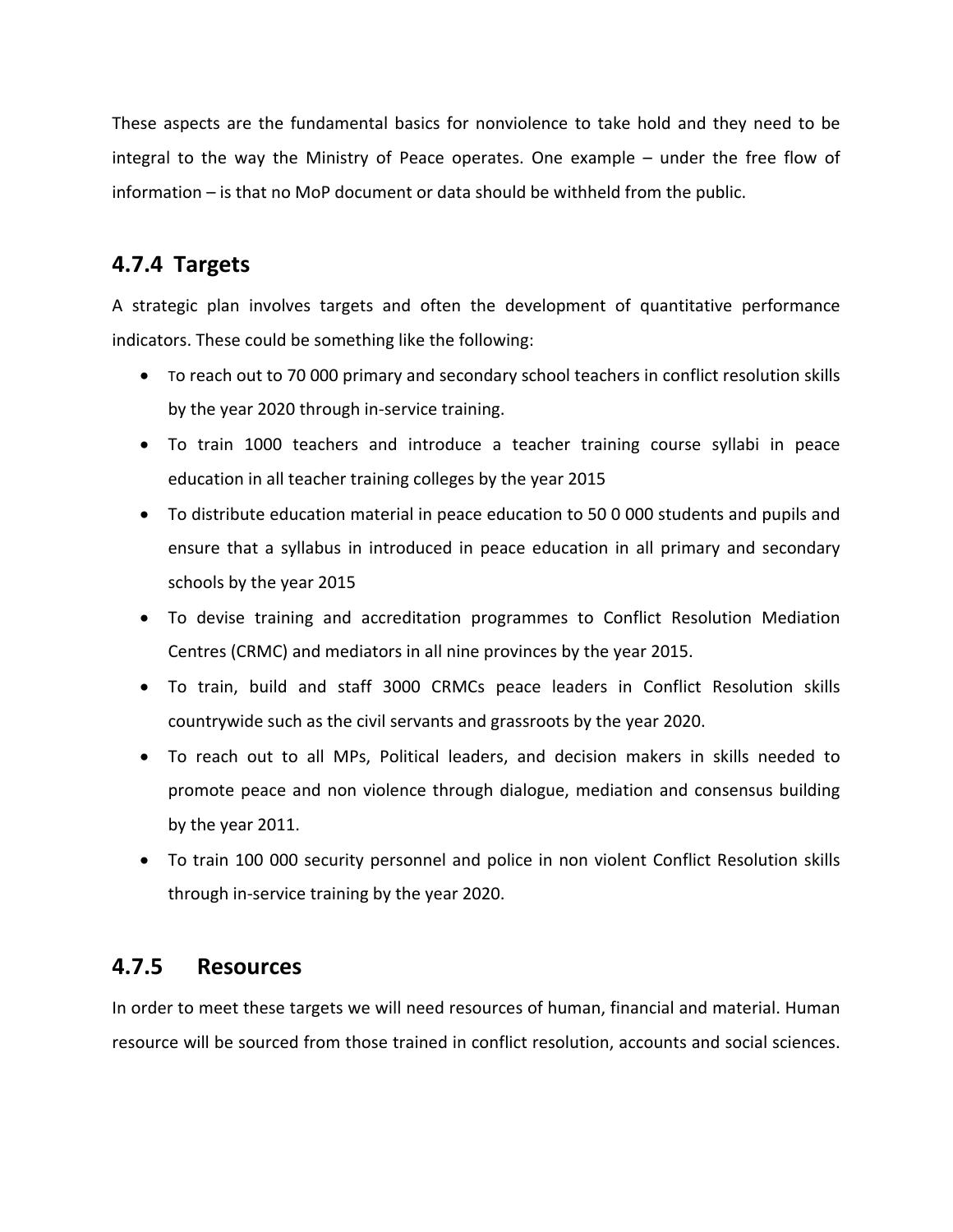Financial resources, we have suggested, will come from the government, the donor community and partners that support the creation of Ministries of Peace worldwide.

### **4.8 Conclusion**

This chapter has elaborated that the establishing of a Ministry of Peace is a concept that is slowly unfolding in many nations. Creating one in Zambia will require a well set strategic plan for the creation of the ministry. This brings us to the primary data component of the dissertation – to show the opinions of a sample of Zambians concerning the creation of a Ministry of Peace in Zambia.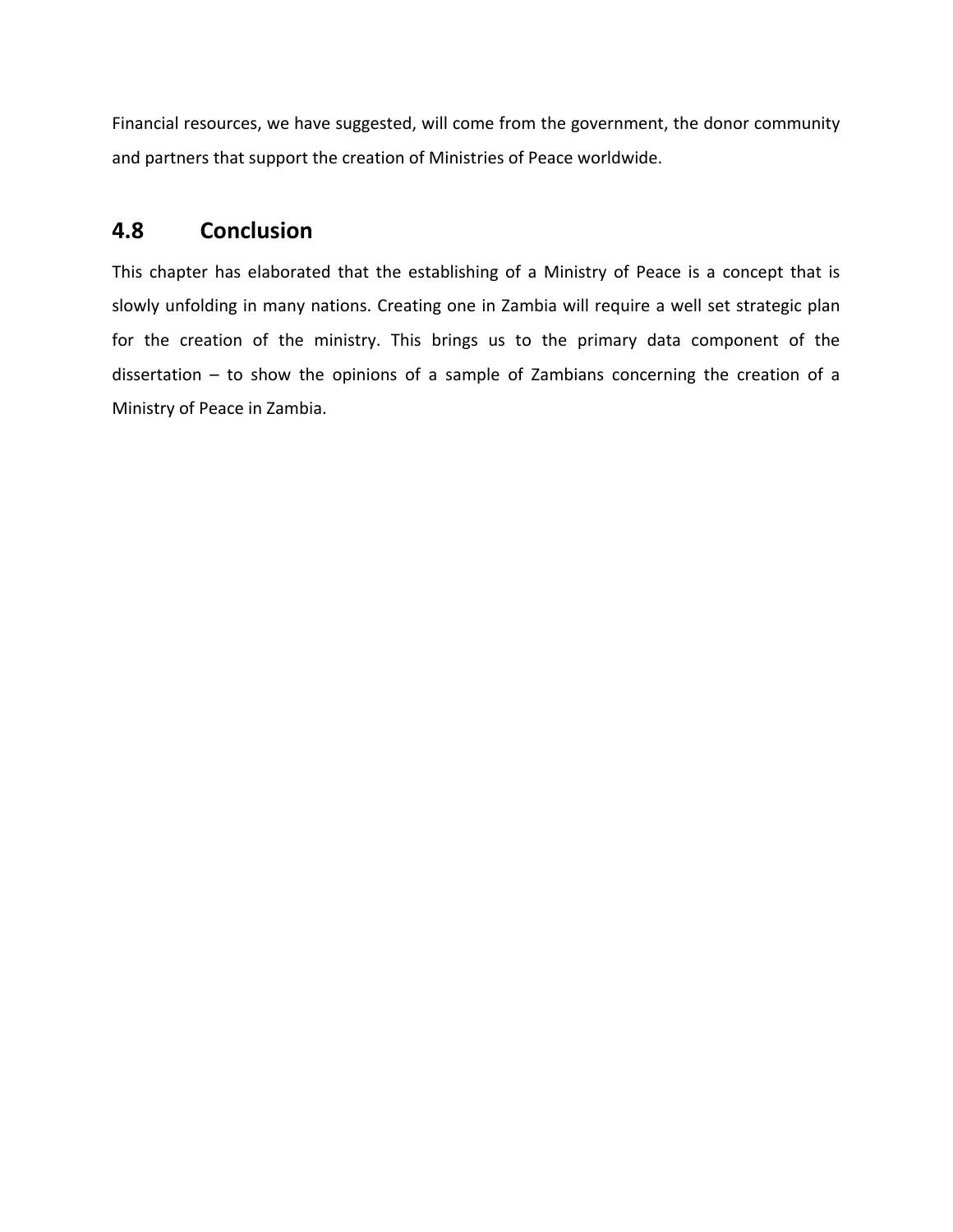#### **CHAPTER 5**

#### **WHAT SOME ZAMBIANS THINK ABOUT A MINISTRY OF PEACE**

#### **5.1 Introduction**

This chapter moves from the use of secondary data to primary data collection designed to ascertain what a sample of Zambians feel about the concept of a Ministry of Peace. It begins with a discussion of focus group discussion (FGD) methodology as a way of collecting qualitative data. Examples of successful studies that have used FGDs are outlined, followed by my experience with FGDs and the resulting data.

#### **5.2 A description of focus group methodology**

The origin of FGDs dates back to the 1920s when forms of group interviews were used for limited purposes by social scientists to quickly gather information efficiently (Colucci, 2007:1455). Since then FGD have increasing become a popular method of research in various academic fields. Many articles are published today in Social Science Journals using FGD methodology (Colucci, 2007:1423). The basis of FGD is transcripts, tapes, field notes and observation of the interaction between a group of people. Even if there is no direct agreement on the basic form of FGDs basic functions are largely accepted.

FGD are unstructured interviews with small groups of people who interact with each other, to a lesser extent, and the group leader in a carefully planned discussion designed to obtain perceptions on a defined area of interest in a permissive non threatening environment (Bowling, 2002:394; Kitzinger, 1994:103; Kreuger, 1994:6). Lindlof and Taylor (2002:182) assert that FDG methodology is a form of qualitative way of following a line of investigation in which a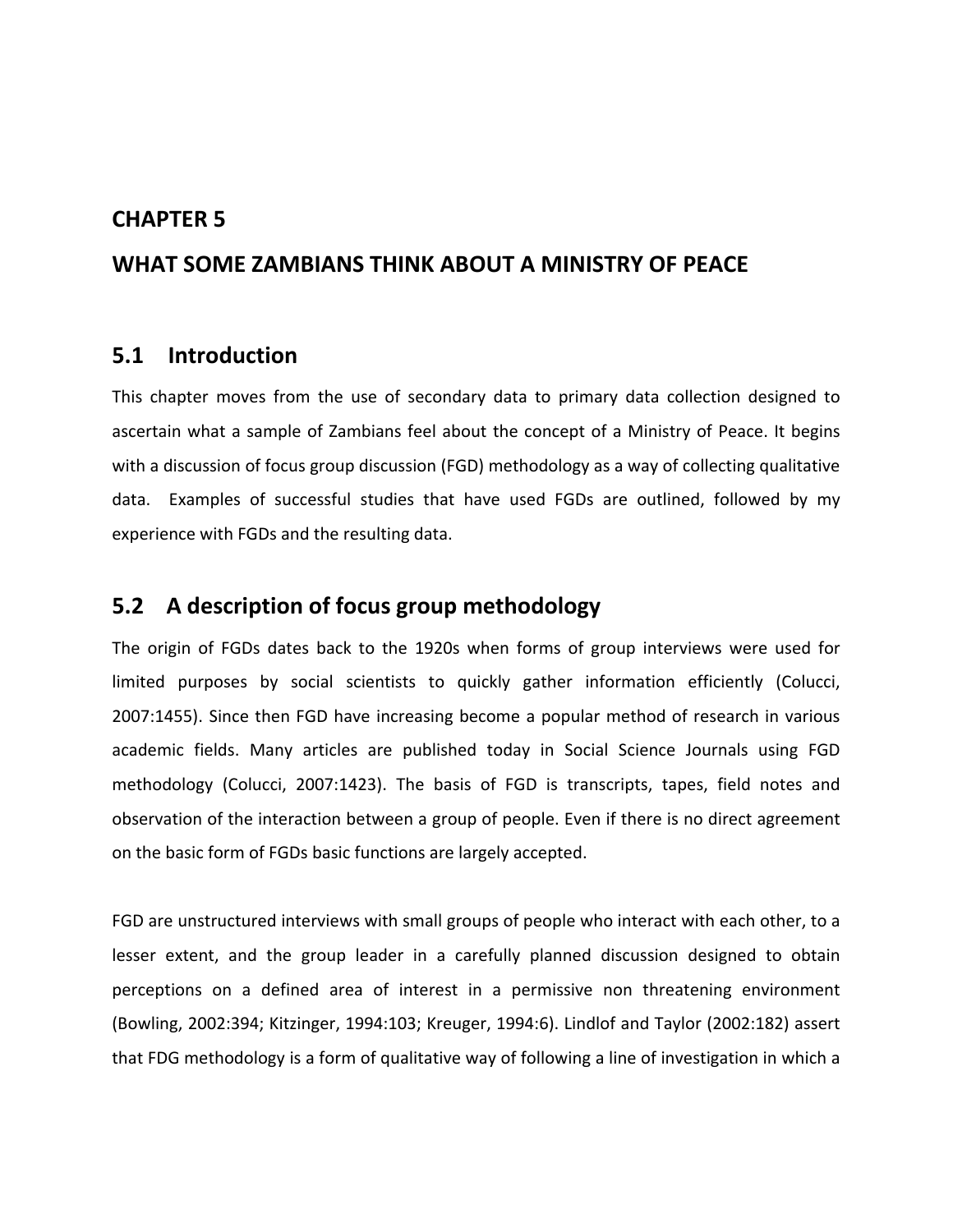group of people is asked for their opinions regarding a particular topic. Marshall et al., (1999) identify eight variant forms of FDGs:

- Two way focus group: one focus group watches another focus group and discusses the observed interactions and conclusions
- Dual moderator focus group: one moderator ensures the session progress smoothly, while the other ensures that all the topics are covered
- Duelling moderator focus group: two moderators deliberately take opposite sides on the issue under discussion
- Respondent moderator focus group: one or more of the respondents are asked to act as the moderator temporarily
- Client participant focus group: one or more client participants representatives participates in the discussion, either covertly or overtly
- Mini focus group: groups are composed of four or five members rather than 6 to 12
- Teleconference focus groups: telephone network is used
- Online focus group: Computers connected via internet are used.

Parker and Tritter (2006) advocate using the FGD methodology as it helps examine public opinion and unearth underlying issues, norms beliefs and values that are familiar to the lives of the participants. FDGs are inexpensive, results are quick, and give the opportunity of increasing sample of material for research by talking to several people at once (Marshall et al., 1999:155).

However, focus group methodology has its problems, disadvantages and criticisms. Tracy et al. (2006) points out that time can be lost on irrelevant issues to the disadvantage of the researcher. The other disadvantage is that it may be difficult to analyse comments and contributions if the moderator is not well conversant with the issue at hand. The approach must be systematic, sequential and verifiable; it requires time and seeks enlightenment. Analysis and interpretation of complex group interaction can be time‐consuming, and there is a limited literature on the practical and systematic analysis of FGD data. More cardinal is that the number comprising the focus group is not representative enough to sample for the whole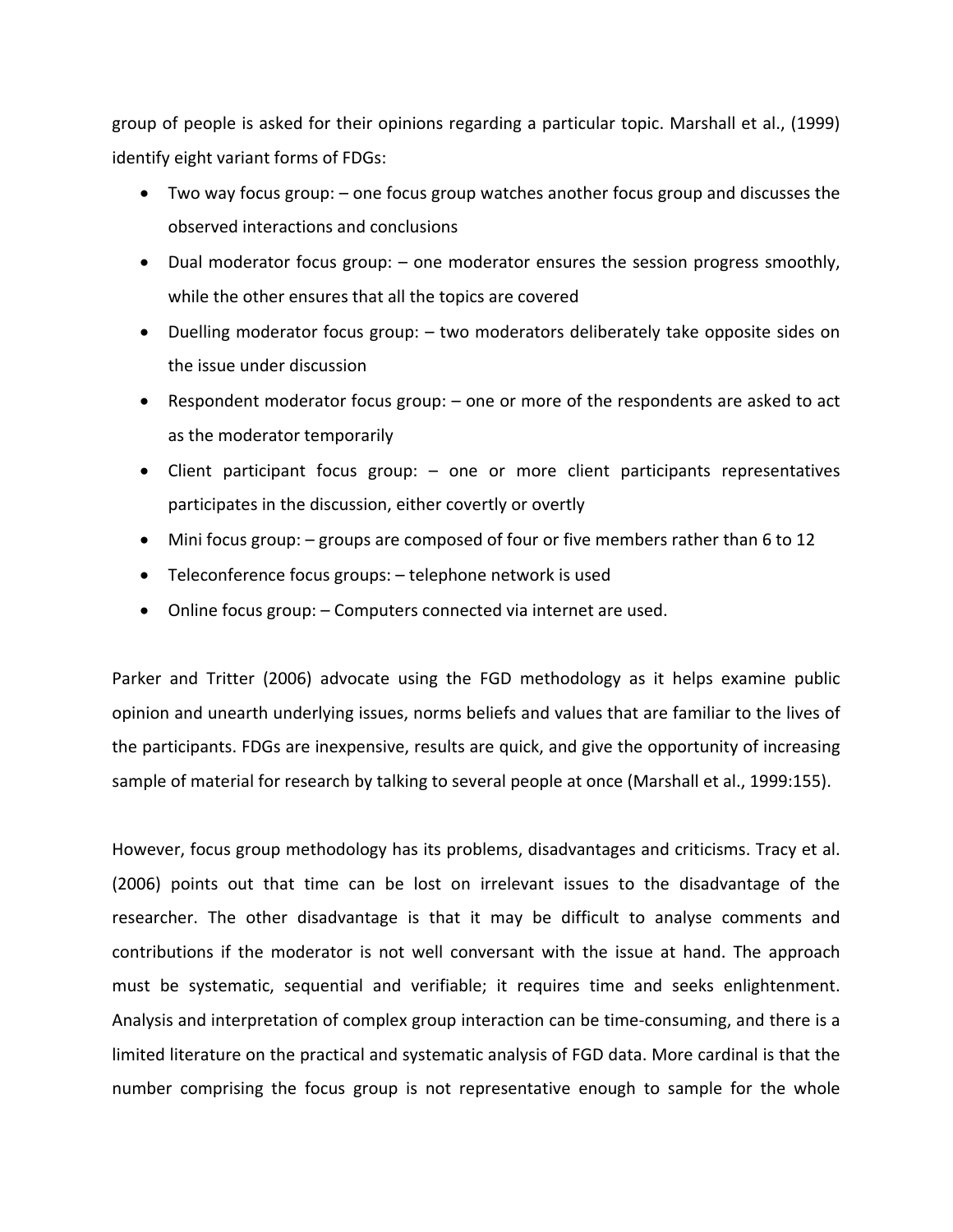population (De Vos, et al., 311‐132). Rushkoff (2005:67‐96) argues that this methodology is therefore 'useless …with focus groups often aiming to please rather than offering their evaluations … with data often cherry picked to support a foregone conclusion.' In addition, the discussions in a particular FGD depend not only on the individuals that make up the FGD but also on the dynamics of the group as a whole.

### **5.3 Two focus groups discussing the Ministry of Peace**

This research used focus groups of about 6 to 8 participants from two different localities within Zambia. The same questions were presented for discussion to both groups. The first group (Lusaka Focus Group) comprise a group of NGO workers in Lusaka, the capital city of Zambia. The second focus group (Kawambwa Focus Group) was conducted in a rural area of northern Zambia in Kawambwa District, Luapula Province. The members of this target group were teachers at one school – St Mary's Secondary School. The idea was to investigate their opinions about the Culture of Peace and about the need for a Ministry of Peace in Zambia. The groups, but not the individuals, were purposively selected as being able to discuss the topic at hand and were expected to articulate their perceptions, thoughts, and impressions and provide useful data. Ethical clearance was granted through the relevant committees of University of KwaZulu‐ Natal.

The FGDs were introduced by a brief comment by the researcher, who then fed five questions into the groups at appropriates points of time. The introductory comment and questions are reproduced in the following box.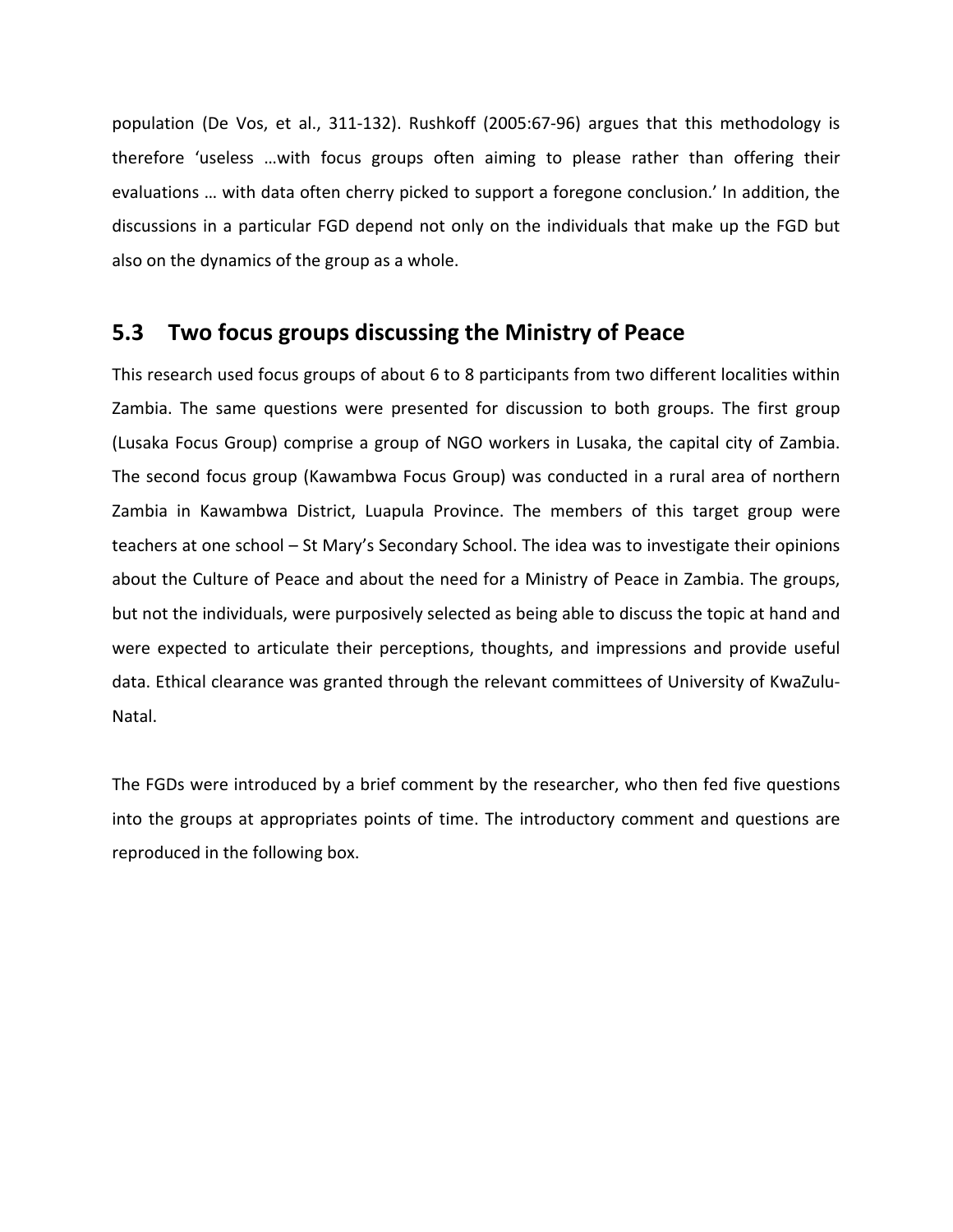#### **Introduction**

Zambia faces extensive conflict and violence of both direct and structura types. There is need for a control shift permeated with tools of peacefulness that will move the country, Zambia, from a culture of violence to a culture of peace and non-violence.

A culture of peace is a set of values and modes of behaviours and ways of life that rejects violence and prevents conflicts by resolving root causes that attract violence behaviours among individuals, groups and nations. It inspires social interaction and sharing based on principles of freedom, justice and democracy that reject violence and endeavour to prevent conflicts by solving problems through dialogue and negotiation that guarantees the full exercise of all rights and means to participate fully in the development of their society.

#### In line with the above definition and explanation:

Q1. Do you think Zambia needs to focus on building a culture of Peace Q2. Do you think that establishing a Ministry of Peace would be an effective way of building a Culture of Peace?

Q3. What do you see as the most important functions of the Ministry of Peace?

Q4. Can you think of any objections to having a Ministry of Peace in Zambia?

Q5. Can you think of ways in which a Ministry of Peace can be started in Zambia?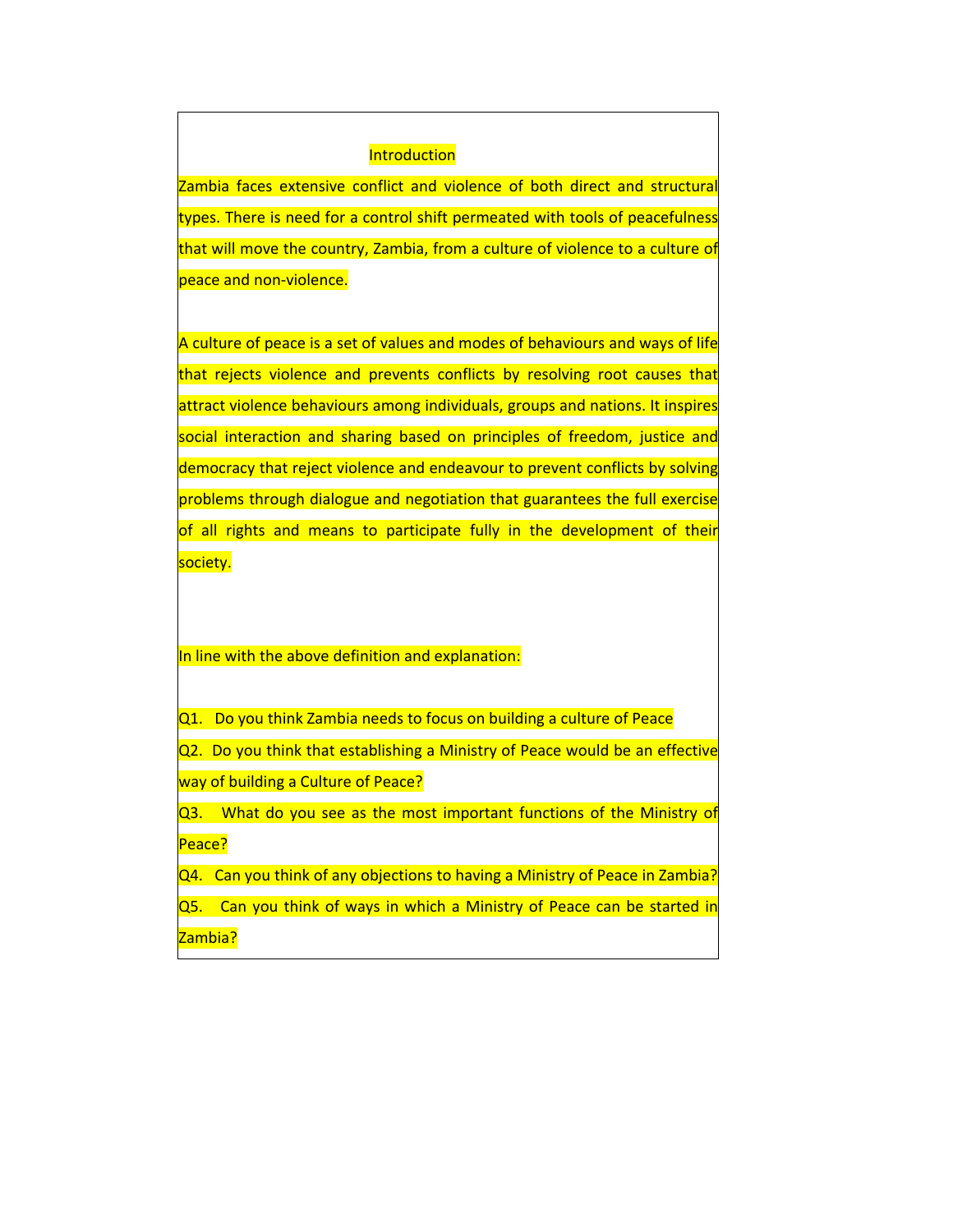### **5.4 The results**

Given the very small sample size, the responses are in no way representative of the Zambian populace and should be interpreted accordingly. The Lusaka FGD had 5 male and 3 females coming from different renowned Civil Society Organisations (CSOs) in Zambia. The Kawambwa FGD comprised 10 participants 2 females and 8 males. Both FGDs where held between November 30 $^{\text{th}}$  2009 and December 10 $^{\text{th}}$  2009. No refreshments or incentives were offered or given to the participants apart from assuring them that their names will not be recorded nor revealed. The Lusaka FGD took an hour while that of Kawambwa took about 2 hours. Both discussions were held in the afternoon when everybody was free from their routine work. The researcher recorded both discussions and took notes wherever necessary.

The most distinct result from the FGDs was the conviction that Zambia has a passive culture for the most part and by nature Zambians are peaceful people. Therefore, they do not necessarily need to focus on building a culture of peace as it already exists.

Kawambwa FGD participant: '*I don't think Zambia needs to. The Culture of Peace already exists. By nature Zambians are a peaceful people.*

The Lusaka FGD agreed that Zambia is generally peaceful and that it does not have a culture of violence. They echoed the need for Zambia to focus on nurturing and not necessarily building the Culture of Peace.

When it came to whether establishing a Ministry of Peace might be an effective way of building a Culture of Peace in Zambia, the two FGDs categorically stated that such a move was not feasible and realistic for various reasons. Some of the reasons mentioned were: Kawambwa FGD participant: *How easy is it to justify this ministry in a country like Zambia and*

*what would be its functions given that Zambians are generally peaceful to the point of being docile.*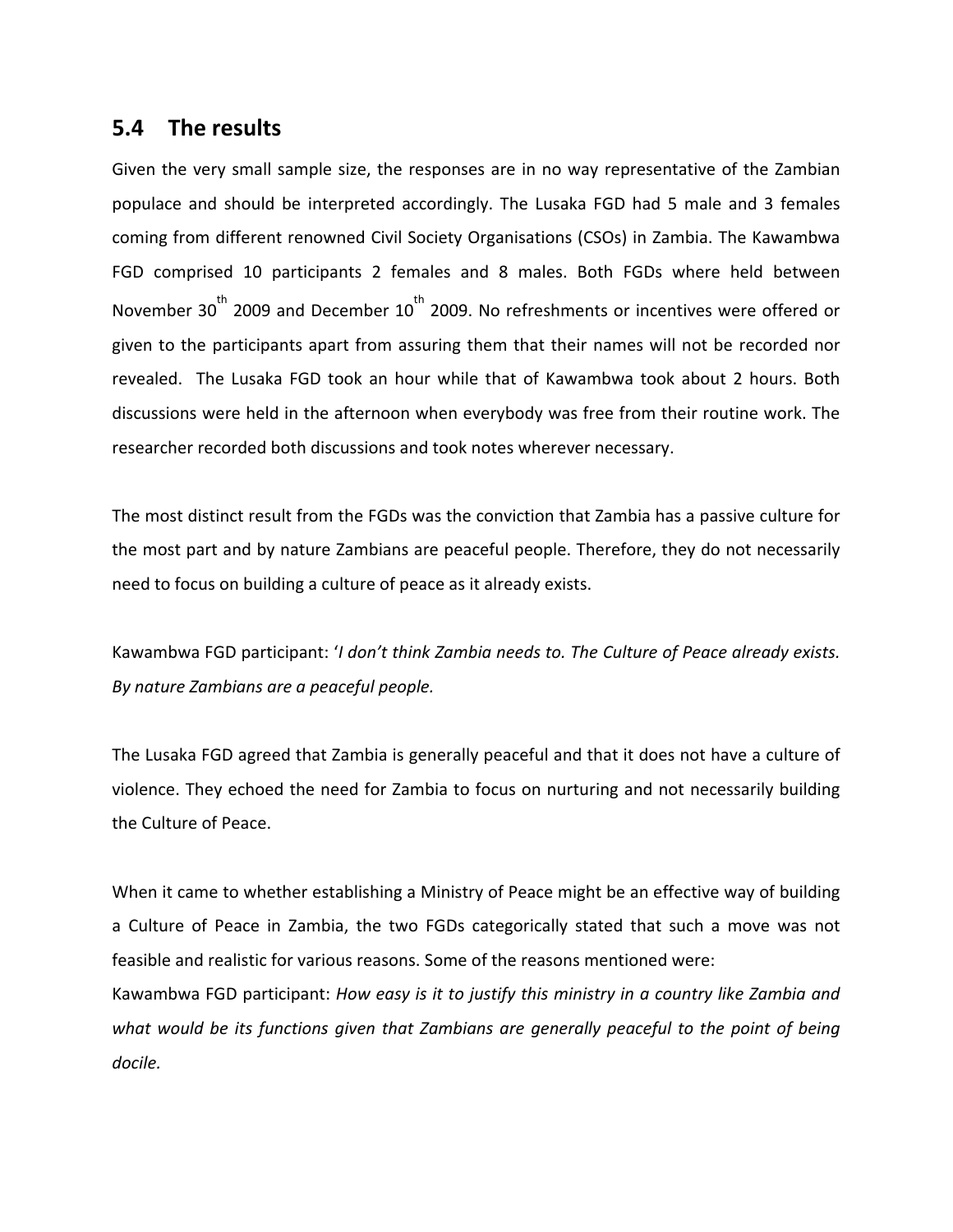Lusaka FGD participant: *The formation of a Ministry of Peace can be feasible in countries coming out of war like DRC, Rwanda, Burundi and Angola.'*

Lusaka FGD participant: *I do not feel it is a bad idea though I feel that establishing one in Zambia would be a waste of resources as the objectives can be realised by religious bodies, CSOs and NGOs.*

Kawambwa FGD participant: *Such a move is a sheer waste of tax payers' money. I think the idea can be integrated and handled by already existing Ministries like the Ministry of Home Affairs and other line ministries.*

As discussion went on, participants in both FGDs agreed, through the intervention of the researcher, that nurturing a Culture of Peace in Zambia was a priority but insisted that a new Ministry at cabinet level was not necessary.

In responding to the question about objections to establishing a ministry of peace participants, having implicitly exhausted most of the their points on the objections to establishing a Ministry of Peace in Zambia questions 1, 2 and 3, added the following sentiments:

Kawambwa FGD participant: *Just puts more taxation on tax payers, the common worker gets to pay for this*

Lusaka FGD participant: *It is unnecessary as the nation really doesn't need it. On one hand it* would be a waste of resources while on the other hand, as is, I think that the cabinet structure is *too big, more ministries than we know we wouldn't know what to do with them*.

As indicated, participants moved somewhat during the FGDs to favour nurturing a Culture of Peace in Zambia but not to establishing a Ministry of Peace. It was suggested that some research be done into what NGOs and religious bodies are involved in regarding the area on the Culture of Peace. If it is found that there is already something on the ground, then there would be need to try and work with those bodies on how best objectives can be realised.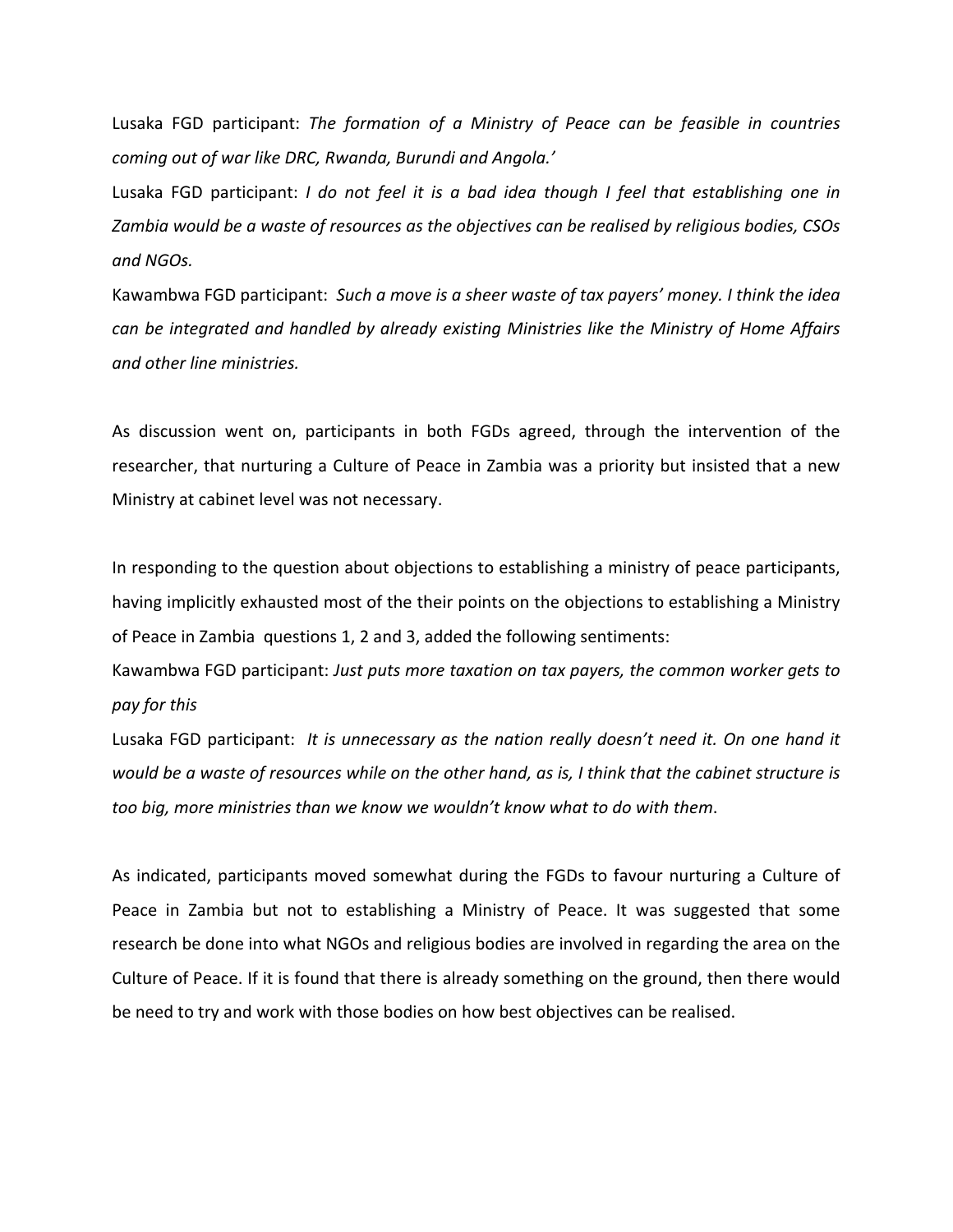Another interesting point raised was that the president has the authority to create governmental departments as he sees fit, subject to the constraints on that power built into the constitution. Hence, such a ministry can be established at the president's pleasure.

### **5.5 Discussion**

The primary goal of the study of the responses to the FGDs was to investigate the perception of Zambians on the philosophy of changing from a Culture of Violence to a Culture of Peace and their immediate reaction to establishing a Ministry of Peace in Zambia. The results from the two FGDs show broad agreement that Zambia needs to nurture a Culture of Peace in the minds of the people but not through establishing a Ministry of Peace. Rather, it was felt that enhancing the existing structures (if they are there) was the appropriate way forward. They questioned the relevance of such a ministry at cabinet level but agreed to having an organ to nurture the Culture of Peace especially through CSOs and NGOs.

Participants were quick to assert at the beginning of the FGDs that Zambia is a peaceful country that does not need to move from a culture of violence to a culture of peace. However, as chapters 2 and 3 indicated, there are indeed many aspects of conflict and violence in Zambia. Pre‐election political violence is one.

On reflection, the opposition to a MoP was not surprising. Participants began with a narrow definition of conflict and violence which, as FGDs methodolgy allows, they were able to widen during discussion. To put it simply, there was a lot about the MoP which the participants did not understand. A longer explanation may have reduced this lack of understanding.

### **5.6 Conclusion**

This chapter has given some ideas of how some Zambians perceive the philosophy of the culture of peace and how readily they are to accept establishing a Ministry of Peace. Having collected enough primary and secondary data on the relevance of establishing a Ministry of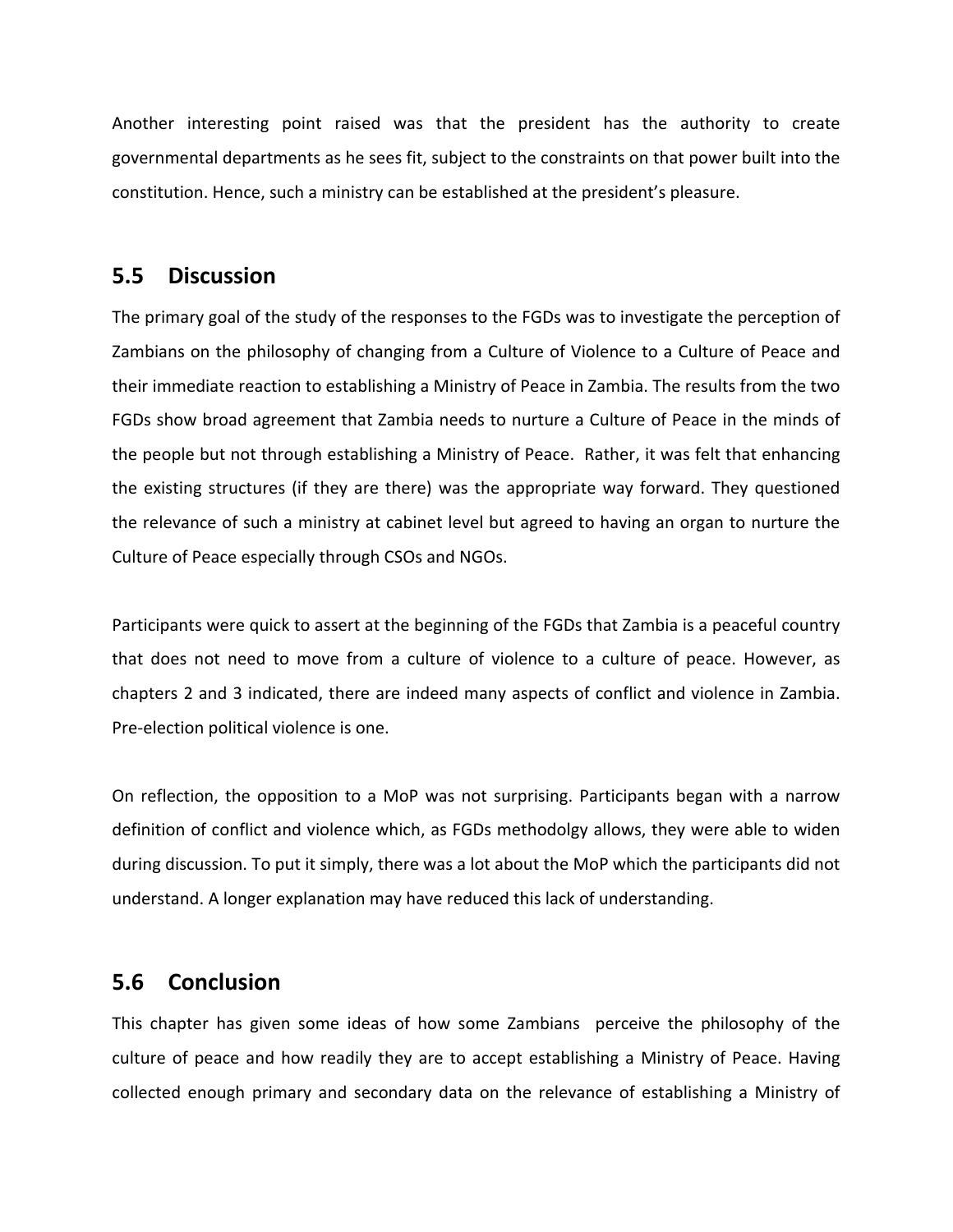Peace in order to enhance the Culture of Peace in the Zambian citizenry, the researcher is now able to give an informed conclusion in the following chapter.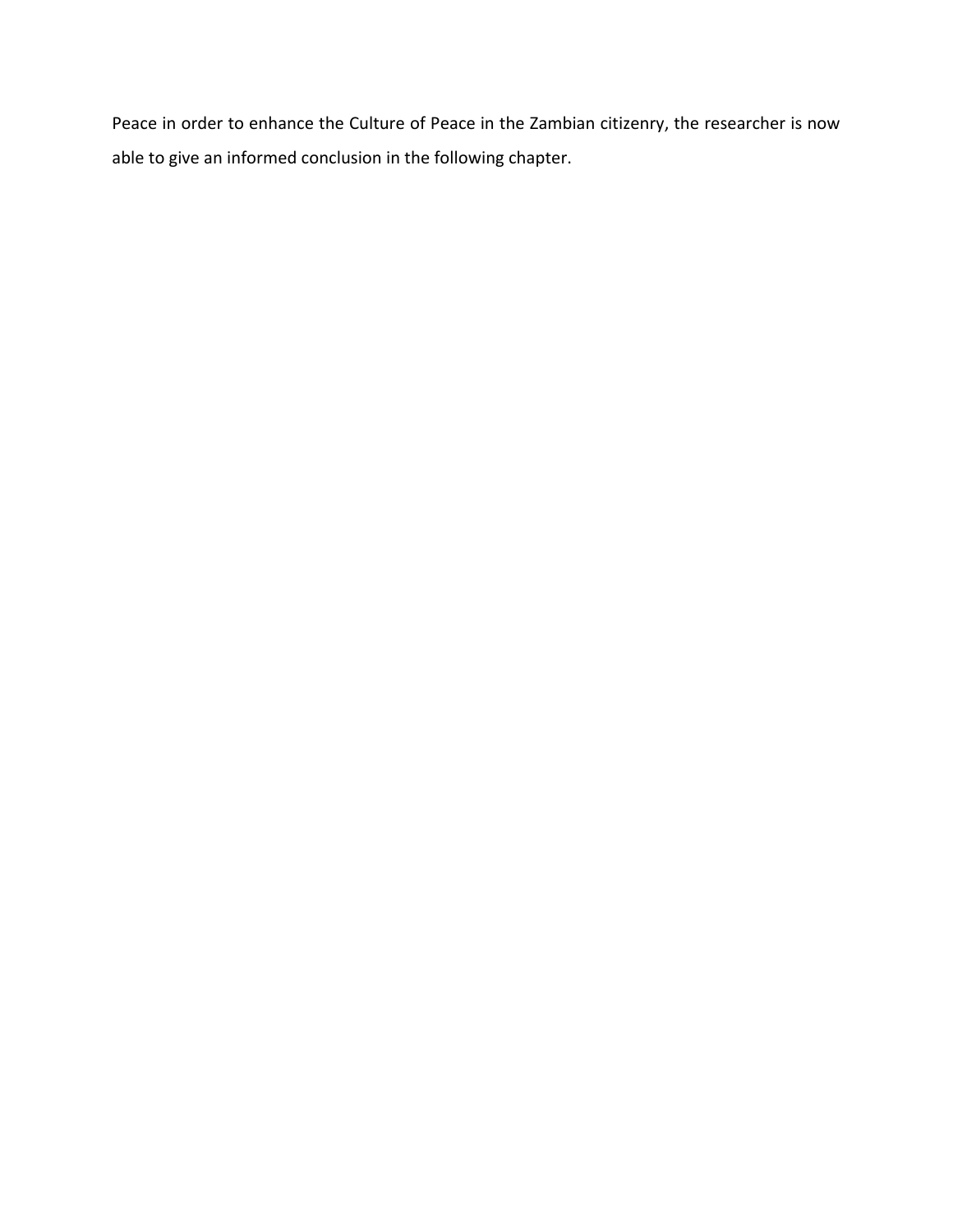#### **CHAPTER 6**

### **CONCLUSION**

### **6.1 Overview**

The overall objective of this dissertation has been to demonstrate the relevance and significance of establishing a Ministry of Peace in Zambia. The specific aims, which this dissertation has addressed (see section 1.4) are:

- To examine the extent to which Zambia is a peaceful nation.
- To propose the relevance of building a culture of peace in Zambia by establishing a Ministry of Peace
- To counteract opposing ideas to the creation of the ministry
- To plan for the establishment of a Ministry of Peace in Zambia.

### **6.1.1 To examine the extent to which Zambia is a peaceful nation**

The GPI for 2009 generally shows that Zambia is 59 $^{\text{th}}$  out 140 nations even though she is of one of the most peaceful countries in Africa. This calls for improvement in all three categories of the 24 indicators. Zambia has to improve her GPI results especially in political participation, inclusiveness, respect for human rights and corruption. We cannot rate Zambia to be a peaceful nation with all these negatives on the GPI . The question we have to ask ourselves is why Zambia has not performed well in inculcating the culture of peace and nonviolence in the minds of its citizenry. The Zambian government is much more acquainted with the Millennium Development Goals (MDGs) than the eight action areas for the Decade for the Culture of Peace for the Children of the World. The probable reasons for this are that achieving of MDGs will give political mileage to the ruling party in that the MDGs directly appeal to the needs of the citizenry. The MDGs are tangible and visible; they can be easily measured and monitored by the electorate unlike the culture of peace and nonviolence. The culture of peace and nonviolence by contrast, is a life time experience. The change of attitude in the children of the world may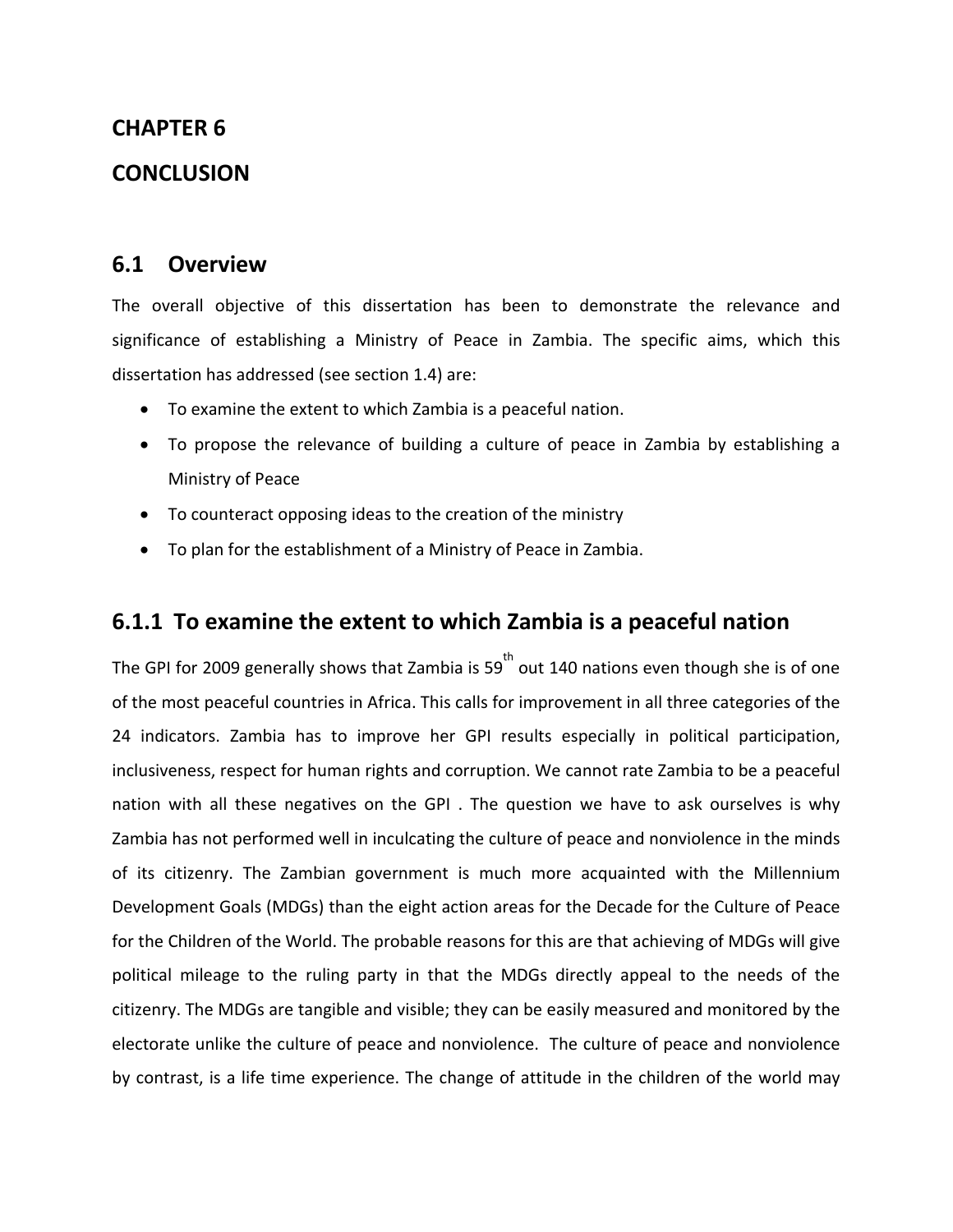not be realised in mathematical terms because the culture of peace and nonviolence would have been slowly embellished in the minds and customs of the Zambian populace. What is measured in this area is the peacefulness of the nation that points to how well the culture of peace has been indoctrinated in the society. The MDGs will help change the wellbeing of the people and but may do little to stop the violence that the culture of peace advocates for. To envisage the culture of peace and the MDGs as competitive is not helpful. Development needs a foundation of peace and development promotes peace.

The culture of peace involves a shift in the national mindset of such significance that it can only be met if it becomes a national policy and not necessarily a party political agenda. In short, the Zambian government requires great political-will in building a culture of peace and nonviolence through the establishment of the Ministry of Peace. The country currently does not even observe the International Peace Day or the UN day that falls on 21st September and 24th October respectively as it does to other UN observation days.

# **6.1.2 To propose the relevance of building a culture of peace in Zambia by establishing a Ministry of Peace**

The Ministry of Peace, at cabinet level, is the appropriate body to implement a culture of peace in Zambia. We say this because a minister at cabinet level will be focused on ensuring that the principles and goals of the culture of peace are met with efficiency and diligence to prove to the nation that the portfolio is necessary in the nation. The minister responsible will see to it that policies and governance in the nation adhere to the radical philosophy of the MoP:

- Redefining power not in terms of force but active non-violence
- Mobilising people not to defeat an enemy but in order to build understanding, tolerance and solidarity
- Replacing hierarchical structures that characterise violence by a democratic process that engages people in decision‐making at all levels and empowers them by the victories they make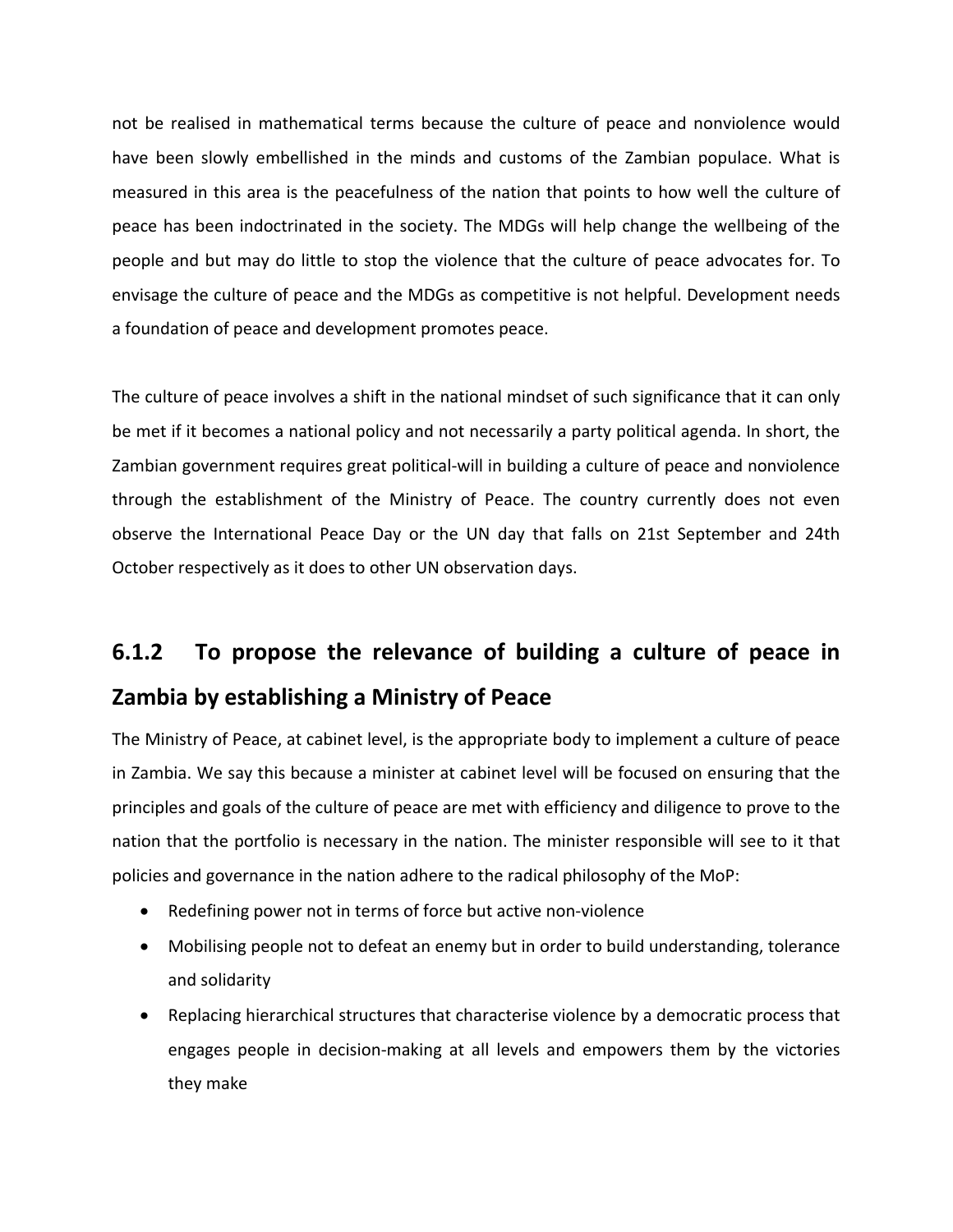- Replacing secrecy and control by those in power by participatory democracy
- Transforming the male dominated culture of war and violence into a culture acknowledging and building upon special skills that women bring to the peace building process, with women at the centre emerging from it.
- Replacing oppression of all kinds by cooperation and sustainable development for all

# **6.1.3 To counteract opposing ideas to the creation of the Ministry of Peace in Zambia**

A focus group discussion reported in chapter five revealed that most Zambians are not in favour of establishing another ministry in Zambia. The main objections included the following:

- A culture of peace already exists in Zambia.
- Culture of Peace objectives can be realised by using the existing religious bodies and NGOs.
- Establishing a Ministry of Peace would be a waste of resources; its activities could be integrated and handled by an already existing ministry, .e.g. the Ministry of Home Affairs.

Many of the objections were specifically discussed in chapter 4, before the FGDs were conducted. The Ministry of Peace will not take over other ministries or integrate with any but will try to encourage efforts of other line ministries by giving them advice with reference to the principles and implementation of the eight action areas of the Culture of Peace (see section 4.6 and 4.7.3). The fact is that many of the tasks which the Ministry of Peace will perform are not being done at all by existing ministries or CSOs, or are being done to a limited extent. There are many challenges to peace outlined in chapters 2 and 3 which are not currently being addressed. Hence, integrating the goals and objectives of the Culture of Peace in other line ministries does not suffice.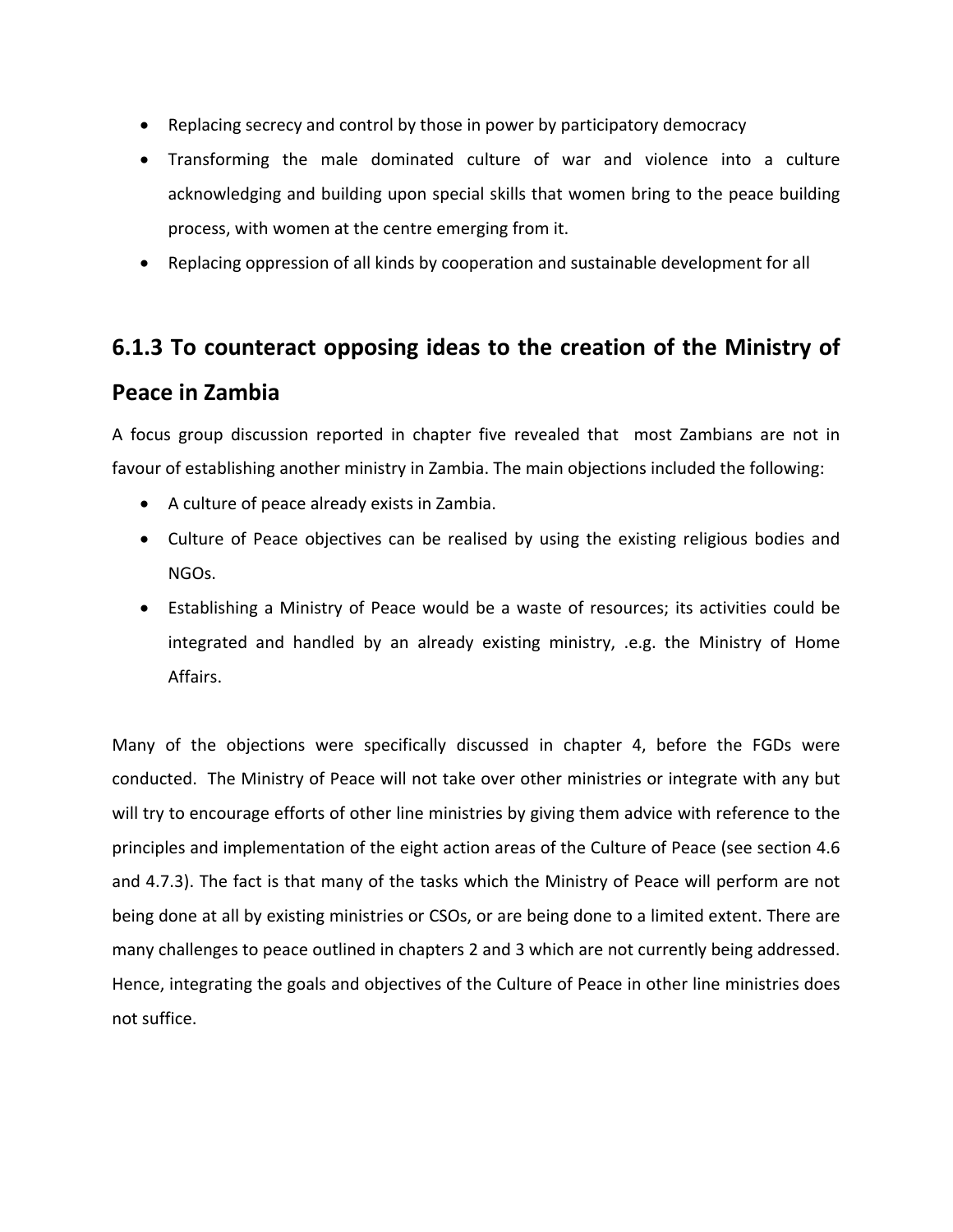# **6.1.4 To plan for the establishment of a Ministry of Peace in Zambia.**

A first step in establishing a Ministry of Peace in Zambia, a strategic plan has to be drawn up. The strategic plan will help the Ministry of Peace to remain on course from its inception thought out its mission. The various components of this strategic plan were discussed in section 4.7.

### **6.2 Conclusion**

The overall conclusion of this dissertation is that the Ministry of Peace in Zambia is desirable and feasible. Its establishment will require a brave decision and sustained effort. To paraphrase Albert Einstein, you can't bring about radical change by using old methods. An entirely new approach is needed and the Ministry of Peace is such an approach.

Establishing the culture of peace through the Ministry of Peace in Zambia seems to be bleak. Little has been done by NGOs apart from the Peace Foundation for Africa which celebrated 100 days peace which started on  $13^{\text{th}}$  June and ended on  $21^{\text{st}}$  September 2007 in Kitwe. The organisation discussed and debated about the notion of peace and encouraged the youth to be peace builders and preach the message of peace, love and unity. But nothing has been done since then. There is no NGO fostering a culture of peace and nonviolence though plenty of them are advocating for justice and peace. However, the Catholic Church has a well established justice and peace commission in Zambia. The commission has different departments operating under it like the economic justice unit, jubilee 2000, paralegal and many others. Each department has national and provincial coordinators to help dissemination information to the same grassroots country wide. This may provide a network through which the culture of peace can first be introduced in Zambia.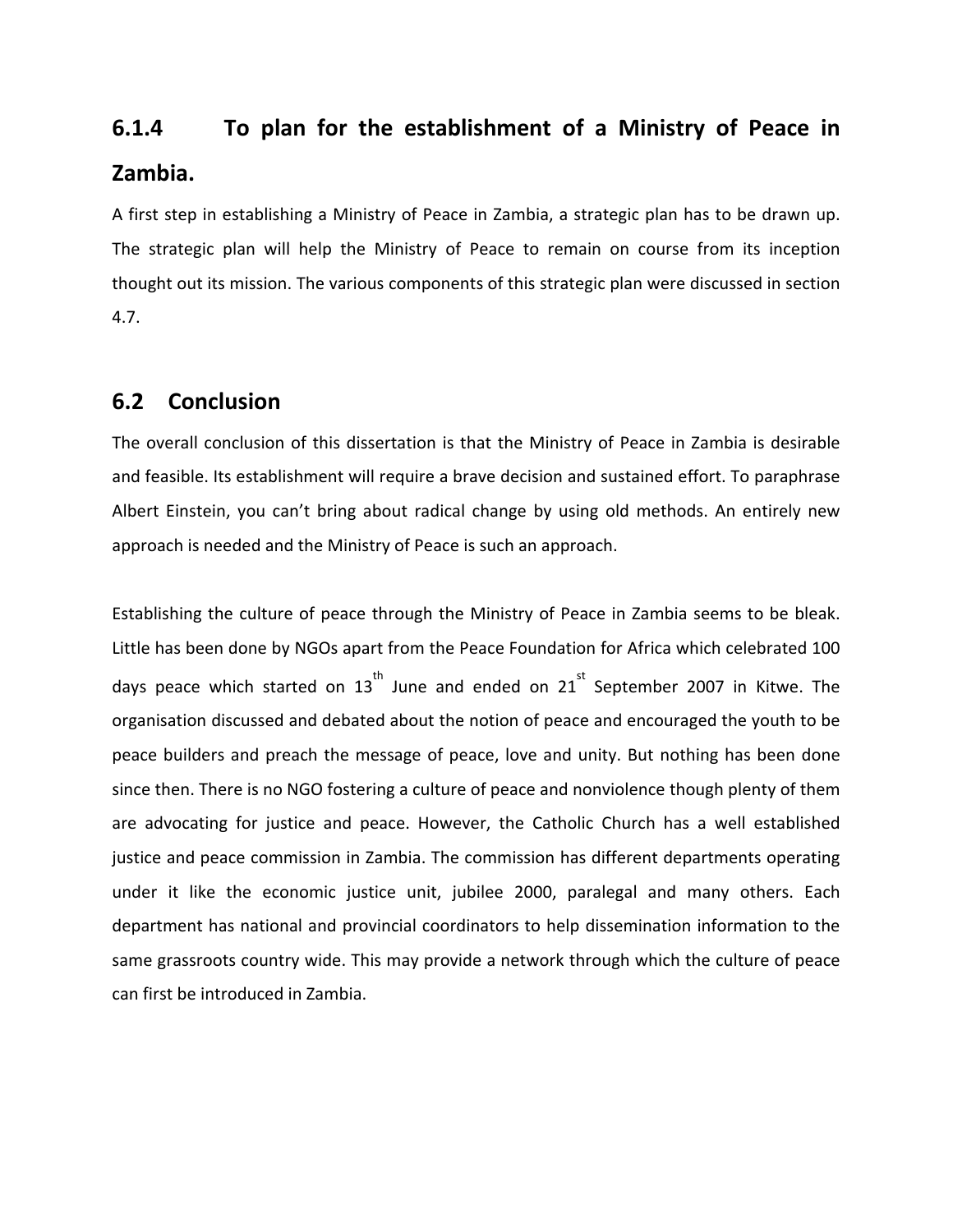**References**

**Articles, Books, Chapters, Reports and Journals**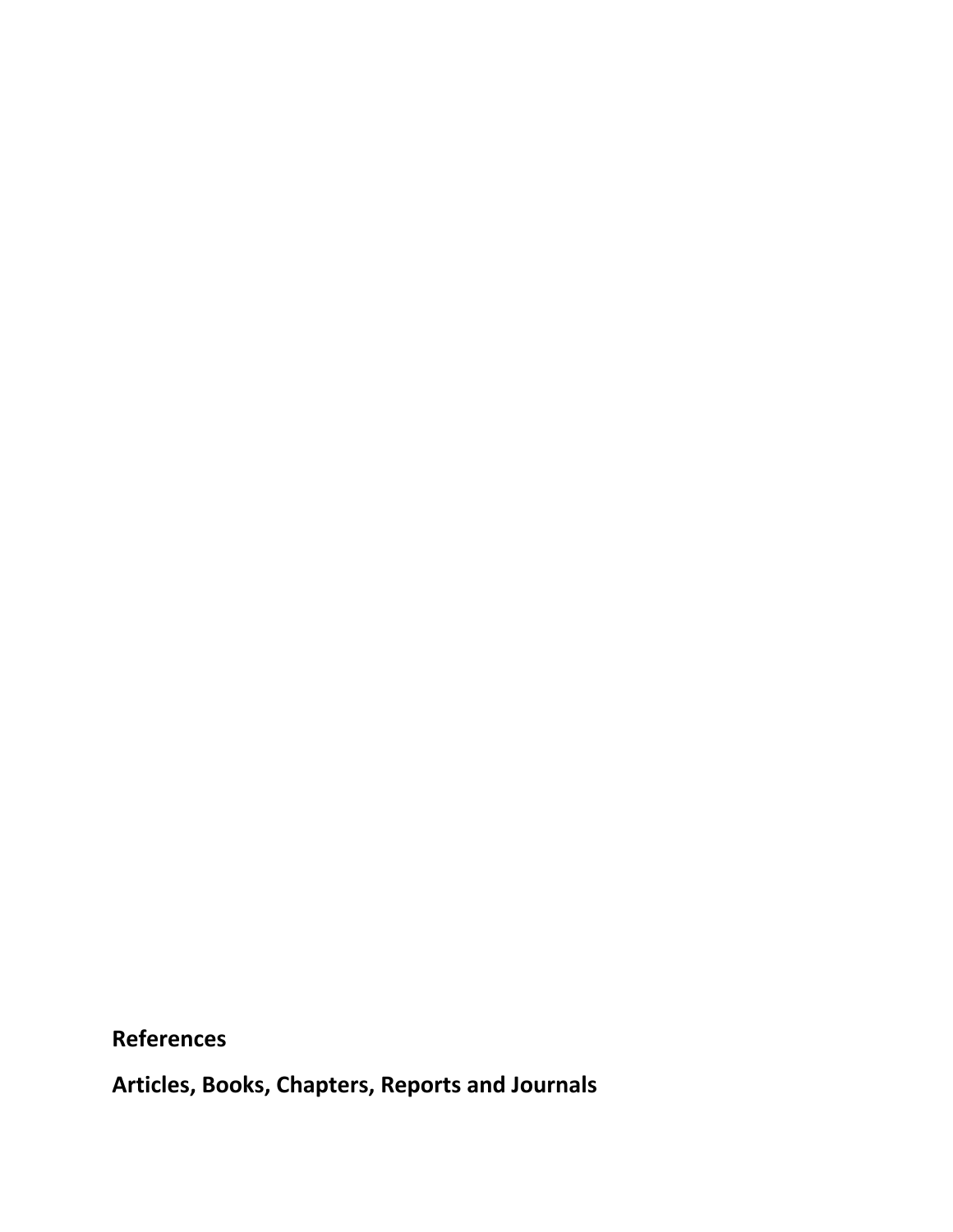Adams, D., 1989. The Seville Statement on Violence: A Progress report': *JOURNAL OF PEACE RESEARCH*, 26(2), 113‐121.

Adams, D., 2000. Toward a global movement for a culture of peace. *PEACE AND CONFLICT: JOURNAL OF PEACE PSYCHOLOGY*, 6, 259‐266.

Anon, 2007. Global Peace Index discussion paper, May 2007. Peace and Stability: Cornerstone to survival in the 21 $^{\rm st}$  century. Australia: Cammeray NSW 2062.

Awoniyi, T. A., 1982. The Teaching of African Languages. Ibadan: Nigeria publishers.

Bar-Tal, D., 2002. The elusive nature of peace education. In G. Salomon and B. Navo. (eds.). *Peace Education: The concept, principles and practices around the world,* N.J.: Larry Erlbaum Associates.

Boulding, E, 2001. Building a culture of peace: some priorities, *NWSA JOURNAL, 13(2),* 40‐61.

Bowling, 2002. Research ethics and education: a consequentialist view. *NURSE EDUCATION TODAY,* 23(8), 549‐553.

Central Statistics office (Zambia), 2004 . Zambia demographic and housing, analytical reports. Lusaka, Zambia: Central statistics office.

Chetkow – Yanoov, B., 1997. A system model of analysing conflicts. In *Social Work approaches to analysing conflict.* New York: The Haworth Press Inc.

Colucci, E., 2007. Focus can be fun: The use of activity‐oriented questions in focus group discussions. *QUALITATIVE HEALTH RESEARCH*, 17, 1422‐1433.

Coser, L. A., 1964. The functions of social conflict: an examination of the concept of social conflict and its use in empirical sociological research. London: Free Press.

David, J. S. et.al. 2008. Historical dictionary of Zambia. Lanham MD: Scarecrow press.

De Rivera, J. H, 2004. Assessing the basis for a culture of peace in contemporary societies. *JOURNAL OF PEACE RESEARCH,* 41, 531‐548.

De Vos, A. S., et al., 2007. Research at grassroots, 3<sup>rd</sup> edition,. Pretoria: Van Schaik.

Dumas, L. J., 2004. Peacemaking and Peacekeeping. *THE ECONOMICS OF PEACE AND SECURITY JOURNAL* I, 1(2), 39‐57.

Erdmann, G and Simutanyi, N., 2003.Transition in Zambia: The Hybridissation of the Third Republic, Lilongwe: Konrad Adenauer Foundation.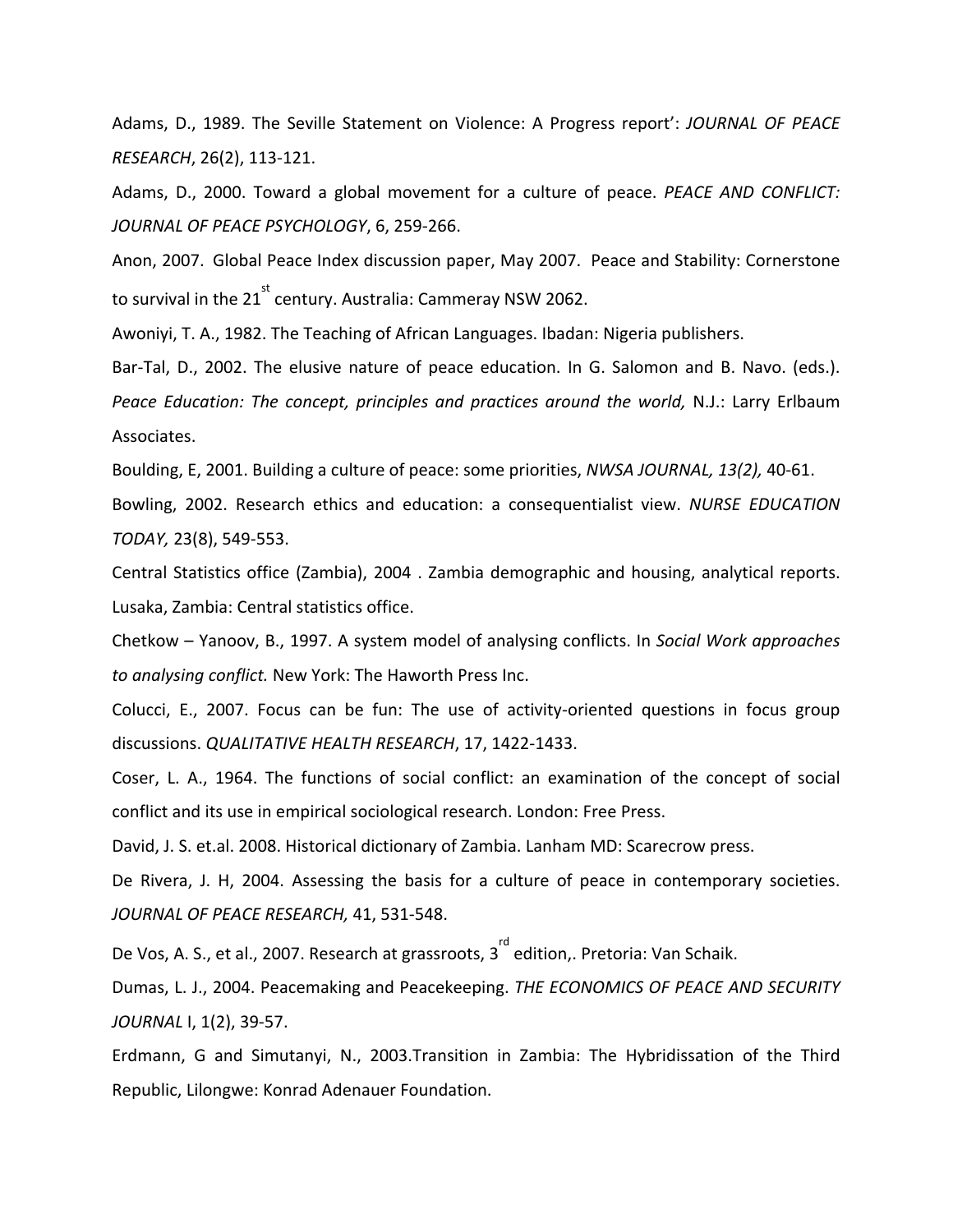Fonagy, P., and Target M., 2006. Psychiatric Theories: Perspectives from developmental psychology. Australia: Wiley and Sons Australia, Ltd.

George, K. K. and Rousseau, I. M, 2002. Zones of conflict in Africa: Theories and Cases, Praeger Publishers.

Galtung J., 1969. Violence, Peace and Peace Research. *JOURNAL OF PEACE RESEARCH*, 6(3), 160‐191.

Galtung, J., 1990. Cultural Violence. *JOURNAL OF PEACE RESEARCH,* 27(3), 291‐305.

Galtung, J., 1996. Peace by peaceful means: peace and conflict, development and civilisation. London: Sage.

Halcomb, E. J., et al., 2007. Literature review: Considerations in undertaking Focus Group research with cultural and linguistically diverse groups, in *JOURNAL OF CLINICAL NURSING,* 16, 1000‐1011.

Harris, G., 2004. Civilising Military functions. In *Achieving security in sub‐Saharan Africa: cost effective alternatives to military.* Pretoria: Institute for security Studies.

Harris, G. and Lewis. N., 1999. Structural violence, positive peace and peacebuilding, in G. Harris (ed.), *Recovery from armed conflict in developing countries,* London, Routledge.

Human Security Centre, 2003, Human Security Now, New York: Oxford University Press

Human Security Centre, 2005, Human Security Report 2003, New York: Oxford University Press.

Institute for Economics and Peace, 2008. Methodology, Results and Findings, Global Peace Index. Australia: St Leonard's, NSW 1590.

Isenhart, M. W. and Spangle, M., 2000. Theoretical perspectives. In *Collaborative approaches to conflict resolution.* London: Sage Publications.

Jan, P., 1976. Culture and customs of Zambia. *THE INTERNATIONAL JOURNAL FOR AFRICAN HISTORICAL STUDIES,* 9(2), 13‐25.

Juergensmeyer, M., 2002. Gandhi's way: a handbook of conflict resolution, Berkeley: University of California Press.

Kent, D. M., 1983. Liberal legacies and foreign affairs. *PHILOSOPHY AND PUBLIC AFFAIRS,* 205, 207‐208.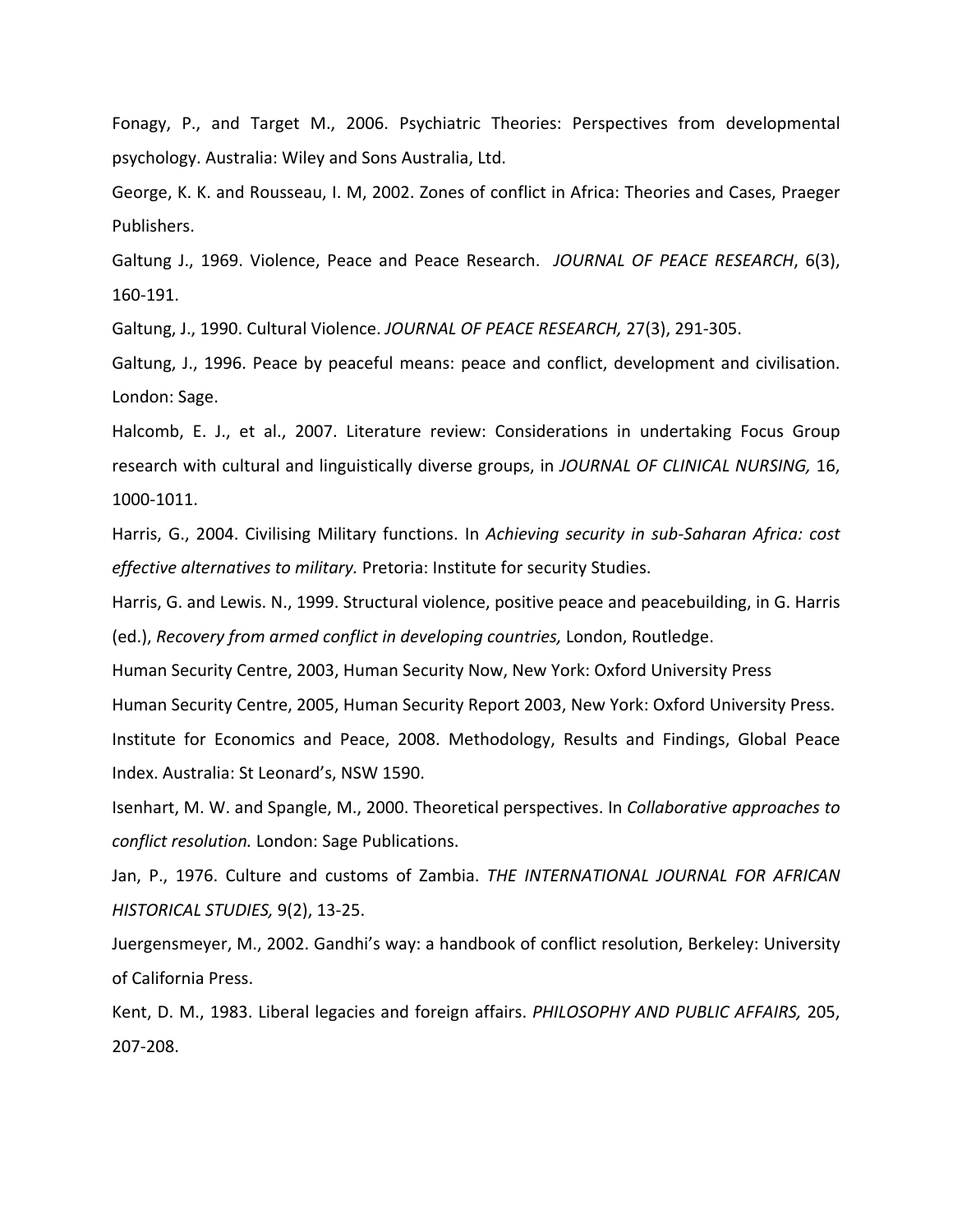Kaunda, K., 1964, Zambia today: A handbook to the republic of Zambia. Lusaka: Information Service.

Kelly, M. J., 1991. Education in declining Economy. The case of Zambia 1975‐1985. *The international Bank for Reconstruction and Development/The World Bank.* New York: Washington.

Kent, G., 1993. Analysing Conflict and Violence, *JOURNAL FOR PEACE AND CHANGE,* 18(4), 373‐ 399.

Kitzinger, J. And Barbour, R. S. 1999. Introduction : the challenges and promises of focus group. In R.S. Barbour and J Kitzinger, *Developing Focus Group Research.* London: Sage*.*

Klare, M. T., 1996. Redefining Security: The New Global Schisms, *CURRENT HISTORY,* 95(4), 353‐ 358.

Krueger, R. A., 1998. *Focus group Kit 4‐Moderating Focus Groups.* London, UK: Sage Publications

Krueger, R. A., 2009. Focus Groups: A practical guide for applied research (4 $^{\rm th}$  ed.). Thousand Oaks, CA: Sage.

Lindlof, T., and Taylor, B. C., 2002. *Qualitative Communication Research Methods, 2 nd Edition. Thousand Oaks*, CA: Sage.

Lukombo, M. D., and Bailey, R. C., 2007. Acceptability of male circumcision for prevention of HIV infection in Zambia. *AIDS Care,* 19(4), 471‐477.

MacQueen, et al., 2007. Community perspectives on care options for HIV prevention participants. In *AIDS CARE,* 19(4), 554‐560.

Marshall, C. and Gretchen B. R., 1999. *Designing qualitative research.* 3<sup>rd</sup> ed. London: Sage Publications.

Mead, M., 1940. Warfare is only an invention‐ not a biological necessity, Asia, XL, 16‐21.

Ministry of Finance and Development Planning, 2003<sup><sup>2</sup></sup>. The National Development Plan. Lusaka Ministry of Finance and Development Planning, 2003<sup>b</sup>. Poverty Reduction Strategy Paper, Lusaka.

Mites, L., 2005. Economic violence. *THE JOURNAL OF HISTORICAL SOCIOLOGY*, 18(4), 318‐352. Murshed, S. M., 2002. Conflict Civil War and Underdevelopment: An Introduction, *JOURNAL OF PEACE RESEARCH,* 39(4), 380‐410.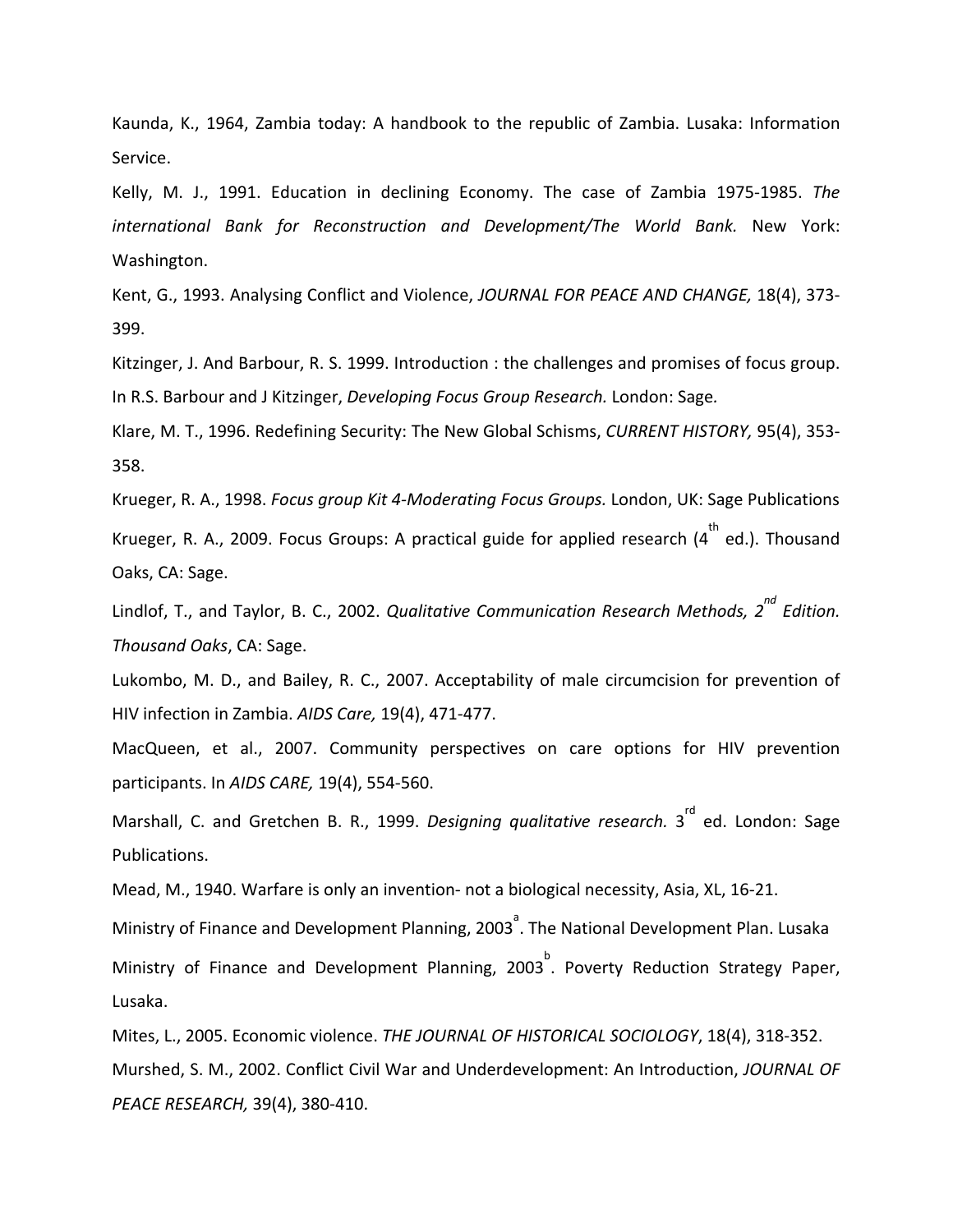Paige, G. D., 2000. Nonkillinig Global Political Science, Xlibris: Philadelphia.

Parker, A. and Tritter, J., 2006. Focus group method and methodology: current practice and recent debate, in *INTERNATIONAL JOURNAL OF RESEARCH AND METHOD IN EDUCATION,* 29(1), 23‐37.

Pettman, R., 1976. Reason, culture, religion: the metaphysics of world politics, Palgrave: Macmillan.

Powell R. A. and Single, H. M., 1996. Focus Groups in mental health research: Enhacing the validity of user and provider questionnaires. *INTERNATIONAL JOURNAL OF SOCIAL PSYCHOLOGY, 42(3), 193‐206.*

Nshindano, C., and Maharaj, P., 2008. Reasons for multiple sexual partnerships: perspectives of young people in Zambia. *AFRICAN JOURNAL OF AIDS RESEARCH, 7(1),* 37‐47.

Reardon, B., 2002. Learning to abolish war towards a culture of peace. The Hague: Hague peace appeal

Rummel, J. R., 1991. London: The conflict Helix: Principles and Practices of Interpersonal, Social and International Conflict and Cooperation. London: Transaction publishers

Rushkoff, D., 2005. Get back in the box: innovation from the inside out, New York: Collins.

Salomon, G. and Nevo, B. (eds.), 2002. Peace education around the world: the concept underlying principles practice and research. Mahwah, NY: Larry Erlbaum Associates.

Schenk D. K. et al., 2008. Supporting orphans and vulnerable children affected by AIDS: using community‐generated definitions to explore patterns' of children's vulnerability in Zambia. In *AIDS CARE,* 20(2), 580‐600.

Sharp, G., 2003. There are realistic alternatives. Boston: The Albert Einstein Institution.

Shweder, R. A., 2000. Rethinking the object of anthropology*. ITEMS AND ISSUES,* 1(11), 1‐20.

Simmel, G., 1904. The Sociology of Conflict III, *AMERICAN JOURNAL OF SOCIOLOGY* 9(6) 798‐811

Simutanyi, N., 2004. Zambia: A situation Analysis. Institute of Economic and Social Research,

University of Zambia. Paper presented to the In‐Country Review of the OASISA 2004‐2006

Stewart, D. W., Shamdasani, P. N., and Rook, D. W., 2007. Focus Groups: Theory and Practice

(2<sup>nd</sup> ed.). Thousand Oaks, CA: Sage.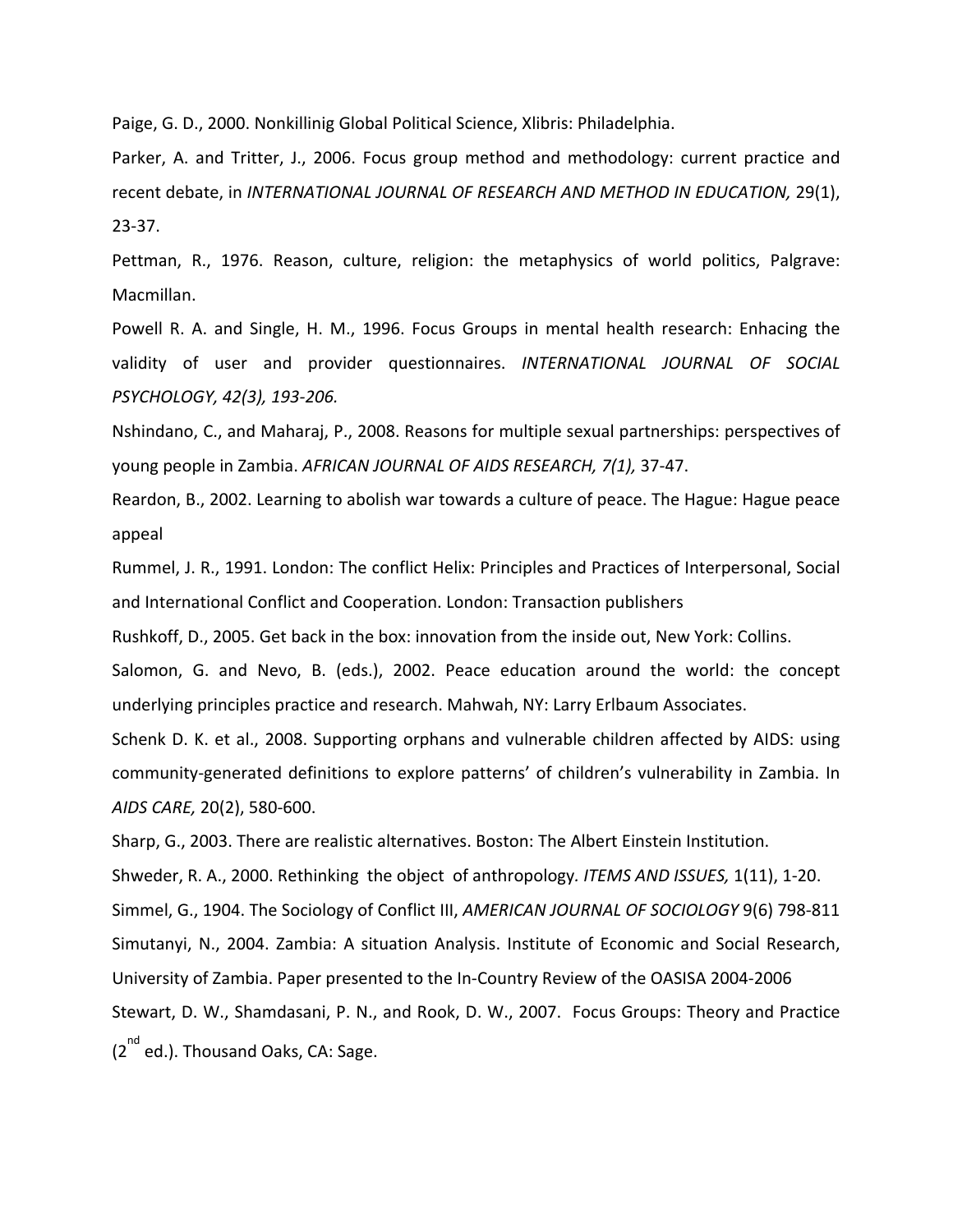Suter, D. K., 2004. National ministries for peacebuilding, in Harris, G. (Ed.). *Achieving security in sub‐Saharan Africa: cost effective alternatives to military*, Pretoria: Institute for security Studies. Suter, D. K., 1984. An Australian campaign for a Ministry for Peace: a worldwide initiative, UNAA, *Peace Programme, Chatswood NSW,* Australia. Sydney: United Nations Association of Australia. Making a better world, Sydney: World Fedralists

Taylor, S. D., 2006. Cultures and Customs of Zambia, London: Greenwood Publishing group.

Tillet, G., 1999. Resolving conflict: a practical approach. Australia: Oxford University press.

Toh S. H. and Floresco-Tawagas, V., 1987. Peace Education. A framework for the Philippines. Quezon City: Phonix Publishing House.

Tracy, S., et al., 2006. Nightmares, demons and slaves: Exploring the painful metaphors of workplace bullying. *MANAGEMENT COMMUNICATION QUARTERLY,* 20, 109‐340

Twemlow, S. W., et al., 2006. Teachers who bully students: a hidden trauma. The Mennibger Clinic: Houston.

United Nations, 1998. Towards a Culture of Peace. A consolidated report containing a Draft Declaration and Programme of Action on a Culture of Peace. Submitted by the Secretary General of the General Assembly under item 31: Culture of Peace.

United Nations. 1999. Declaration and programme of action on a culture of peace. Resolutions on the Culture of Peace adopted by the General Assembly (Resolution 53/243). New York: United Nations Development Programme, Oxford University press.

United Nations. 2000. Human development report 2000. New York: United Nations Development Programme Oxford University press.

United Nations Development Programme (UNDP), 1994. Human Development Report 1993. New York: Oxford University Press.

United Nations Development Programme (UNDP), 2000. Human Development Report 2001, New York: Oxford University Press.

United Nations Development Programme (UNDP), 2003<sup>a</sup>. South African Human Development Report 2003. Oxford: Oxford University Press

United Nations Development Programme, (Zambia), 2003<sup>b</sup>: Human Development Report. Programme. Washington D. C.: Oxford University Press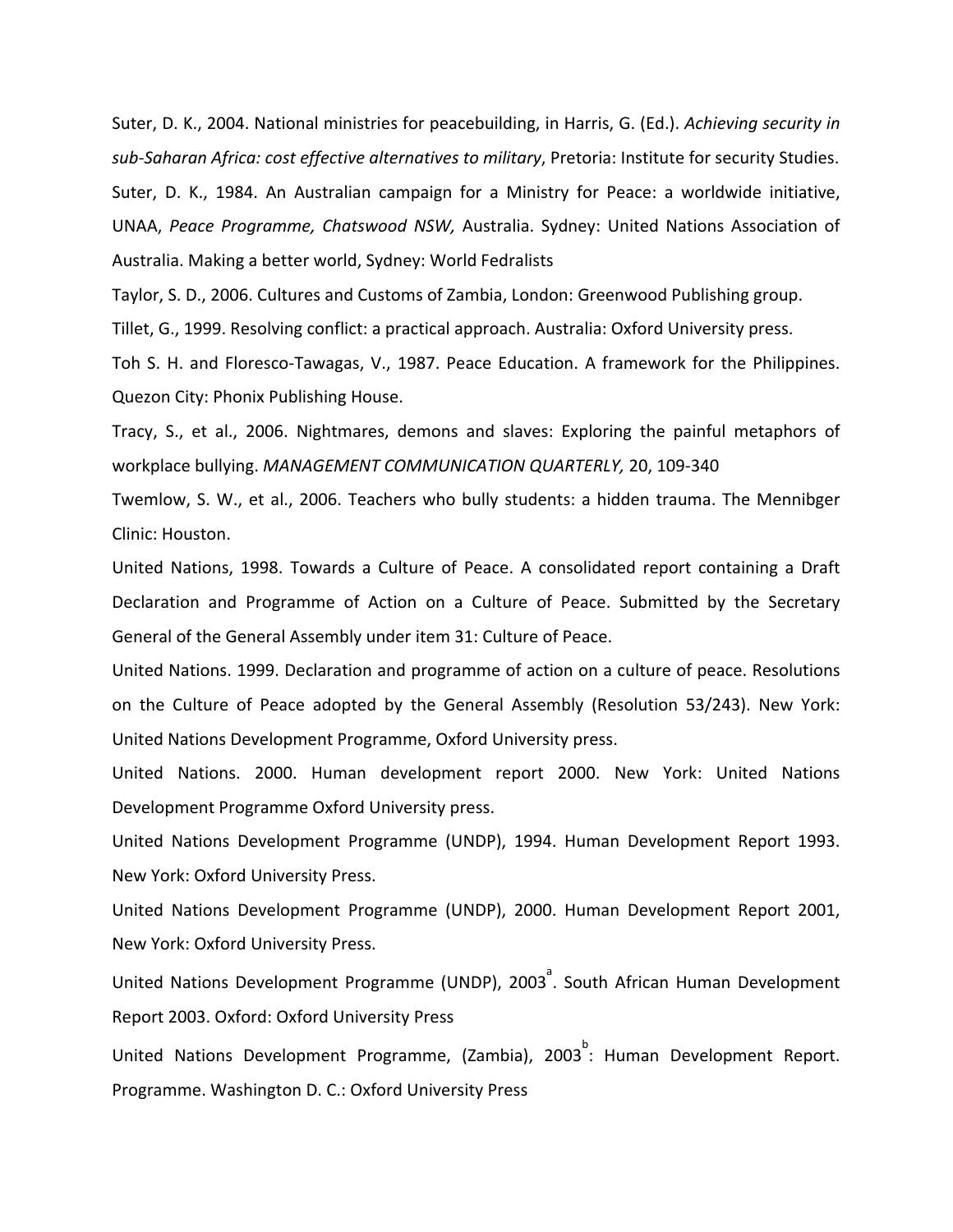United Nations Development Programme (UNDP), 2006. *HUMAN DEVELOPMENT REPORT* 2006. New York: Palgrave Macmillan.

United Nations Development Programme (UNDP)‐Human Development Index, 2008/2009. Going beyond income. Washington D. C.: Oxford University Press

United Nations Educational, Scientific, and Cultural Organisation (UNESCO), 1945/2002. 'Preamble to the Constitution' in *Manual of the General Conference*. Paris: UNESCO.

United Nations Educational, Scientific, and Cultural Organisation (UNESCO), 1986. The Seville statement on violence. Paris: UNESCO.

United Nations Educational, Scientific, and Cultural Organisation (UNESCO), 1989. Yamoussoukro Declaration on Peace and minds of Men, General Conference of UNESCO, November 16, Paris. New York: UNESCO.

United Nations Educational, Scientific, and Cultural Organisation (UNESCO), 1991. The Seville statement on violence: Preparing the ground for the construction of peace, The General Conference of UNESCO, November 16, 1989, Paris. New York: UNESCO United Nations Educational, Scientific and Cultural Organisation, (UNESCO), 1994. *TOWARDS THE CULTURE OF PEACE*. UNESCO Sources, New York: UNESCO.

United Nations Educational, Scientific, and Cultural Organisation (UNESCO), 1995. UNESCO and a Culture of Peace: Promoting a global movement. Paris: UNESCO.

United Nations Educational, Scientific and Cultural Organisation (UNESCO), 2002. Today more than ever a culture of peace. A consolidated report containing a Draft Declaration and Programme of Action on the Culture of Peace. Submitted by the Secretary General of the General Assembly under item 31: Culture of Peace. In *TOWARDS A CULTURE OF PEACE,*62, 6‐ 16.

United Nations General Assembly, 2000.Report of the Secretary General, 12 September 2000. International Decade for a Culture of Peace and nonviolence for the children of the world, 2001‐2010 A/53/243.

United Nations Educational, Scientific, and Cultural Organisation (UNESCO), 2003. The introduction of free primary schools in Sub Saharan Africa. New York: UNESCO.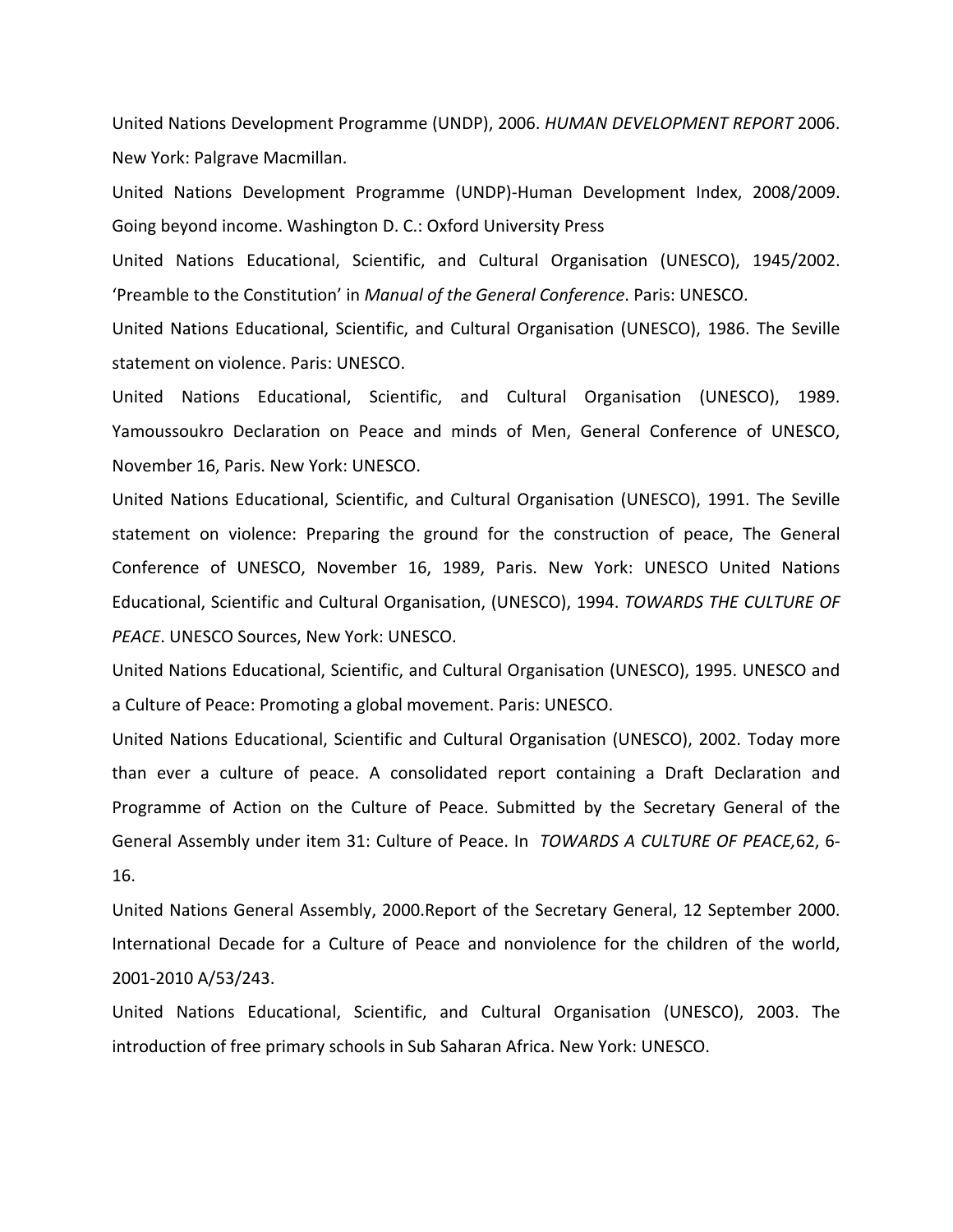Wojcicki, J. M., et al., 2007. Traditional practices and exposure to bodily fluids in Lusaka, Zambia. In *TROPICAL MEDICINE AND INTERNATIONAL HEALTH,* 12(1), 150‐155.

Zunes, S., Kurtz, L. and Asher, S., 1999, Non‐violent social movements: a geographical perspective, Malden MA, Blackwell.

#### **Websites**

Adams, D., 2005. Early History of Culture of Peace. A personal memmoiore.http://www.culture‐ of‐peace.info/history/introduction.html. Accessed 10/11/2009.

Adams, D., 2005. Definition of the Culture of Peace. http://www.culture‐of‐peace.info/copoj/definition.html. Acces sed 10/11/2008.

Building a Culture of Peace and Nonviolence: What you can do.

http://www.culture‐of‐peace.info/ssov‐into. Accessed 8/7/2008.

Canadian Culture of Peace Programme Action. http://cpnn.canada.ca. Accessed 09/10/2009 Campaign for a US Department of Peace. http://www.dopcampaign‐il.org. Accessed 8/11/2008. Central Statistics Office (Zambia) 2003. Zambia: Culture of silence over gender violence. http://www.irinnews.org/report.asp. accessed 02/12/2009.

Commission on human security. Human rights and security. http://www.humansecurity‐ chs.org. Accessed 08/06/2008.

Corporate Watch. http://www.corporatewatch.org. Accessed 14/06/2008

Cultural violence: College of social science, University of Hawaii, Manoa.

http://www.essayvtm.netfirms.com/cultural. Accessed 18/06/2009.

Culture of Peace. http://www3.unesco.org/iycp/ Accessed 1/8/2008.

De Rivera J. H., 2001. Accessing cultures of peace. Paper presented at the Conference on Assessing Cultures of Peace, Clark University, Worcester, MA. http://www.aspectasia.org. Accessed 15/8/2008.

Declarations on the Culture of Peace.http://www.culture-ofpeace.info/annexes/declarations.html. Accessed 18/06/2009.

Definitions of Domestic Violence. http://www.halifaxprosecutor.com/ definitions.htm. Accessed 10/12/2009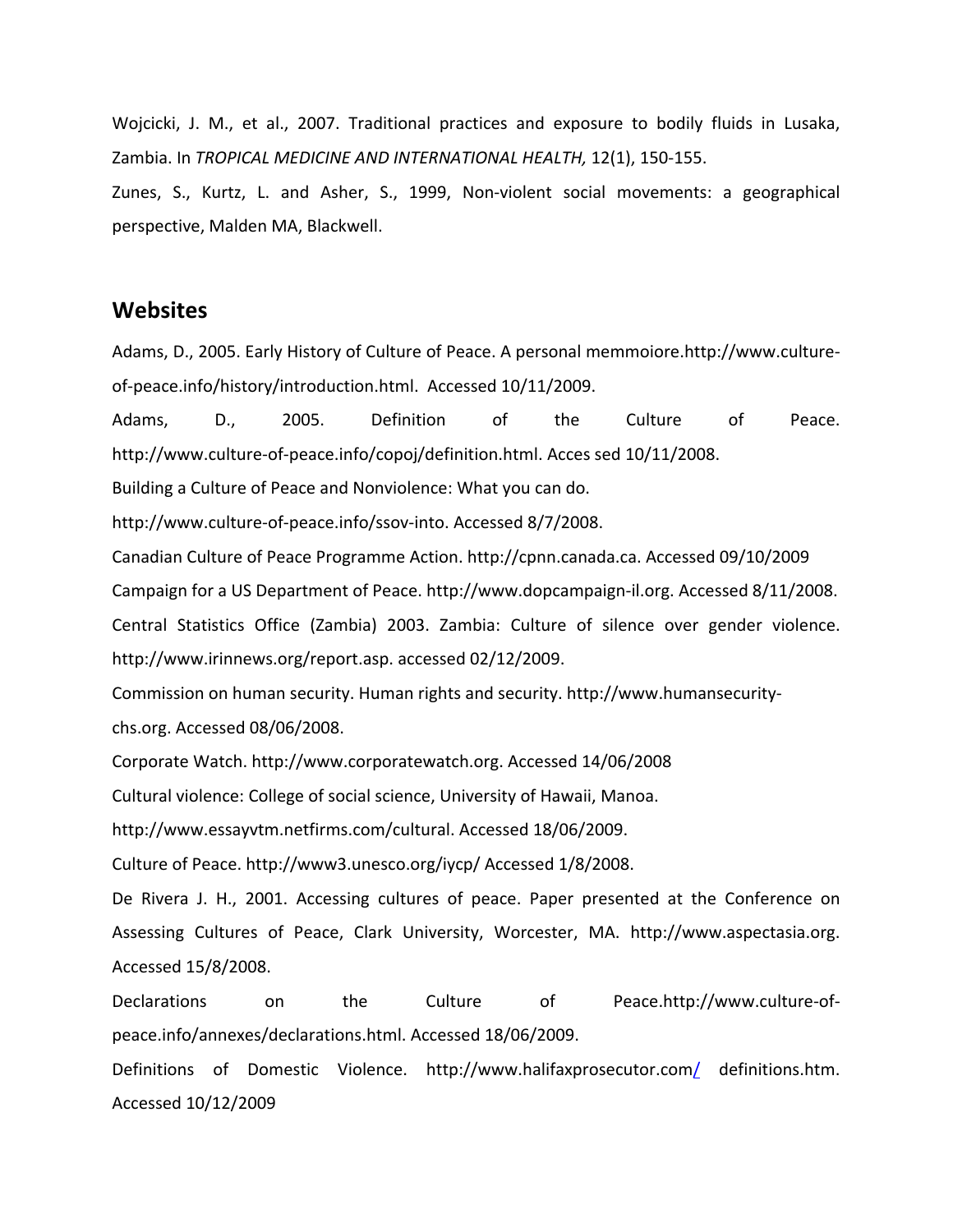Department of Peace Bill. http://www.departmentofpeace.ca. Accessed 15/11/2009 Economic violence. http://www.bvomoney.com/2009/03/19/ domestic. Accessed 18/06/2009. Education for All (EFA) Global monitoring Report http://www.unesco.org. Accessed 1/8/2008. Global Alliance for Ministries and Departments of Peace – Campaigns. http://www.ministryofpeace.org. Accessed 3/9/2008. Global alliance for Ministries and Departments of Peace. http://www.aspectasia.org. Accessed 15/8/2008.

Human Development Report, 2009.

http://www.hdrstas.undp.org/../cty\_fs\_ZMB.html. Accessed 20/08/2009.

Human Rights and Armed Comflict.

http://www.humansecurityreport.info/press. Accessed 08/06/2009.

Human securitybrief.info/press

http://www.hdrstas.undp.org/../cty\_fs\_ZMB.html. Accessed 20/08/2009.

Human Security Report Project, 2008. Human Security Brief 2007

http://www.Humansecuritybrief.info/press. Accessed 8/7/2008.

Institute for Women health (IFWH). http://www.ulc.ac.uk. Accessed 11/11/2009

Informal Sustainability Learning Environments in Schools (ISLES) http://pnyv.org.index.php.

Accessed 15/11/2009

International Press Agency. http://www.pressenza.com. Accessed 08/06/2008

Lambert, T., Undated. A short History of Zambia. http://www.localhistories.org/zambia. html. Accessed 20/06/2008.

Ministry of Peace. www.greeeparty.com. Accessed 29/10/ 2009.

Ministry of Peace and reconciliation in Nepal. http://www.mfpdop.org. Accessed 15/8/2008. Ministry of Peace and Reconstruction‐Details. http://peace.gov.np. Accessed 06/09/2008 Money in its relation to trade and industry. http://bvomoney.com

Paying to be propagandised http://www.corperatewatch.org. Accessed 5/8/2008).

Republic of Zambia. http://www.state.gove/p/af/ci/za. Accessed 08/07/2008.

Simple Steps to a Great Strategic Plan http://EzineArticles.com/expert =Julia\_Erickson. Accessed 02/12/2009.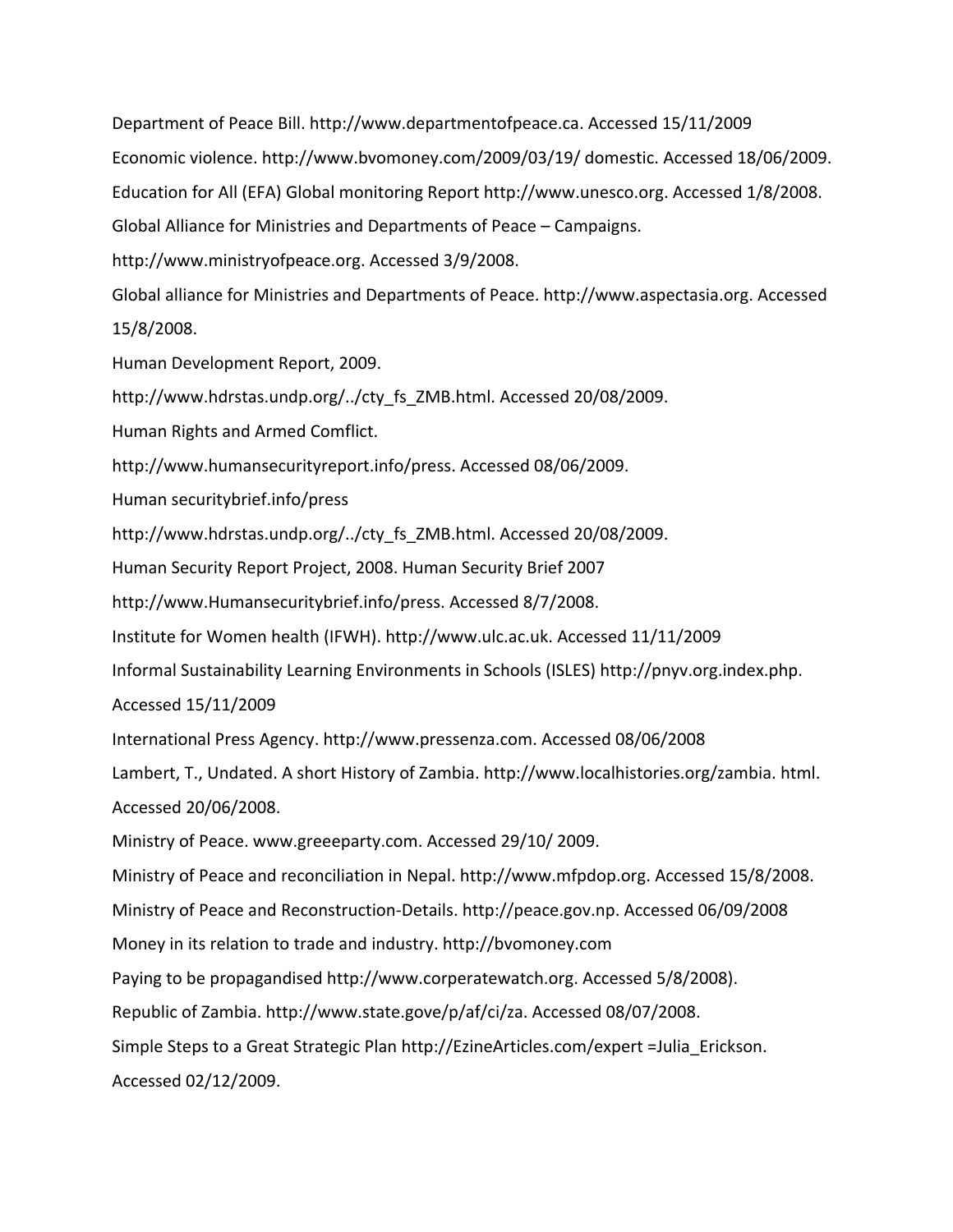The Peace Alliance‐Campaign for a Department of Peace

http://www.thepeacealliance.org/main.html". Accessed 3/9/2008.

The Campaign to establish a Canadian department of peace.

http://www.departmentofpeace.ca/global/ini. Accessed 10/7/2008.

The Hague Appeal for Peace. http://www.haguepeace.org/index.php?name=agenda\_english. Accessed 16/10/2008.

Towards Global understanding: The Transformative Role of Peace Education http://

www.construct.haifa.ac.il//~cerpe/pdf. Accessed 15/08/2008.

Towards information literacy indicators; 2008. http://www.unesdoc.unesco.org. Accessed 1/8/2008.

UNESCO.  $31^{st}$  General Conference

http://www.unesdoc.unesco.org/images/0012/001255/125590e.pdf#constitution. Accessed 8/7/2008.

United States Institute of Peace (USIP) http://www.usip.org. Accessed 15/10/2008.

Vision of Humanity, 2008. http://www.visionofhumanity.org. Accessed 18/7/2008.

Vision of Humanity. The Global Peace index: methodology. http://www.visionofhumanity.com. Accessed 12/8/2008.

World Bank. The Knowledge Economy the Southern Cone Countries. World GDP, 1980‐2002.

World Bank Bevelopment indicators. http://www.info.worldbank.org/.../appendix\_e3.pdf. Accessed 20/09/2008

## **Others works read but not quoted**

Ackerman, P. and Duvall, J., 2000, A force for more powerful: a century for nonviolent conflict. New York: St Martins Press.

Arendt, H., 1972. Crisis of the Republic; Lying in Politics; Civil Disobedience; On Violence; Thoughts on Politics and Revolution, Harvest books.

Aspeslagh, R., 1986. Peace Education. In Laszlo and Yoo (eds.), *World Encyclopaedia of Peace*. Oxford: Pergamon Press.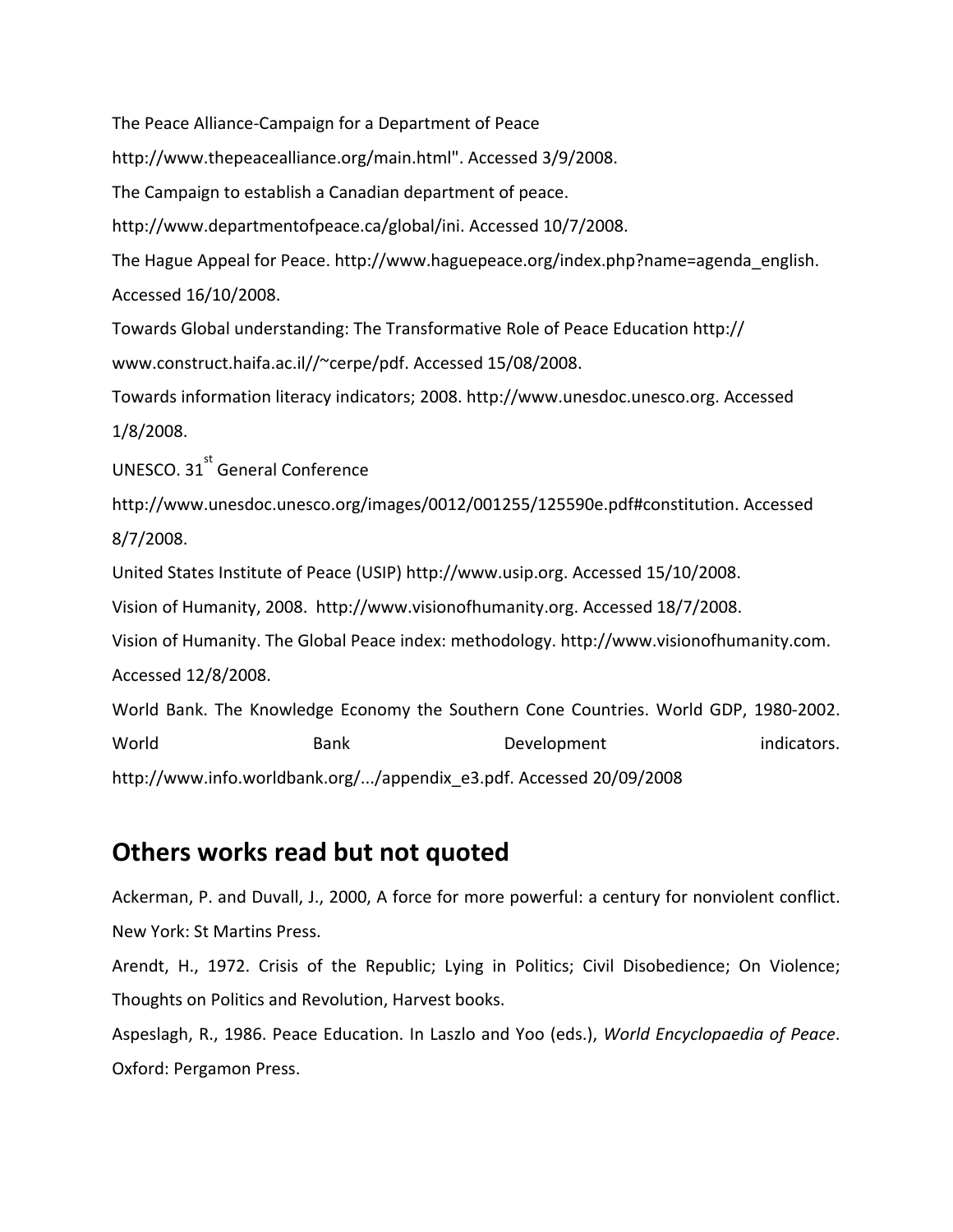Bailes, A., 2006. Introduction: The world of Security and Peace Research in a 40 year Perspective, Stockholm International Peace Research Institute yearbook 2006. *Amarments, Disarmerment and International Security,* Oxford: Oxford University Press

Banora, W., 1951. Overstreet, Understanding fear in ourselves and others. New York: Overstreet Harper bros.

Barry, T., Carlsen L., and Gershman, J., 2005. The good neighbour policy‐ a history to make us proud. Silver city NM: international relations centreBeth, W. Main streaming a Gender perspective. In Reychler, L. and Paffenholz, T. (eds.), 2001. *Peace Building: A field guide.* London: Lynne Rienner Publishers.

Boulding, E., and Oberg, J., 1998. United Nations peace‐keeping and NGO peace‐building: towards partnership in *Alger C. (ed.). The future of UN system: potential for 21st c.* Tokyo: UN university press

Boulding, E, 2000. Cultures of Peace: The Hidden Side of Human History. Syracuse NY: Syracuse University Press.

Breakwell, G. M., 1989, Facing Physical Violence (Problems in Practice), British psychological society

Carroll, J., 2007. The two types of violence, New York: Globe News Papers Company.

Cooper, D., 1953. Oldmen forget, London: Hart Davis

De Rivera, J. H., 2007. The emotional climate of nations and their culture of peace. *JOURNAL OF SOCIAL ISSUES* Vol. 63 issue 2

Dower, N., Peace and Security: some conceptional notes, in M. Stella et al (eds), 1995 Essays of Peace. Central Queensland University Press: Rockhampton

Fisher, S., et al, 2000. Working with conflict skills and strategies for action. United Kingdom: Bookcraft.

Gibney, M., and Dalton, M., 1996. The political Terror Scale. policy Studies and Development Nations.

Harris, I. M., 2002. The elusive nature of peace education. In G. Salomon and B. Navo. (eds.). *Peace Education: The concept, principles and practices around the world,* N.J.: Larry Erlbaum Associates, accessed http://construct.haifa.ac.il//~cerpe/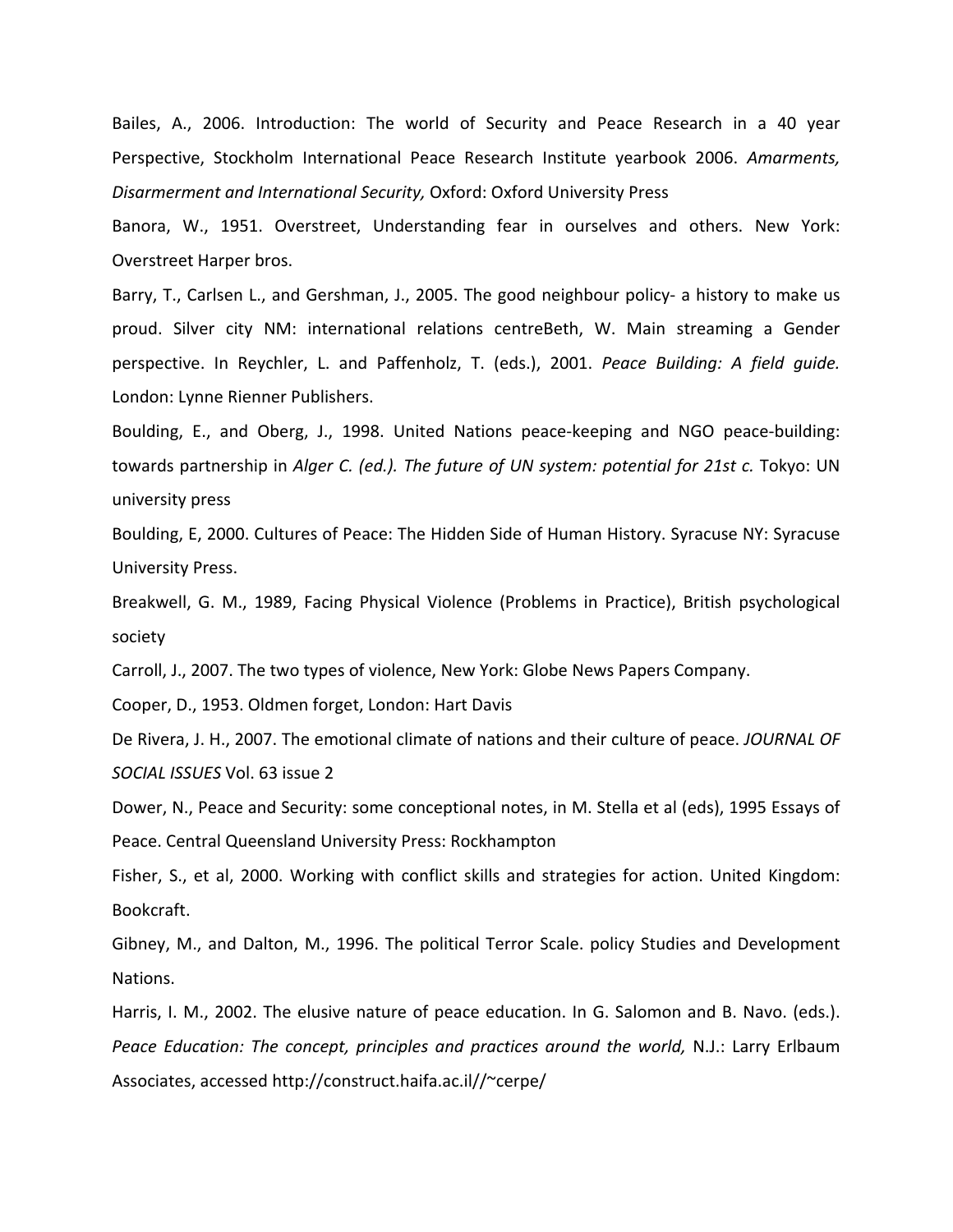King, G. et al., 2002. Rethinking Human Security. *POLITICAL SCIENCE QUARTERLY,* 40(2), 800‐ 913.

King, M. 1999. *mahatma Gandhi and Martin Luther King Jr. The power of non violent action,* UNESCO/Indian Council for Cultural Relations. New Delhi: Mehta Publishers.

Kraybill, R. Principles of good process design. In Reychler, L. and Paffenholz, T. (eds.), 2001. Peace Building: A field guide. London: Lynne Rienner Publishers.

McAlister, A. L., 2001. Moral Disengagement: Measurement and Modification, *JOURNAL OF PEACE RESEARCH,* 38(1), 150‐300.

McArdle, M. 2008. Body Counting: Why even the most dubious statistics influence our thinking. The Atlantic

Maslow, A. L., 1971. The farther reaches of human nature. New York: Viking Press.

Richard, D. (ed.), 2000. The Book of the Cosmos: Imagining the Universe from Heraclitus to Hawking, a Helix Anthology. India: Perseus Publishing.

Spence, R., Befriending the Neighbours, in Harris G. ed., 2004. *Achieving Security in Sub – Saharan Africa: cost effective alternatives to the military*, Institute for security studies. South Africa: Brooklyn Square 0075, Pretoria.

Taylor, O, 2002. Body count rationale and methodologies for measuring human Security, in *HUMAN SECURITY BULLETING* 1(3), 500‐640 http://www.humansecuritybulleting.info/archive/en\_vli3/\_media/

Body Count.pdf

Ury, W., Brett, J. and Goldberg, S., 1988. Getting disputes resolved, San Francisco: Jossey Bass Ward, B., 1980. Where there is no vision, the people perish, *INTERNATIONAL DEVELOPMENT REVIEW*, Rome no. 4

Wilmot W. W. and Hocker, J. L., 1998: Perspectives on conflict: Framing effects. In *INTERPERSONAL CONFLICT,* USA: McGraw Hill.

Wilkinson, R., and Pickett, K., 2009. *The spirit level: more equal societies almost always do better*, London: Allen Lane